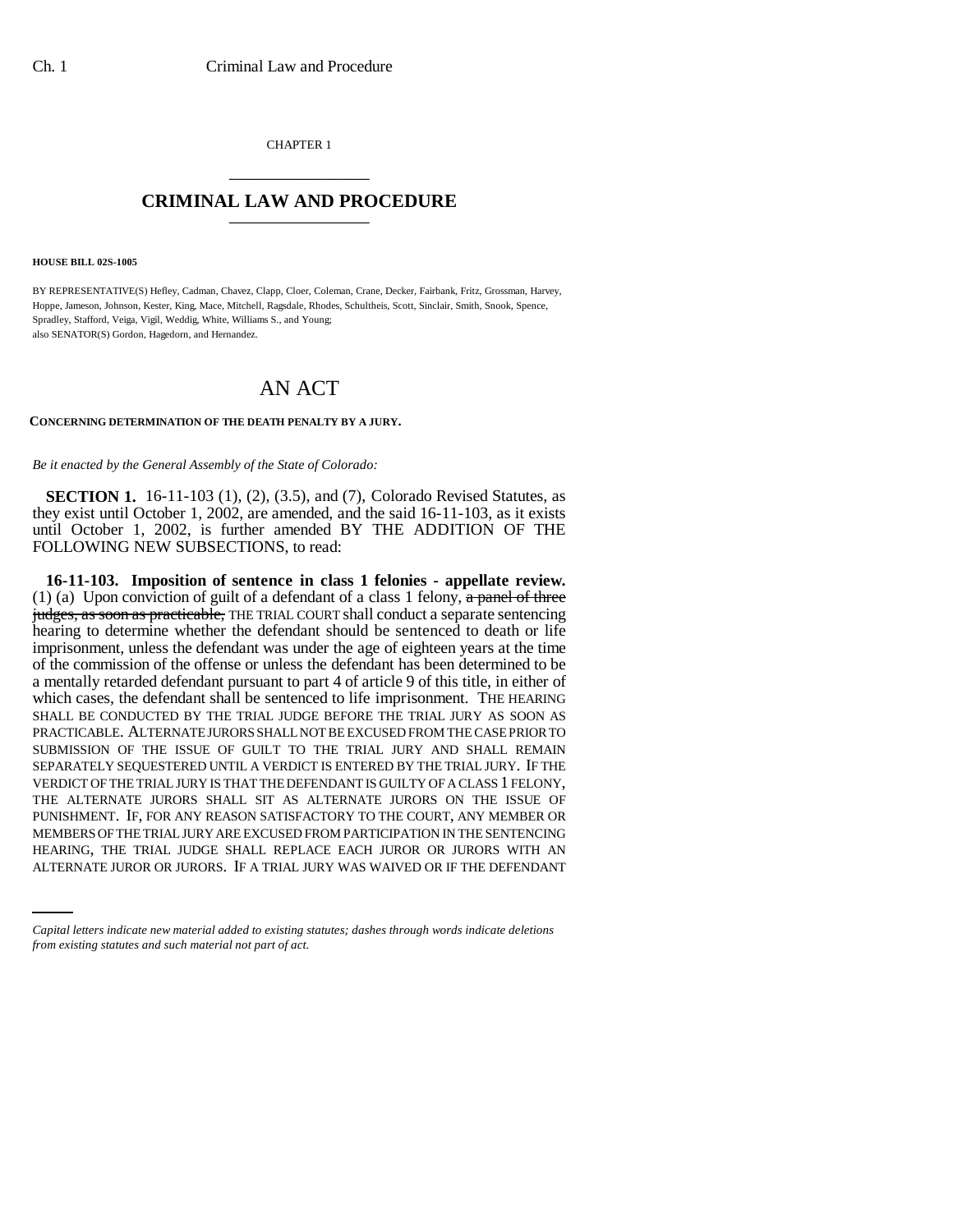PLED GUILTY, THE HEARING SHALL BE CONDUCTED BEFORE THE TRIAL JUDGE. THE COURT SHALL INSTRUCT THE DEFENDANT WHEN WAIVING HIS OR HER RIGHT TO A JURY TRIAL OR WHEN PLEADING GUILTY, THAT HE OR SHE IS ALSO WAIVING HIS OR HER RIGHT TO A JURY DETERMINATION OF THE SENTENCE AT THE SENTENCING HEARING.

 $(a.5)$  (I) The panel of judges that conducts the sentencing hearing shall consist of the judge who presided at the trial or before whom the guilty plea was entered, or a replacement for said judge in the event he or she dies, resigns, is incapacitated, or is otherwise disqualified, and two additional district court judges designated by the chief justice of the Colorado supreme court. The chief justice may select the two additional district court judges, and any necessary replacement for the trial judge, from any judicial district in the state but is encouraged to select from the judicial district in which the case was filed or from adjoining judicial districts. In selecting the district court judges for the panel, the chief justice shall select only those district court judges who are regularly sitting judges; except that the chief justice, pursuant to section  $5(3)$ of article VI of the state constitution, may select a retired justice of the supreme court or a retired judge as one of the additional judges for the panel.

(II) The judge who presided at the trial and any district court judge who is appointed to serve on the panel may be subject to disqualification as provided in section 16-6-201.

(III) The trial judge shall be the presiding judge for purposes of the sentencing hearing. If a replacement judge has been appointed for the trial judge, the district court judges appointed to the panel shall choose a presiding judge from among themselves.

(a.7) At the sentencing hearing, in addition to the evidence presented by the parties, the three-judge panel shall consider the certified transcripts of the trial. The sentencing hearing shall be held as soon as practicable following the trial, but not later than sixty days after the trial verdict is returned, unless for good cause shown.

(b) All admissible evidence presented by either the prosecuting attorney or the defendant that the panel of judges COURT deems relevant to the nature of the crime, and the character, background, and history of the defendant, including any evidence presented in the guilt phase of the trial, any matters relating to any of the aggravating or mitigating factors enumerated in subsections (4) and (5) of this section, and any matters relating to the personal characteristics of the victim and the impact of the crimes on the victim's family may be presented. Any such evidence, including but not limited to the testimony of members of the victim's immediate family, as defined in section  $24-4.1-302$  (6), C.R.S., which the panel of judges COURT deems to have probative value may be received, as long as each party is given an opportunity to rebut such evidence. The prosecuting attorney and the defendant or the defendant's counsel shall be permitted to present arguments for or against a sentence of death. THE JURY SHALL BE INSTRUCTED THAT LIFE IMPRISONMENT MEANS IMPRISONMENT FOR LIFE WITHOUT THE POSSIBILITY OF PAROLE.

(c) Both the prosecuting attorney and the defense shall notify each other of the names and addresses of any witnesses to be called in the sentencing hearing and the subject matter of such testimony. Such discovery shall be provided within a reasonable amount of time as determined by order of the panel of judges and shall be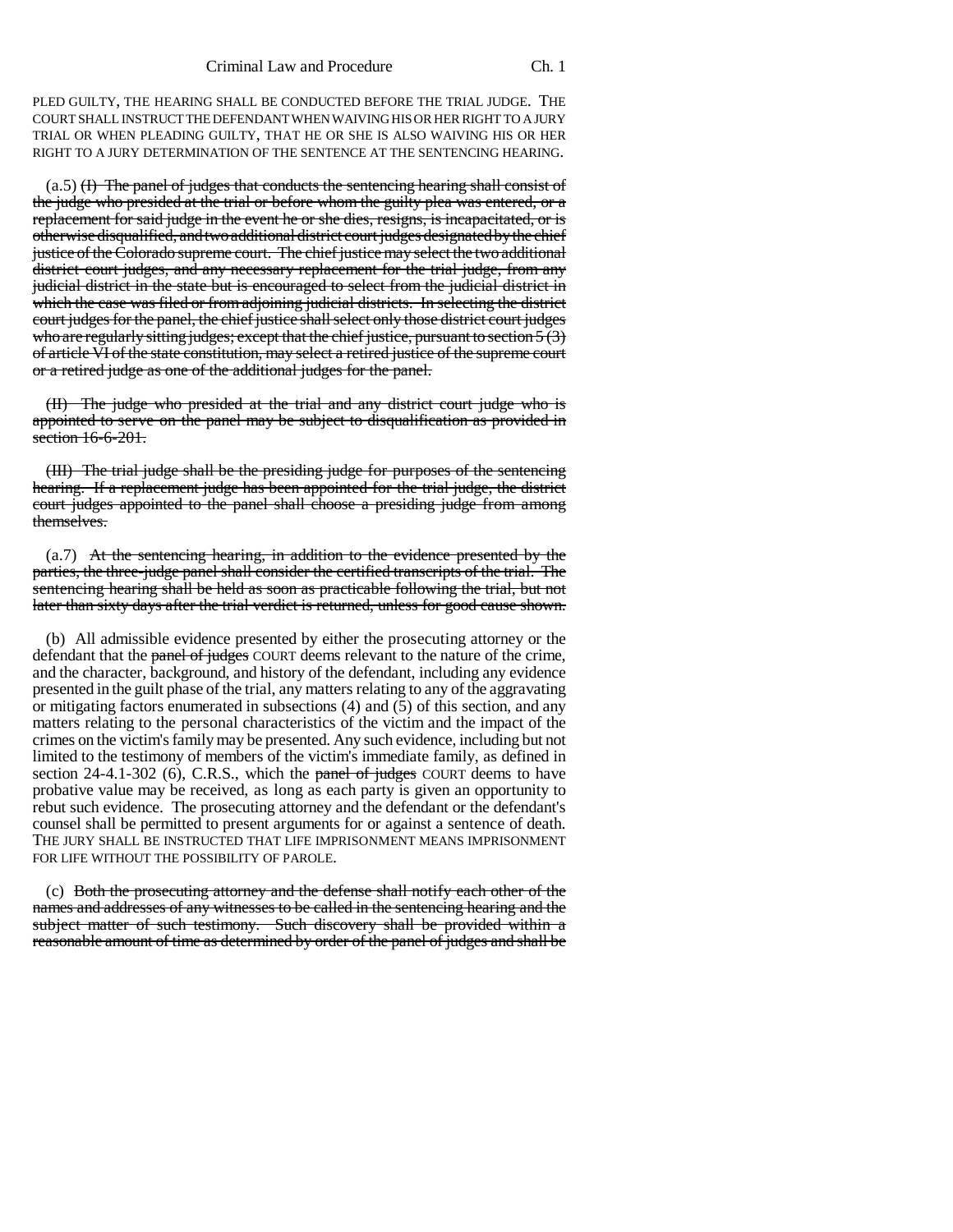provided not less than twenty-four hours prior to the commencement of the sentencing hearing. Unless good cause is shown, noncompliance with this paragraph (c) shall result in the exclusion of such evidence without further sanction.

(d) The burden of proof as to the aggravating factors enumerated in subsection (5) of this section shall be beyond a reasonable doubt. There shall be no burden of proof as to proving or disproving mitigating factors.

(2) (a) After hearing all the evidence and arguments of the prosecuting attorney and the defendant, the panel of judges JURY shall unanimously determine whether to impose a sentence of death DELIBERATE AND RENDER A VERDICT based upon the following considerations:

(I) Whether at least one aggravating factor has been proved as enumerated in subsection (5) of this section;

(II) Whether sufficient mitigating factors exist which outweigh any aggravating factor or factors found to exist; and

(III) Based on the considerations in subparagraphs (I) and (II) of this paragraph (a), whether the defendant should be sentenced to death or life imprisonment.

(b) (I) In the event that no aggravating factors are found to exist as enumerated in subsection  $(5)$  of this section, the panel of judges JURY shall RENDER A VERDICT OF LIFE IMPRISONMENT, AND THE COURT SHALL sentence the defendant to life imprisonment.

(II) The panel of judges JURY shall not impose a RENDER A VERDICT OF death sentence unless it unanimously finds and specifies in writing that:

(A) At least one aggravating factor has been proved; and

(B) There are insufficient mitigating factors to outweigh the aggravating factor or factors that were proved.

(c) The sentence of the panel of judges, whether to death or to life in prison, shall be supported by specific written findings of fact based upon the circumstances as set forth in subsections (4) and (5) of this section and upon the records of the trial and the sentencing hearing. IN THE EVENT THAT THE JURY'S VERDICT IS TO SENTENCE TO DEATH, SUCH VERDICT SHALL BE UNANIMOUS AND SHALL BE BINDING UPON THE COURT UNLESS THE COURT DETERMINES, AND SETS FORTH IN WRITING THE BASIS AND REASONS FOR SUCH DETERMINATION, THAT THE VERDICT OF THE JURY IS CLEARLY ERRONEOUS AS CONTRARY TO THE WEIGHT OF THE EVIDENCE, IN WHICH CASE THE COURT SHALL SENTENCE THE DEFENDANT TO LIFE IMPRISONMENT.

(d) If the panel of judges cannot unanimously agree on a sentence, it shall make a record of each judge's position and shall then sentence the defendant to life imprisonment. IF THE JURY'S VERDICT IS NOT UNANIMOUS, THE JURY SHALL BE DISCHARGED, AND THE COURT SHALL SENTENCE THE DEFENDANT TO LIFE IMPRISONMENT.

Ch. 1 Criminal Law and Procedure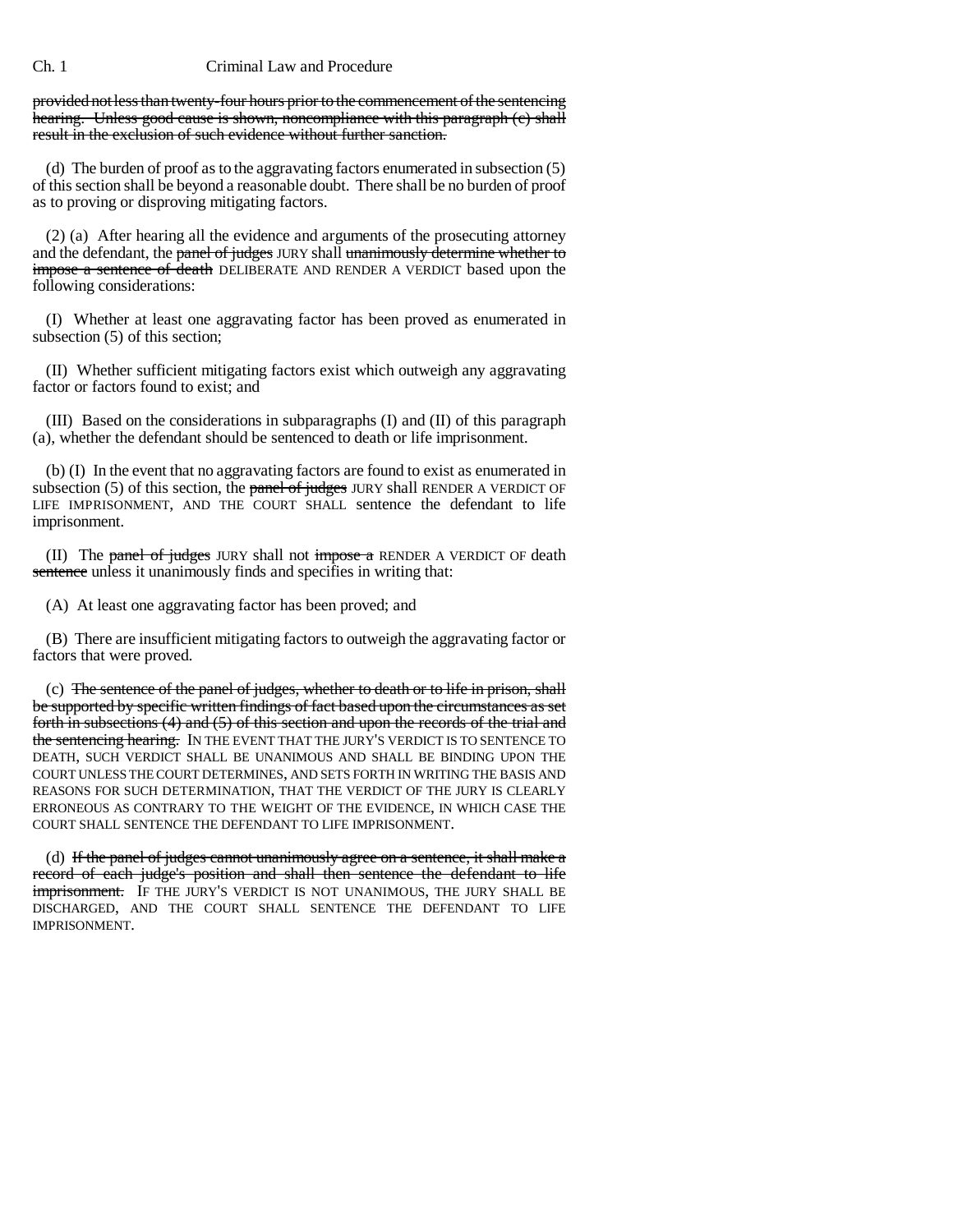#### Criminal Law and Procedure Ch. 1

(3.2) IN ALL CASES WHERE THE SENTENCING HEARING IS HELD BEFORE THE COURT ALONE, THE COURT SHALL DETERMINE WHETHER THE DEFENDANT SHOULD BE SENTENCED TO DEATH OR LIFE IMPRISONMENT IN THE SAME MANNER IN WHICH A JURY DETERMINES ITS VERDICT UNDER PARAGRAPHS (a) AND (b) OF SUBSECTION (2) OF THIS SECTION. THE SENTENCE OF THE COURT SHALL BE SUPPORTED BY SPECIFIC WRITTEN FINDINGS OF FACT BASED UPON THE CIRCUMSTANCES AS SET FORTH IN SUBSECTIONS (4) AND (5) OF THIS SECTION AND UPON THE RECORDS OF THE TRIAL AND SENTENCING HEARING.

 $(3.5)$  (a) The provisions of this subsection  $(3.5)$  shall apply only in a class 1 felony case in which the prosecuting attorney has filed a statement of intent to seek the death penalty pursuant to rule 32.1 (b) of the Colorado rules of criminal procedure.

(b) The prosecuting attorney shall provide the defendant with the following information and materials not later than five TWENTY days after the verdict is returned finding the defendant guilty of a class 1 felony THE PROSECUTION FILES ITS WRITTEN INTENTION TO SEEK THE DEATH PENALTY OR WITHIN SUCH OTHER TIME FRAME AS THE SUPREME COURT MAY ESTABLISH BY RULE; EXCEPT THAT ANY REPORTS, RECORDED STATEMENTS, AND NOTES, INCLUDING RESULTS OF PHYSICAL OR MENTAL EXAMINATIONS AND SCIENTIFIC TESTS, EXPERIMENTS, OR COMPARISONS, OF ANY EXPERT WHOM THE PROSECUTING ATTORNEY INTENDS TO CALL AS A WITNESS AT THE SENTENCING HEARING SHALL BE PROVIDED TO THE DEFENSE AS SOON AS PRACTICABLE BUT NOT LATER THAN FORTY-FIVE DAYS BEFORE TRIAL:

(I) A list of all aggravating factors that are known to the prosecuting attorney at that time and that the prosecuting attorney intends to prove at the sentencing hearing;

(II) A list of all witnesses whom the prosecuting attorney may call at the sentencing hearing, specifying for each the witness' name, address, and date of birth and the subject matter of the witness' testimony;

(III) The written and recorded statements, including any notes of those statements, for each witness whom the prosecuting attorney may call at the sentencing hearing;

(IV) Any reports, recorded statements, and notes of any expert whom the prosecuting attorney may call as a witness during the sentencing hearing, including results of physical or mental examination and scientific test, experiments, or comparisons;

(V) A list of books, papers, documents, photographs, or tangible objects that the prosecuting attorney may introduce at the sentencing hearing; and

(VI) All material or information that tends to mitigate or negate the finding of any of the aggravating factors the prosecuting attorney intends to prove at the sentencing hearing.

(b.5) UPON RECEIPT OF THE INFORMATION REQUIRED TO BE DISCLOSED BY THE DEFENDANT PURSUANT TO PARAGRAPH (c) OF THIS SUBSECTION (3.5), THE PROSECUTING ATTORNEY SHALL NOTIFY THE DEFENDANT AS SOON AS PRACTICABLE OF ANY ADDITIONAL WITNESSES WHOM THE PROSECUTING ATTORNEY INTENDS TO CALL IN RESPONSE TO THE DEFENDANT'S DISCLOSURES.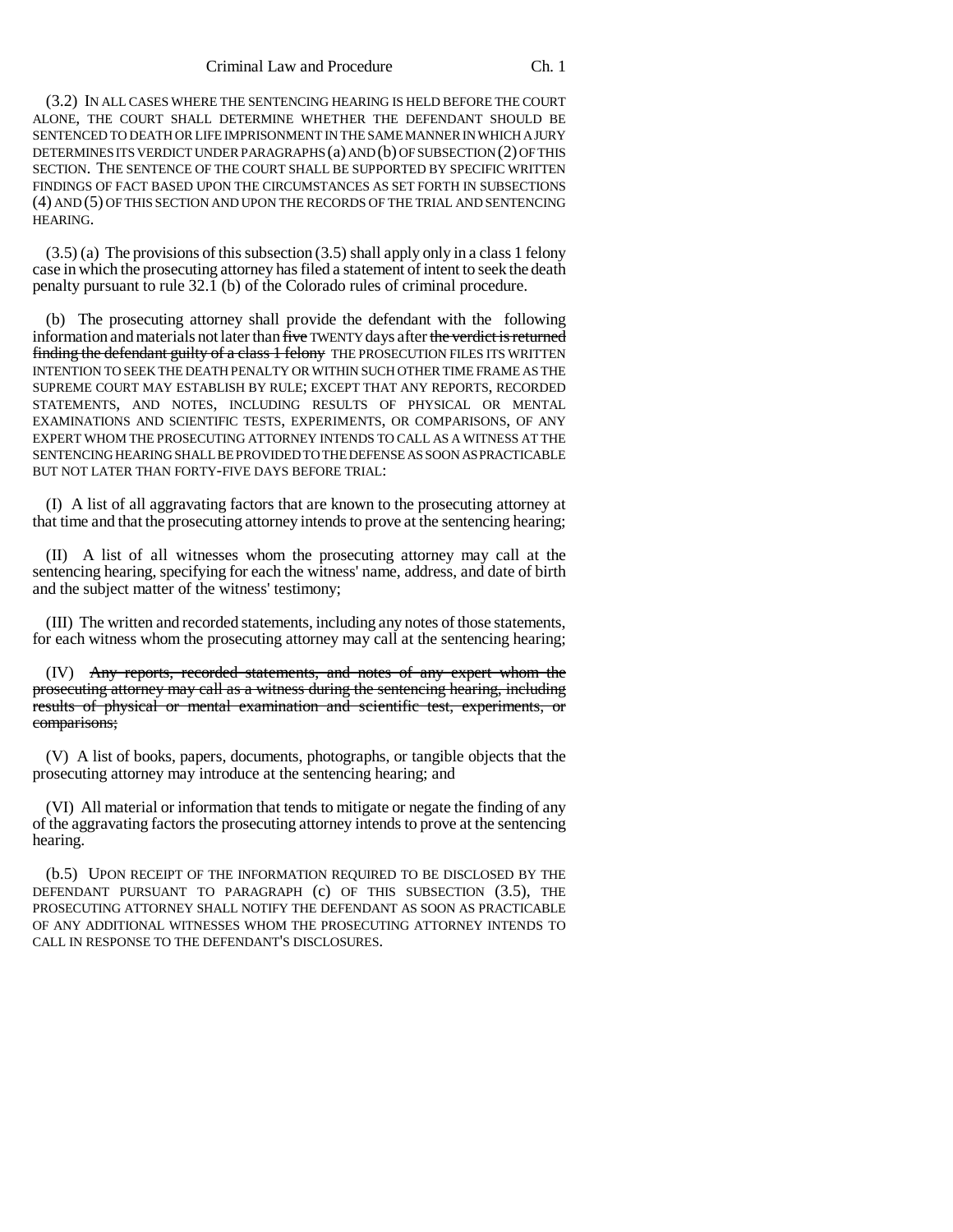(c) The defendant shall provide the prosecuting attorney with the following information and materials no later than twenty THIRTY days after the verdict is returned finding the defendant guilty of a class 1 felony BEFORE THE FIRST TRIAL DATE SET FOR THE BEGINNING OF THE DEFENDANT'S TRIAL OR WITHIN SUCH OTHER TIME FRAME AS THE SUPREME COURT MAY ESTABLISH BY RULE; HOWEVER, ANY REPORTS, RECORDED STATEMENTS, AND NOTES, INCLUDING RESULTS OF PHYSICAL OR MENTAL EXAMINATIONS AND SCIENTIFIC TESTS, EXPERIMENTS, OR COMPARISONS, OF ANY EXPERT WHOM THE DEFENSE INTENDS TO CALL AS A WITNESS AT THE SENTENCING HEARING SHALL BE PROVIDED TO THE PROSECUTING ATTORNEY AS SOON AS PRACTICABLE BUT NOT LATER THAN THIRTY DAYS BEFORE TRIAL:

(I) A list of all witnesses whom the defendant may call at the sentencing hearing, specifying for each the witness' name, address, and date of birth and the subject matter of the witness' testimony;

(II) The written and recorded statements, including any notes of those statements, of each witness whom the defendant may call at the sentencing hearing; AND

(III) Any reports, recorded statements, and notes of any expert whom the defendant may call as a witness during the sentencing hearing, including results of physical or mental examinations and scientific tests, experiments, or comparisons; and

(IV) A list of books, papers, documents, photographs, or tangible objects that the defendant may introduce at the sentencing hearing.

(c.5) (I) ANY MATERIAL SUBJECT TO THIS SUBSECTION (3.5) THAT THE DEFENDANT BELIEVES CONTAINS INFORMATION THAT IS PRIVILEGED TO THE EXTENT THAT THE PROSECUTION CANNOT BE AWARE OF IT IN CONNECTION WITH ITS PREPARATION FOR, OR CONDUCT OF, THE TRIAL TO DETERMINE GUILT ON THE SUBSTANTIVE CHARGES AGAINST THE DEFENDANT SHALL BE SUBMITTED BY THE DEFENDANT TO THE TRIAL JUDGE UNDER SEAL NO LATER THAN FORTY-FIVE DAYS BEFORE TRIAL.

(II) THE TRIAL JUDGE SHALL REVIEW ANY SUCH MATERIAL SUBMITTED UNDER SEAL PURSUANT TO SUBPARAGRAPH (I) OF THIS PARAGRAPH (c.5) TO DETERMINE WHETHER IT IS IN FACT PRIVILEGED. ANY MATERIAL THE TRIAL JUDGE FINDS NOT TO BE PRIVILEGED SHALL BE PROVIDED FORTHWITH TO THE PROSECUTING ATTORNEY. ANY MATERIAL SUBMITTED UNDER SEAL THAT THE TRIAL JUDGE FINDS TO BE PRIVILEGED SHALL BE PROVIDED FORTHWITH TO THE PROSECUTION IF THE DEFENDANT IS CONVICTED OF A CLASS 1 FELONY.

(d) (I) Except as otherwise provided in subparagraph  $(II)$  of this paragraph (d), if the witnesses disclosed by the defendant pursuant to paragraph (c) of this subsection (3.5) include witnesses who may provide evidence concerning the defendant's mental condition at the sentencing hearing conducted pursuant to this section, the trial court, at the request of the prosecuting attorney, shall order that the defendant be examined and a report of said examination be prepared pursuant to section 16-8-106.

(II) The court shall not order an examination pursuant to subparagraph (I) of this paragraph (d) if:

(A) Such an examination was previously performed and a report was prepared in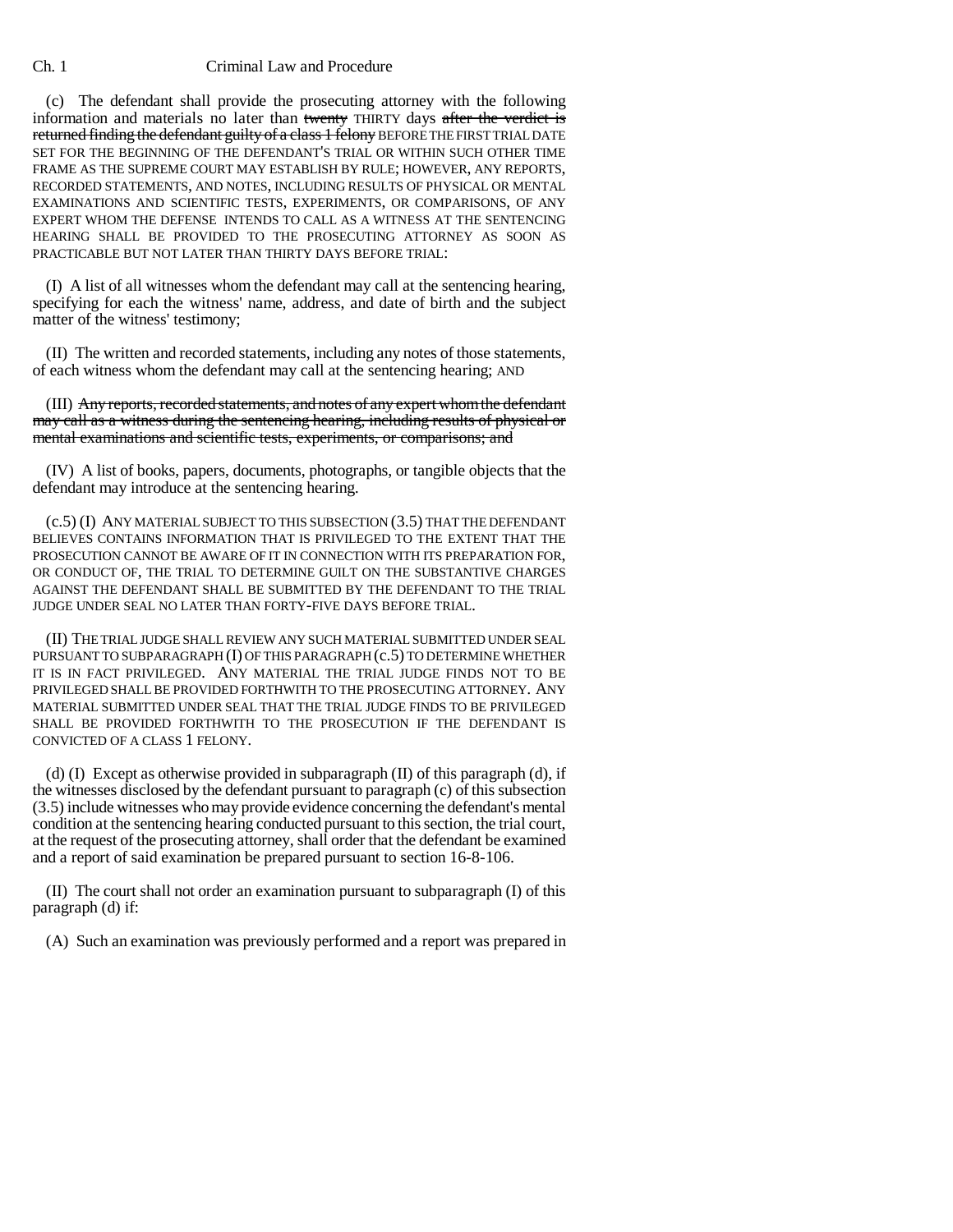the same case; and

(B) The report included an opinion concerning how any mental disease or defect of the defendant or condition of mind caused by mental disease or defect of the defendant affects the mitigating factors that the defendant may raise at the sentencing hearing held pursuant to this section.

(e) If the witnesses disclosed by the defendant pursuant to paragraph (c) of this subsection (3.5) include witnesses who may provide evidence concerning the defendant's mental condition at a sentencing hearing conducted pursuant to this section, the provisions of section 16-8-109 concerning testimony of lay witnesses shall apply to said sentencing hearing.

(f) There is a continuing duty on the part of the prosecuting attorney and the defendant to disclose the information and materials specified in this subsection (3.5). If, after complying with the duty to disclose the information and materials described in this subsection (3.5), either party discovers or obtains any additional information and materials that are subject to disclosure under this subsection (3.5), the party shall promptly notify the other party and provide the other party with complete access to the information and materials.

(g) The trial court, upon a showing of extraordinary circumstances that could not have been foreseen and prevented, may grant an extension of time to comply with the requirements of this subsection (3.5).

(h) If it is brought to the attention of the court that either the prosecuting attorney or the defendant has failed to comply with the provisions of this subsection (3.5) or with an order issued pursuant to this subsection (3.5), the court may enter any order against such party that the court deems just under the circumstances, including but not limited to an order to permit the discovery or inspection of information and materials not previously disclosed, to grant a continuance, to prohibit the offending party from introducing the information and materials not disclosed, or to impose sanctions against the offending party.

(7) (a) If any provision of this section or the application thereof to any person or circumstances is held invalid or unconstitutional, such invalidity or unconstitutionality shall not affect other provisions or applications of this section, which can be given effect without the invalid or unconstitutional provision or application, and to this end the provisions of this section are declared to be severable. If ANY PROVISIONS OF THIS SECTION ARE DETERMINED BY THE UNITED STATES SUPREME COURT OR BY THE COLORADO SUPREME COURT TO RENDER THIS SECTION UNCONSTITUTIONAL OR INVALID SUCH THAT THIS SECTION DOES NOT CONSTITUTE A VALID AND OPERATIVE DEATH PENALTY STATUTE FOR CLASS 1 FELONIES, BUT SEVERANCE OF SUCH PROVISIONS WOULD, THROUGH OPERATION OF THE REMAINING PROVISIONS OF THIS SECTION, MAINTAIN THIS SECTION AS A VALID AND OPERATIVE DEATH PENALTY STATUTE FOR CLASS 1 FELONIES, IT IS THE INTENT OF THE GENERAL ASSEMBLY THAT THOSE REMAINING PROVISIONS ARE SEVERABLE AND ARE TO HAVE FULL FORCE AND EFFECT.

 (b) If any death sentence IS imposed upon a defendant pursuant to the provisions of this section and, ON APPELLATE REVIEW INCLUDING CONSIDERATION PURSUANT TO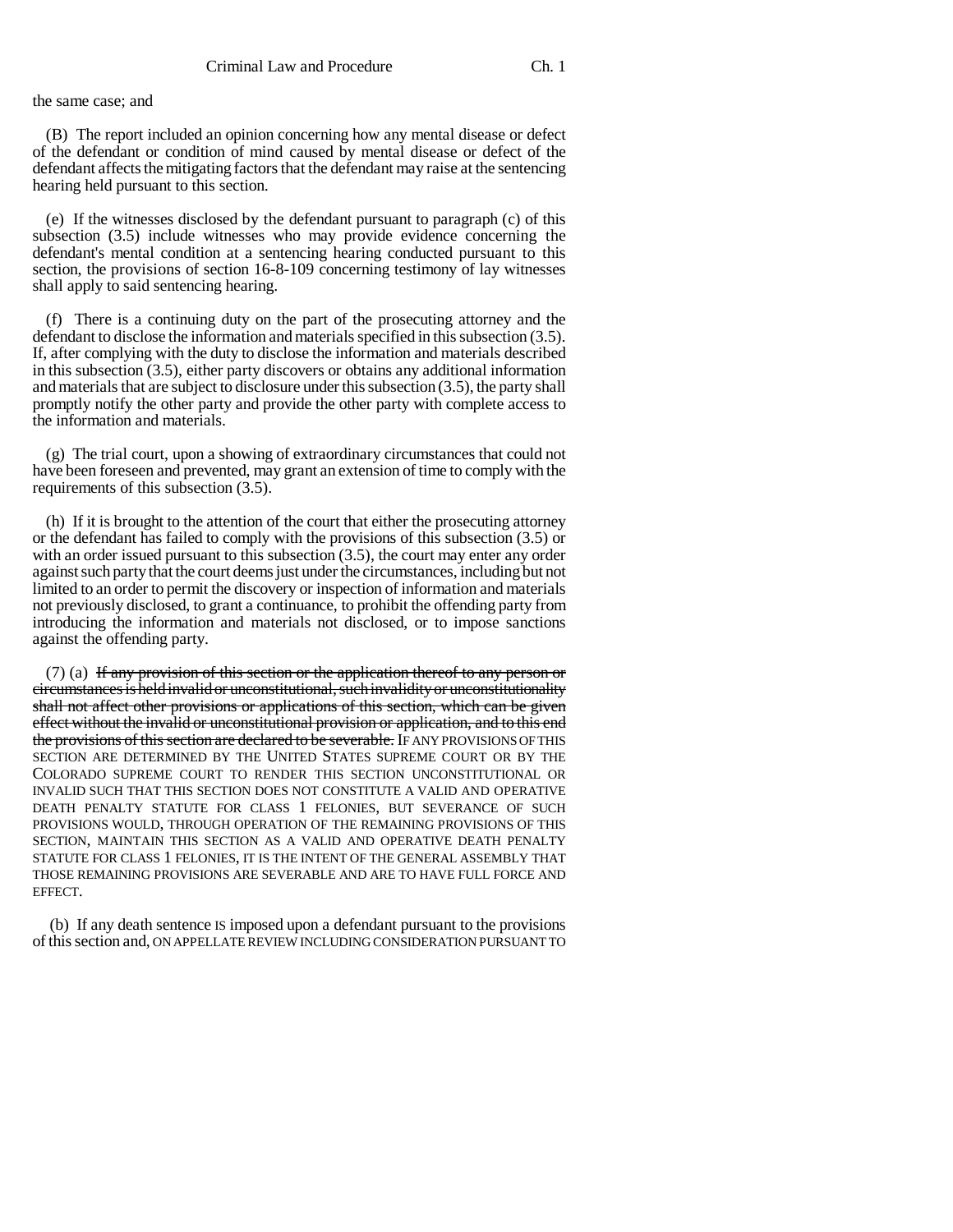SUBSECTION (8) OF THIS SECTION, the imposition of such death sentence upon such defendant is held invalid for reasons other than unconstitutionality of the death penalty or insufficiency of the evidence to support the sentence, the case shall be remanded to the trial court to set a new sentencing hearing BEFORE A NEWLY IMPANELED JURY OR, IF THE DEFENDANT PLED GUILTY OR WAIVED THE RIGHT TO JURY SENTENCING, BEFORE THE TRIAL JUDGE; except that, if the prosecutor informs the panel of judges TRIAL COURT that, in the opinion of the prosecutor, capital punishment would no longer be in the interest of justice, said defendant shall be returned to the trial court and shall then be sentenced to life imprisonment. If a death sentence imposed pursuant to this section is held invalid based on unconstitutionality of the death penalty or insufficiency of the evidence to support the sentence, said defendant shall be returned to the trial court and shall then be sentenced to life imprisonment.

(8) IF, ON APPEAL, THE SUPREME COURT FINDS ONE OR MORE OF THE AGGRAVATING FACTORS THAT WERE FOUND TO SUPPORT A SENTENCE TO DEATH TO BE INVALID FOR ANY REASON, THE SUPREME COURT MAY DETERMINE WHETHER THE SENTENCE OF DEATH SHOULD BE AFFIRMED ON APPEAL BY:

(a) REWEIGHING THE REMAINING AGGRAVATING FACTOR OR FACTORS AND ALL MITIGATING FACTORS AND THEN DETERMINING WHETHER DEATH IS THE APPROPRIATE PUNISHMENT IN THE CASE; OR

(b) APPLYING HARMLESS ERROR ANALYSIS BY CONSIDERING WHETHER, IF THE SENTENCING BODY HAD NOT CONSIDERED THE INVALID AGGRAVATING FACTOR, IT WOULD HAVE NONETHELESS SENTENCED THE DEFENDANT TO DEATH; OR

(c) IF THE SUPREME COURT FINDS THE SENTENCING BODY'S CONSIDERATION OF AN AGGRAVATING FACTOR WAS IMPROPER BECAUSE THE AGGRAVATING FACTOR WAS NOT GIVEN A CONSTITUTIONALLY NARROW CONSTRUCTION, DETERMINING WHETHER, BEYOND A REASONABLE DOUBT, THE SENTENCING BODY WOULD HAVE RETURNED A VERDICT OF DEATH HAD THE AGGRAVATING FACTOR BEEN PROPERLY NARROWED; OR

(d) EMPLOYING ANY OTHER CONSTITUTIONALLY PERMISSIBLE METHOD OF REVIEW.

**SECTION 2.** 18-1.3-1201 (1), (2), (3), and (7), Colorado Revised Statutes, as they will become effective October 1, 2002, are amended, and the said 18-1.3-1201, as it will become effective October 1, 2002, is further amended BY THE ADDITION OF THE FOLLOWING NEW SUBSECTIONS, to read:

**18-1.3-1201. Imposition of sentence in class 1 felonies - appellate review.** (1) (a) Upon conviction of guilt of a defendant of a class 1 felony,  $\alpha$  panel of three judges, as soon as practicable, THE TRIAL COURT shall conduct a separate sentencing hearing to determine whether the defendant should be sentenced to death or life imprisonment, unless the defendant was under the age of eighteen years at the time of the commission of the offense or unless the defendant has been determined to be a mentally retarded defendant pursuant to part 11 of this article, in either of which cases, the defendant shall be sentenced to life imprisonment. THE HEARING SHALL BE CONDUCTED BY THE TRIAL JUDGE BEFORE THE TRIAL JURY AS SOON AS PRACTICABLE. ALTERNATE JURORS SHALL NOT BE EXCUSED FROM THE CASE PRIOR TO SUBMISSION OF THE ISSUE OF GUILT TO THE TRIAL JURY AND SHALL REMAIN SEPARATELY SEQUESTERED UNTIL A VERDICT IS ENTERED BY THE TRIAL JURY. IF THE VERDICT OF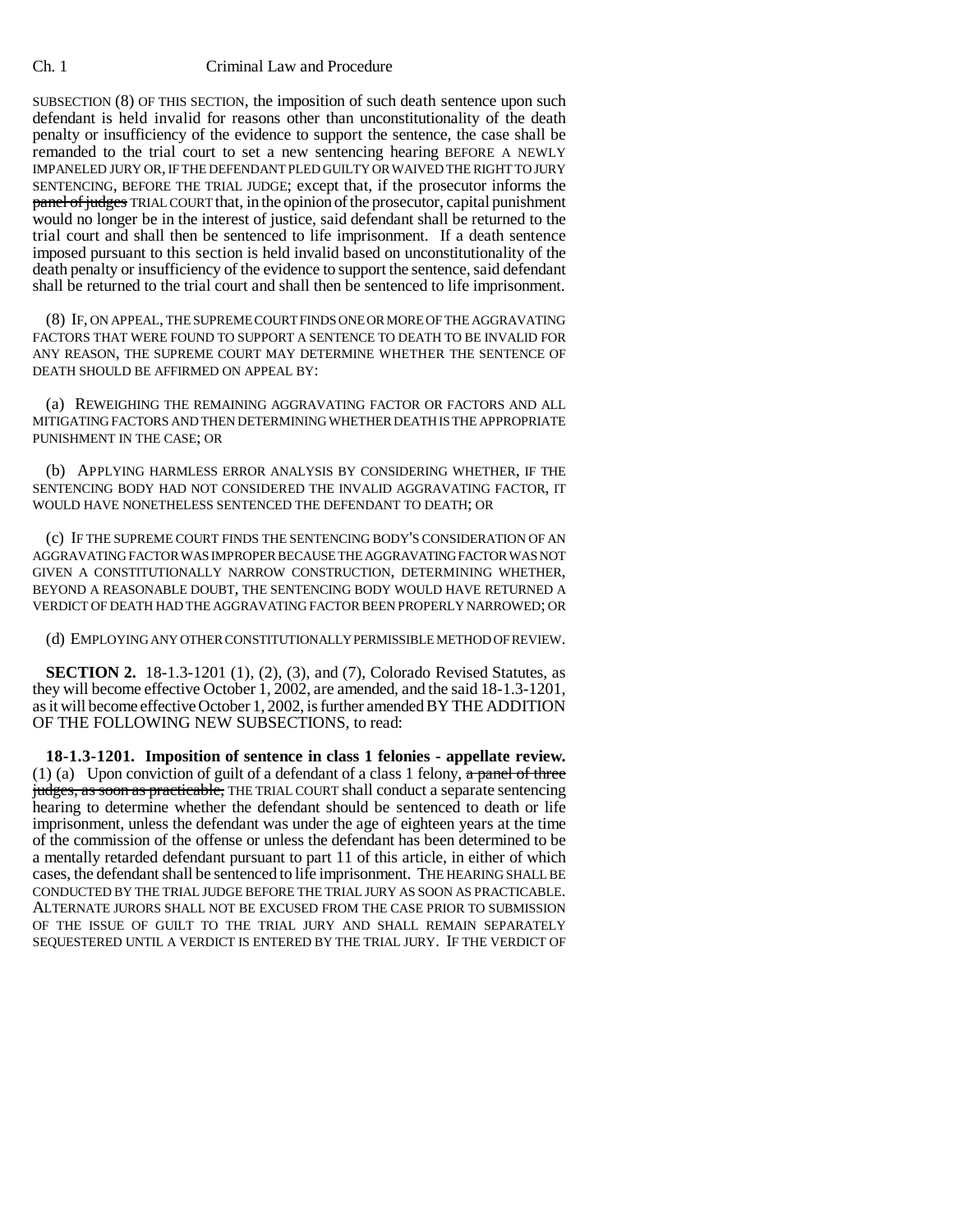#### Criminal Law and Procedure Ch. 1

THE TRIAL JURY IS THAT THE DEFENDANT IS GUILTY OF A CLASS 1 FELONY, THE ALTERNATE JURORS SHALL SIT AS ALTERNATE JURORS ON THE ISSUE OF PUNISHMENT. IF, FOR ANY REASON SATISFACTORY TO THE COURT, ANY MEMBER OR MEMBERS OF THE TRIAL JURY ARE EXCUSED FROM PARTICIPATION IN THE SENTENCING HEARING, THE TRIAL JUDGE SHALL REPLACE EACH JUROR OR JURORS WITH AN ALTERNATE JUROR OR JURORS. IF A TRIAL JURY WAS WAIVED OR IF THE DEFENDANT PLED GUILTY, THE HEARING SHALL BE CONDUCTED BEFORE THE TRIAL JUDGE. THE COURT SHALL INSTRUCT THE DEFENDANT WHEN WAIVING HIS OR HER RIGHT TO A JURY TRIAL OR WHEN PLEADING GUILTY, THAT HE OR SHE IS ALSO WAIVING HIS OR HER RIGHT TO A JURY DETERMINATION OF THE SENTENCE AT THE SENTENCING HEARING.

 $(a.5)$  (H) The panel of judges that conducts the sentencing hearing shall consist of the judge who presided at the trial or before whom the guilty plea was entered, or a replacement for said judge in the event he or she dies, resigns, is incapacitated, or is otherwise disqualified, and two additional district court judges designated by the chief justice of the Colorado supreme court. The chief justice may select the two additional district court judges, and any necessary replacement for the trial judge, from any judicial district in the state but is encouraged to select from the judicial district in which the case was filed or from adjoining judicial districts. In selecting the district court judges for the panel, the chief justice shall select only those district court judges who are regularly sitting judges; except that the chief justice, pursuant to section  $5(3)$ of article VI of the state constitution, may select a retired justice of the supreme court or a retired judge as one of the additional judges for the panel.

(II) The judge who presided at the trial and any district court judge who is appointed to serve on the panel may be subject to disqualification as provided in section 16-6-201, C.R.S.

(III) The trial judge shall be the presiding judge for purposes of the sentencing hearing. If a replacement judge has been appointed for the trial judge, the district court judges appointed to the panel shall choose a presiding judge from among themselves.

(a.7) At the sentencing hearing, in addition to the evidence presented by the parties, the three-judge panel shall consider the certified transcripts of the trial. The sentencing hearing shall be held as soon as practicable following the trial, but not later than sixty days after the trial verdict is returned, unless for good cause shown.

(b) All admissible evidence presented by either the prosecuting attorney or the defendant that the panel of judges COURT deems relevant to the nature of the crime, and the character, background, and history of the defendant, including any evidence presented in the guilt phase of the trial, any matters relating to any of the aggravating or mitigating factors enumerated in subsections (4) and (5) of this section, and any matters relating to the personal characteristics of the victim and the impact of the crimes on the victim's family may be presented. Any such evidence, including but not limited to the testimony of members of the victim's immediate family, as defined in section  $24-4.1-302$  (6), C.R.S., which the panel of judges COURT deems to have probative value may be received, as long as each party is given an opportunity to rebut such evidence. The prosecuting attorney and the defendant or the defendant's counsel shall be permitted to present arguments for or against a sentence of death. THE JURY SHALL BE INSTRUCTED THAT LIFE IMPRISONMENT MEANS IMPRISONMENT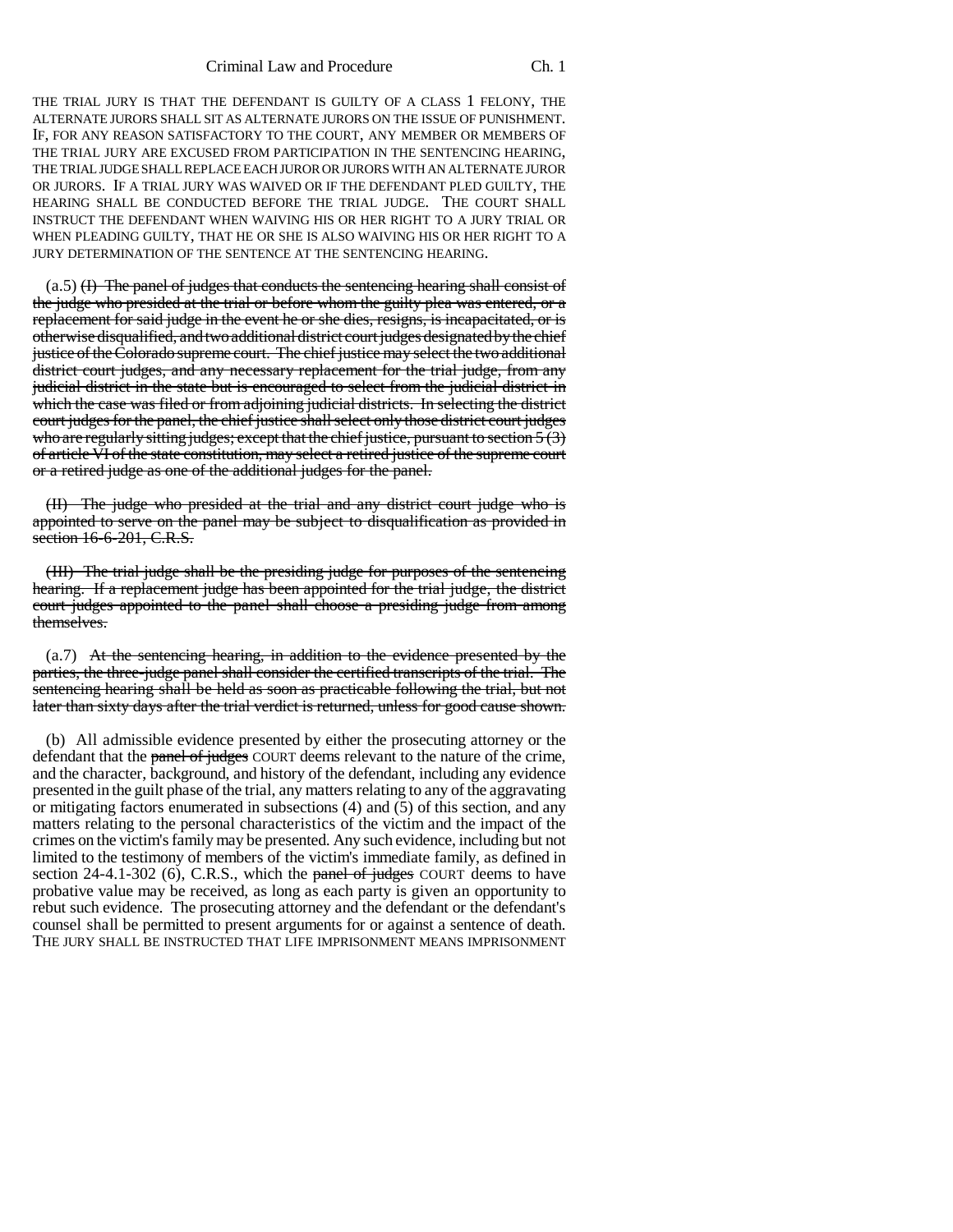FOR LIFE WITHOUT THE POSSIBILITY OF PAROLE.

(c) Both the prosecuting attorney and the defense shall notify each other of the names and addresses of any witnesses to be called in the sentencing hearing and the subject matter of such testimony. Such discovery shall be provided within a reasonable amount of time as determined by order of the panel of judges and shall be provided not less than twenty-four hours prior to the commencement of the sentencing hearing. Unless good cause is shown, noncompliance with this paragraph (c) shall result in the exclusion of such evidence without further sanction.

(d) The burden of proof as to the aggravating factors enumerated in subsection (5) of this section shall be beyond a reasonable doubt. There shall be no burden of proof as to proving or disproving mitigating factors.

(2) (a) After hearing all the evidence and arguments of the prosecuting attorney and the defendant, the panel of judges JURY shall unanimously determine whether to impose a sentence of death DELIBERATE AND RENDER A VERDICT based upon the following considerations:

(I) Whether at least one aggravating factor has been proved as enumerated in subsection (5) of this section;

(II) Whether sufficient mitigating factors exist which outweigh any aggravating factor or factors found to exist; and

(III) Based on the considerations in subparagraphs (I) and (II) of this paragraph (a), whether the defendant should be sentenced to death or life imprisonment.

(b) (I) In the event that no aggravating factors are found to exist as enumerated in subsection  $(5)$  of this section, the panel of judges JURY shall RENDER A VERDICT OF LIFE IMPRISONMENT, AND THE COURT SHALL sentence the defendant to life imprisonment.

(II) The panel of judges JURY shall not impose a RENDER A VERDICT OF death sentence unless it unanimously finds and specifies in writing that:

(A) At least one aggravating factor has been proved; and

(B) There are insufficient mitigating factors to outweigh the aggravating factor or factors that were proved.

(c) The sentence of the panel of judges, whether to death or to life in prison, shall be supported by specific written findings of fact based upon the circumstances as set forth in subsections (4) and (5) of this section and upon the records of the trial and the sentencing hearing. IN THE EVENT THAT THE JURY'S VERDICT IS TO SENTENCE TO DEATH, SUCH VERDICT SHALL BE UNANIMOUS AND SHALL BE BINDING UPON THE COURT UNLESS THE COURT DETERMINES, AND SETS FORTH IN WRITING THE BASIS AND REASONS FOR SUCH DETERMINATION, THAT THE VERDICT OF THE JURY IS CLEARLY ERRONEOUS AS CONTRARY TO THE WEIGHT OF THE EVIDENCE, IN WHICH CASE THE COURT SHALL SENTENCE THE DEFENDANT TO LIFE IMPRISONMENT.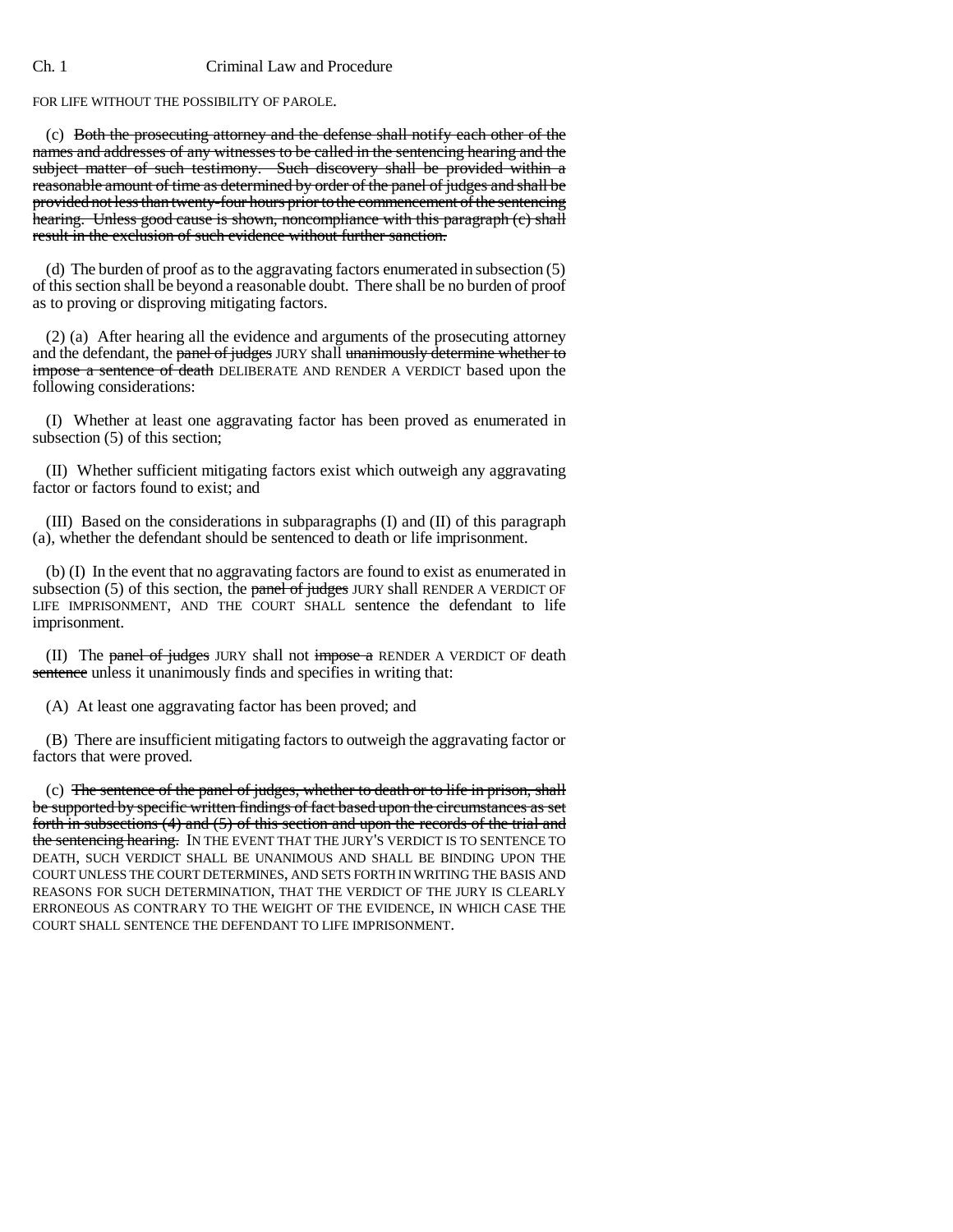(d) If the panel of judges cannot unanimously agree on a sentence, it shall make a record of each judge's position and shall then sentence the defendant to life imprisonment. IF THE JURY'S VERDICT IS NOT UNANIMOUS, THE JURY SHALL BE DISCHARGED, AND THE COURT SHALL SENTENCE THE DEFENDANT TO LIFE IMPRISONMENT.

(2.5) IN ALL CASES WHERE THE SENTENCING HEARING IS HELD BEFORE THE COURT ALONE, THE COURT SHALL DETERMINE WHETHER THE DEFENDANT SHOULD BE SENTENCED TO DEATH OR LIFE IMPRISONMENT IN THE SAME MANNER IN WHICH A JURY DETERMINES ITS VERDICT UNDER PARAGRAPHS (a) AND (b) OF SUBSECTION (2) OF THIS SECTION. THE SENTENCE OF THE COURT SHALL BE SUPPORTED BY SPECIFIC WRITTEN FINDINGS OF FACT BASED UPON THE CIRCUMSTANCES AS SET FORTH IN SUBSECTIONS (4) AND (5) OF THIS SECTION AND UPON THE RECORDS OF THE TRIAL AND SENTENCING HEARING.

(3) (a) The provisions of this subsection (3) shall apply only in a class 1 felony case in which the prosecuting attorney has filed a statement of intent to seek the death penalty pursuant to rule 32.1 (b) of the Colorado rules of criminal procedure.

(b) The prosecuting attorney shall provide the defendant with the following information and materials not later than five TWENTY days after the verdict is returned finding the defendant guilty of a class 1 felony THE PROSECUTION FILES ITS WRITTEN INTENTION TO SEEK THE DEATH PENALTY OR WITHIN SUCH OTHER TIME FRAME AS THE SUPREME COURT MAY ESTABLISH BY RULE; EXCEPT THAT ANY REPORTS, RECORDED STATEMENTS, AND NOTES, INCLUDING RESULTS OF PHYSICAL OR MENTAL EXAMINATIONS AND SCIENTIFIC TESTS, EXPERIMENTS, OR COMPARISONS, OF ANY EXPERT WHOM THE PROSECUTING ATTORNEY INTENDS TO CALL AS A WITNESS AT THE SENTENCING HEARING SHALL BE PROVIDED TO THE DEFENSE AS SOON AS PRACTICABLE BUT NOT LATER THAN FORTY-FIVE DAYS BEFORE TRIAL:

(I) A list of all aggravating factors that are known to the prosecuting attorney at that time and that the prosecuting attorney intends to prove at the sentencing hearing;

(II) A list of all witnesses whom the prosecuting attorney may call at the sentencing hearing, specifying for each the witness' name, address, and date of birth and the subject matter of the witness' testimony;

(III) The written and recorded statements, including any notes of those statements, for each witness whom the prosecuting attorney may call at the sentencing hearing;

(IV) Any reports, recorded statements, and notes of any expert whom the prosecuting attorney may call as a witness during the sentencing hearing, including results of physical or mental examination and scientific test, experiments, or comparisons;

(V) A list of books, papers, documents, photographs, or tangible objects that the prosecuting attorney may introduce at the sentencing hearing; and

(VI) All material or information that tends to mitigate or negate the finding of any of the aggravating factors the prosecuting attorney intends to prove at the sentencing hearing.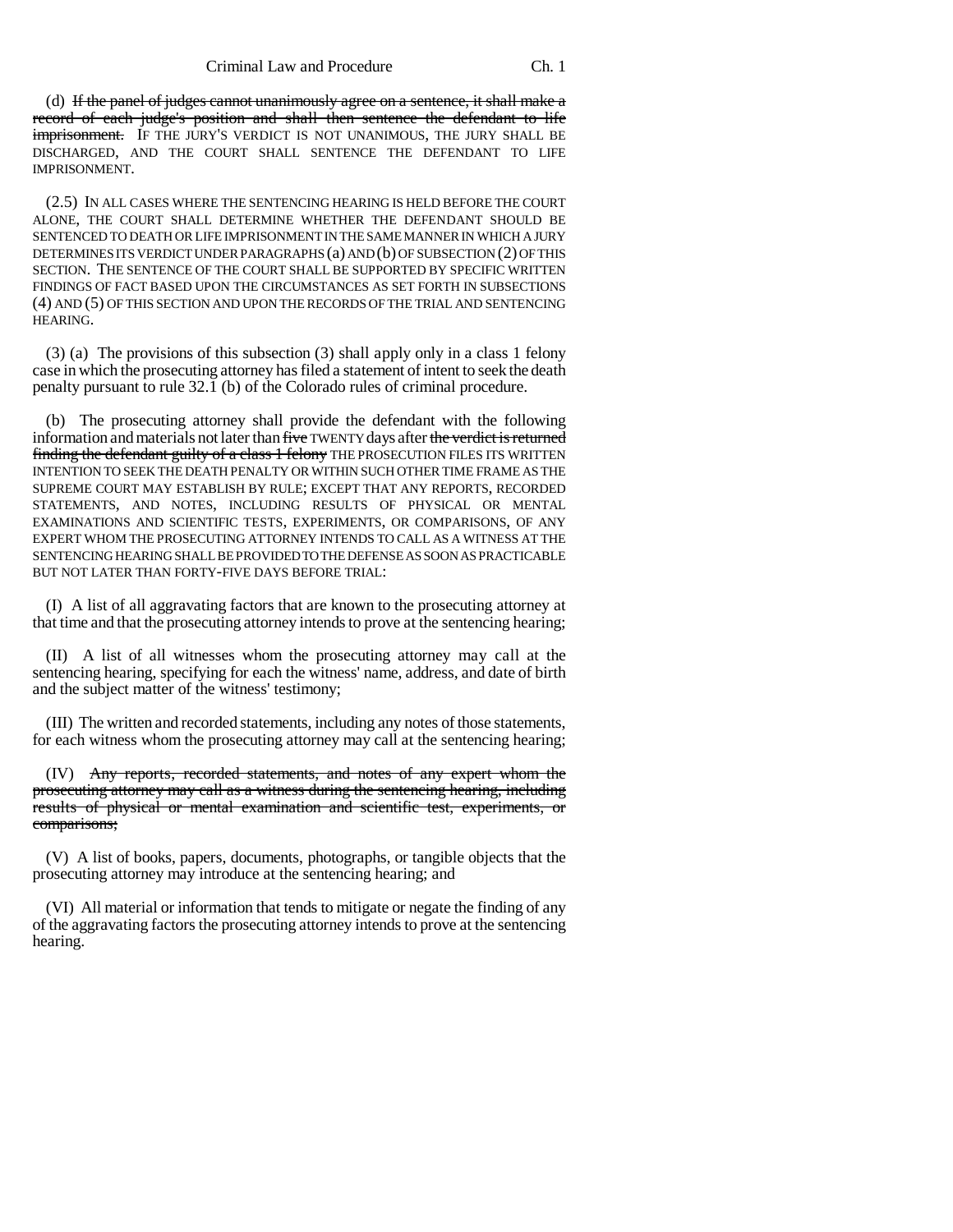(b.5) UPON RECEIPT OF THE INFORMATION REQUIRED TO BE DISCLOSED BY THE DEFENDANT PURSUANT TO PARAGRAPH (c) OF THIS SUBSECTION (3), THE PROSECUTING ATTORNEY SHALL NOTIFY THE DEFENDANT AS SOON AS PRACTICABLE OF ANY ADDITIONAL WITNESSES WHOM THE PROSECUTING ATTORNEY INTENDS TO CALL IN RESPONSE TO THE DEFENDANT'S DISCLOSURES.

(c) The defendant shall provide the prosecuting attorney with the following information and materials no later than twenty THIRTY days after the verdict is returned finding the defendant guilty of a class 1 felony BEFORE THE FIRST TRIAL DATE SET FOR THE BEGINNING OF THE DEFENDANT'S TRIAL OR WITHIN SUCH OTHER TIME FRAME AS THE SUPREME COURT MAY ESTABLISH BY RULE; HOWEVER, ANY REPORTS, RECORDED STATEMENTS, AND NOTES, INCLUDING RESULTS OF PHYSICAL OR MENTAL EXAMINATIONS AND SCIENTIFIC TESTS, EXPERIMENTS, OR COMPARISONS, OF ANY EXPERT WHOM THE DEFENSE INTENDS TO CALL AS A WITNESS AT THE SENTENCING HEARING SHALL BE PROVIDED TO THE PROSECUTING ATTORNEY AS SOON AS PRACTICABLE BUT NOT LATER THAN THIRTY DAYS BEFORE TRIAL:

(I) A list of all witnesses whom the defendant may call at the sentencing hearing, specifying for each the witness' name, address, and date of birth and the subject matter of the witness' testimony;

(II) The written and recorded statements, including any notes of those statements, of each witness whom the defendant may call at the sentencing hearing; AND

(III) Any reports, recorded statements, and notes of any expert whom the defendant may call as a witness during the sentencing hearing, including results of physical or mental examinations and scientific tests, experiments, or comparisons; and

(IV) A list of books, papers, documents, photographs, or tangible objects that the defendant may introduce at the sentencing hearing.

(c.5) (I) ANY MATERIAL SUBJECT TO THIS SUBSECTION (3) THAT THE DEFENDANT BELIEVES CONTAINS INFORMATION THAT IS PRIVILEGED TO THE EXTENT THAT THE PROSECUTION CANNOT BE AWARE OF IT IN CONNECTION WITH ITS PREPARATION FOR, OR CONDUCT OF, THE TRIAL TO DETERMINE GUILT ON THE SUBSTANTIVE CHARGES AGAINST THE DEFENDANT SHALL BE SUBMITTED BY THE DEFENDANT TO THE TRIAL JUDGE UNDER SEAL NO LATER THAN FORTY-FIVE DAYS BEFORE TRIAL.

(II) THE TRIAL JUDGE SHALL REVIEW ANY SUCH MATERIAL SUBMITTED UNDER SEAL PURSUANT TO SUBPARAGRAPH (I) OF THIS PARAGRAPH (c.5) TO DETERMINE WHETHER IT IS IN FACT PRIVILEGED. ANY MATERIAL THE TRIAL JUDGE FINDS NOT TO BE PRIVILEGED SHALL BE PROVIDED FORTHWITH TO THE PROSECUTING ATTORNEY. ANY MATERIAL SUBMITTED UNDER SEAL THAT THE TRIAL JUDGE FINDS TO BE PRIVILEGED SHALL BE PROVIDED FORTHWITH TO THE PROSECUTION IF THE DEFENDANT IS CONVICTED OF A CLASS 1 FELONY.

(d) (I) Except as otherwise provided in subparagraph  $(II)$  of this paragraph  $(d)$ , if the witnesses disclosed by the defendant pursuant to paragraph (c) of this subsection (3) include witnesses who may provide evidence concerning the defendant's mental condition at the sentencing hearing conducted pursuant to this section, the trial court, at the request of the prosecuting attorney, shall order that the defendant be examined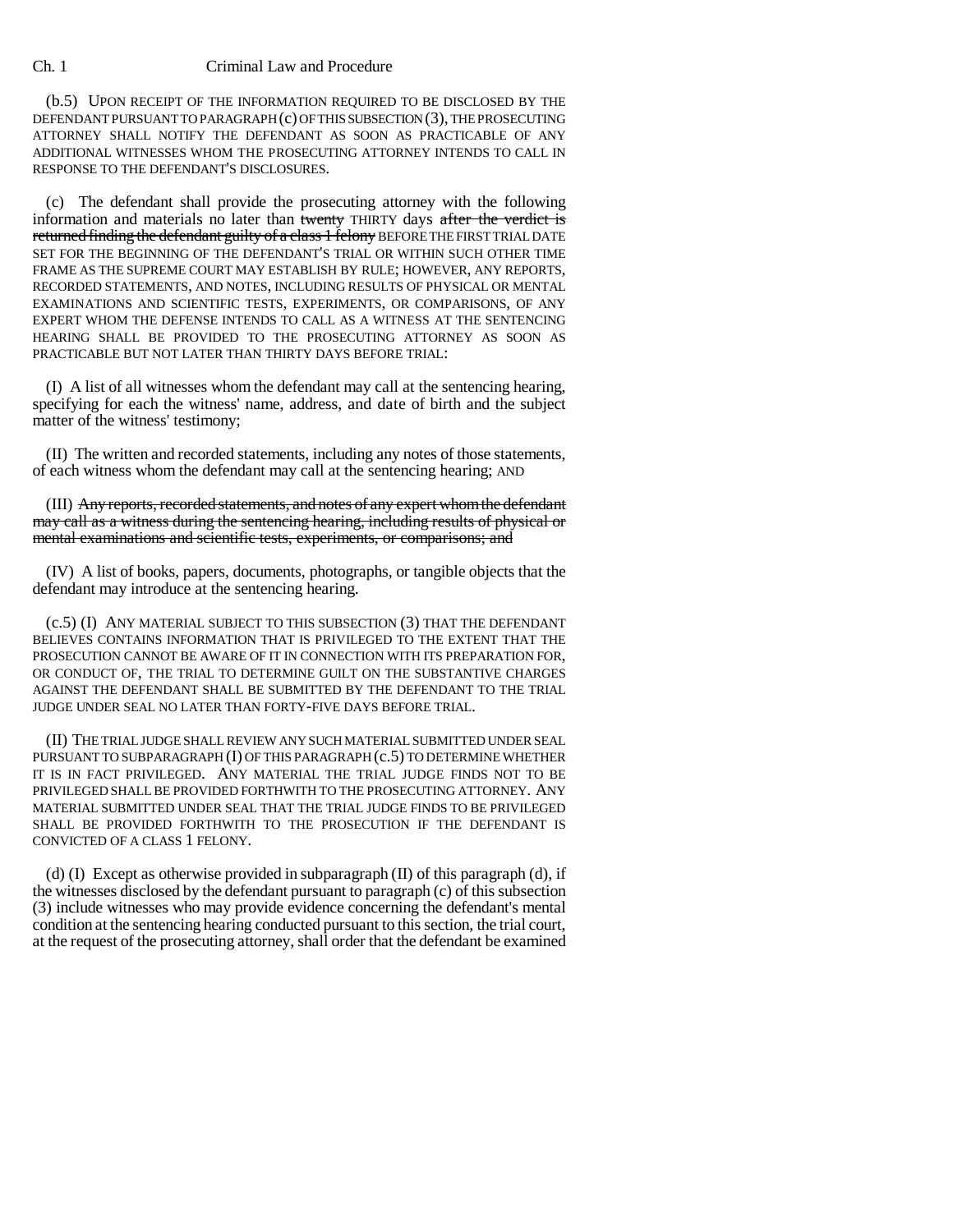and a report of said examination be prepared pursuant to section 16-8-106, C.R.S.

(II) The court shall not order an examination pursuant to subparagraph (I) of this paragraph (d) if:

(A) Such an examination was previously performed and a report was prepared in the same case; and

(B) The report included an opinion concerning how any mental disease or defect of the defendant or condition of mind caused by mental disease or defect of the defendant affects the mitigating factors that the defendant may raise at the sentencing hearing held pursuant to this section.

(e) If the witnesses disclosed by the defendant pursuant to paragraph (c) of this subsection (3) include witnesses who may provide evidence concerning the defendant's mental condition at a sentencing hearing conducted pursuant to this section, the provisions of section 16-8-109, C.R.S., concerning testimony of lay witnesses shall apply to said sentencing hearing.

(f) There is a continuing duty on the part of the prosecuting attorney and the defendant to disclose the information and materials specified in this subsection (3). If, after complying with the duty to disclose the information and materials described in this subsection  $(3)$ , either party discovers or obtains any additional information and materials that are subject to disclosure under this subsection (3), the party shall promptly notify the other party and provide the other party with complete access to the information and materials.

(g) The trial court, upon a showing of extraordinary circumstances that could not have been foreseen and prevented, may grant an extension of time to comply with the requirements of this subsection (3).

(h) If it is brought to the attention of the court that either the prosecuting attorney or the defendant has failed to comply with the provisions of this subsection (3) or with an order issued pursuant to this subsection (3), the court may enter any order against such party that the court deems just under the circumstances, including but not limited to an order to permit the discovery or inspection of information and materials not previously disclosed, to grant a continuance, to prohibit the offending party from introducing the information and materials not disclosed, or to impose sanctions against the offending party.

 $(7)$  (a) If any provision of this section or the application thereof to any person or circumstances is held invalid or unconstitutional, such invalidity or unconstitutionality shall not affect other provisions or applications of this section, which can be given effect without the invalid or unconstitutional provision or application, and to this end the provisions of this section are declared to be severable. IF ANY PROVISIONS OF THIS SECTION ARE DETERMINED BY THE UNITED STATES SUPREME COURT OR BY THE COLORADO SUPREME COURT TO RENDER THIS SECTION UNCONSTITUTIONAL OR INVALID SUCH THAT THIS SECTION DOES NOT CONSTITUTE A VALID AND OPERATIVE DEATH PENALTY STATUTE FOR CLASS 1 FELONIES, BUT SEVERANCE OF SUCH PROVISIONS WOULD, THROUGH OPERATION OF THE REMAINING PROVISIONS OF THIS SECTION, MAINTAIN THIS SECTION AS A VALID AND OPERATIVE DEATH PENALTY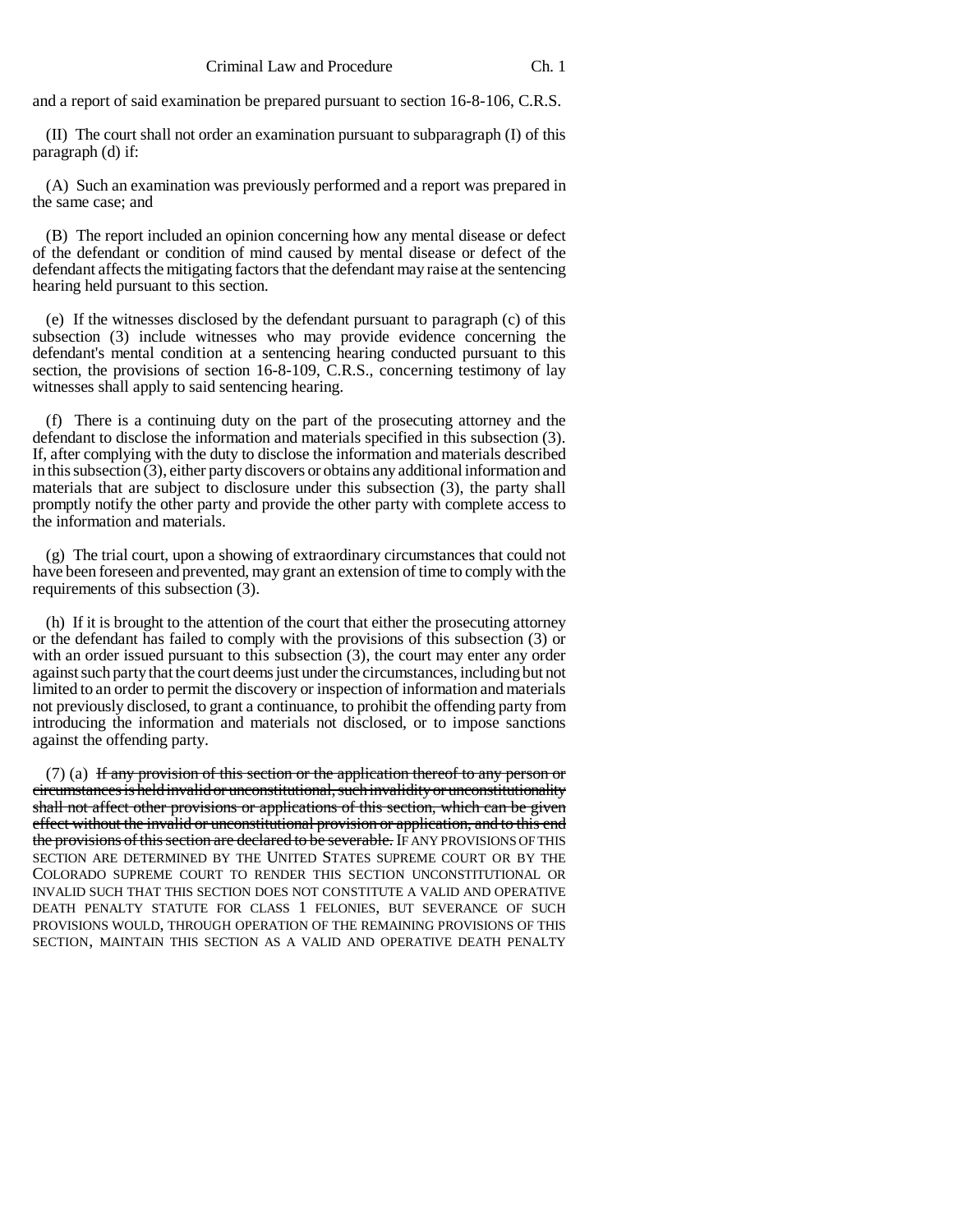STATUTE FOR CLASS 1 FELONIES, IT IS THE INTENT OF THE GENERAL ASSEMBLY THAT THOSE REMAINING PROVISIONS ARE SEVERABLE AND ARE TO HAVE FULL FORCE AND EFFECT.

(b) If any death sentence IS imposed upon a defendant pursuant to the provisions of this section and, ON APPELLATE REVIEW INCLUDING CONSIDERATION PURSUANT TO SUBSECTION (8) OF THIS SECTION, the imposition of such death sentence upon such defendant is held invalid for reasons other than unconstitutionality of the death penalty or insufficiency of the evidence to support the sentence, the case shall be remanded to the trial court to set a new sentencing hearing BEFORE A NEWLY IMPANELED JURY OR, IF THE DEFENDANT PLED GUILTY OR WAIVED THE RIGHT TO JURY SENTENCING, BEFORE THE TRIAL JUDGE; except that, if the prosecutor informs the panel of judges TRIAL COURT that, in the opinion of the prosecutor, capital punishment would no longer be in the interest of justice, said defendant shall be returned to the trial court and shall then be sentenced to life imprisonment. If a death sentence imposed pursuant to this section is held invalid based on unconstitutionality of the death penalty or insufficiency of the evidence to support the sentence, said defendant shall be returned to the trial court and shall then be sentenced to life imprisonment.

(8) IF, ON APPEAL, THE SUPREME COURT FINDS ONE OR MORE OF THE AGGRAVATING FACTORS THAT WERE FOUND TO SUPPORT A SENTENCE TO DEATH TO BE INVALID FOR ANY REASON, THE SUPREME COURT MAY DETERMINE WHETHER THE SENTENCE OF DEATH SHOULD BE AFFIRMED ON APPEAL BY:

(a) REWEIGHING THE REMAINING AGGRAVATING FACTOR OR FACTORS AND ALL MITIGATING FACTORS AND THEN DETERMINING WHETHER DEATH IS THE APPROPRIATE PUNISHMENT IN THE CASE; OR

(b) APPLYING HARMLESS ERROR ANALYSIS BY CONSIDERING WHETHER, IF THE SENTENCING BODY HAD NOT CONSIDERED THE INVALID AGGRAVATING FACTOR, IT WOULD HAVE NONETHELESS SENTENCED THE DEFENDANT TO DEATH; OR

(c) IF THE SUPREME COURT FINDS THE SENTENCING BODY'S CONSIDERATION OF AN AGGRAVATING FACTOR WAS IMPROPER BECAUSE THE AGGRAVATING FACTOR WAS NOT GIVEN A CONSTITUTIONALLY NARROW CONSTRUCTION, DETERMINING WHETHER, BEYOND A REASONABLE DOUBT, THE SENTENCING BODY WOULD HAVE RETURNED A VERDICT OF DEATH HAD THE AGGRAVATING FACTOR BEEN PROPERLY NARROWED; OR

(d) EMPLOYING ANY OTHER CONSTITUTIONALLY PERMISSIBLE METHOD OF REVIEW.

**SECTION 3.** 16-11-403, Colorado Revised Statutes, as it exists until October 1, 2002, is amended to read:

**16-11-403. Week of execution - warrant.** When a person is convicted of a class 1 felony, the punishment for which is death, and the convicted person is sentenced to suffer the penalty of death, the panel of judges JUDGE passing such sentence shall appoint and designate in the warrant of conviction a week of time within which the sentence must be executed; the end of such week so appointed shall be not less FEWER than ninety days nor more than one hundred twenty days from the day of passing the sentence. Said warrant shall be directed to the executive director of the department of corrections or the executive director's designee commanding said executive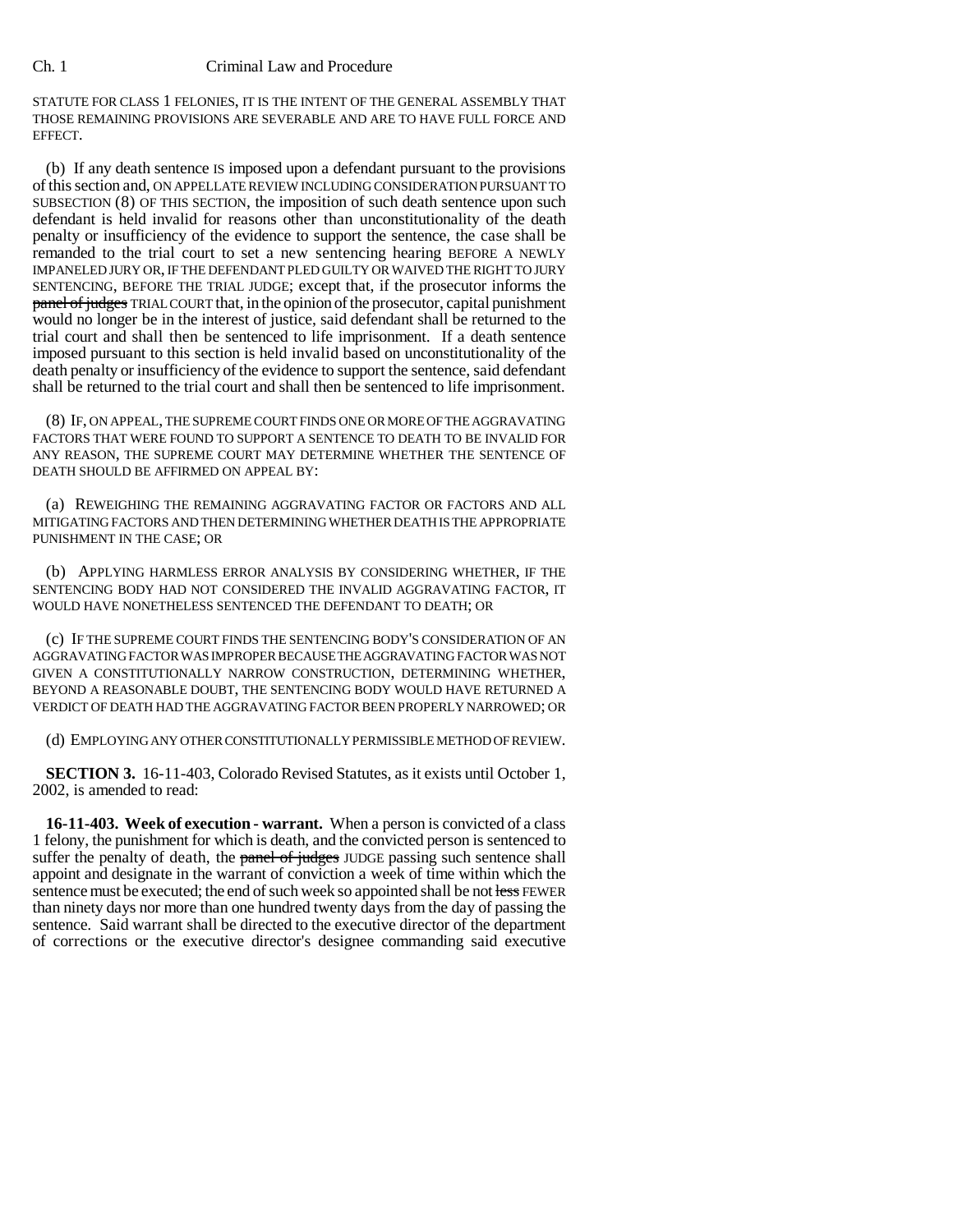director or designee to execute the sentence imposed upon some day within the week of time designated in the warrant and shall be delivered to the sheriff of the county in which such conviction is had, who, within three days thereafter, shall proceed to the correctional facilities at Canon City and deliver the convicted person, together with the warrant, to said executive director or designee, who shall keep the convict in confinement until infliction EXECUTION of the death penalty. Persons shall be permitted access to the inmate pursuant to prison rules. Such rules shall provide, at a minimum, for the inmate's attendants, counsel, and physician, a spiritual adviser selected by the inmate, and members of the inmate's family to have access to the inmate.

**SECTION 4.** 18-1.3-1205, Colorado Revised Statutes, as it will become effective October 1, 2002, is amended to read:

**18-1.3-1205. Week of execution - warrant.** When a person is convicted of a class 1 felony, the punishment for which is death, and the convicted person is sentenced to suffer the penalty of death, the panel of judges JUDGE passing such sentence shall appoint and designate in the warrant of conviction a week of time within which the sentence must be executed; the end of such week so appointed shall be not less FEWER than ninety days nor more than one hundred twenty days from the day of passing the sentence. Said warrant shall be directed to the executive director of the department of corrections or the executive director's designee commanding said executive director or designee to execute the sentence imposed upon some day within the week of time designated in the warrant and shall be delivered to the sheriff of the county in which such conviction is had, who, within three days thereafter, shall proceed to the correctional facilities at Canon City and deliver the convicted person, together with the warrant, to said executive director or designee, who shall keep the convict in confinement until infliction EXECUTION of the death penalty. Persons shall be permitted access to the inmate pursuant to prison rules. Such rules shall provide, at a minimum, for the inmate's attendants, counsel, and physician, a spiritual adviser selected by the inmate, and members of the inmate's family to have access to the inmate.

**SECTION 5.** 16-12-204 (1), Colorado Revised Statutes, as it exists until October 1, 2002, is amended to read:

**16-12-204. Stay of execution - postconviction review.** (1) The three-judge panel or The trial court, whichever is applicable, upon the imposition of a death sentence, shall set the time of execution pursuant to section 16-11-403 and enter an order staying execution of the judgment and sentence until receipt of an order from the Colorado supreme court. The trial court shall direct the clerk of the trial court to mail to the Colorado supreme court, within seven days after the date upon which the sentence of death is imposed, a copy of the judgment, sentence, and mittimus.

**SECTION 6.** 16-12-204 (1), Colorado Revised Statutes, as it will become effective October 1, 2002, is amended to read:

**16-12-204. Stay of execution - postconviction review.** (1) The three-judge panel or The trial court, whichever is applicable, upon the imposition of a death sentence, shall set the time of execution pursuant to section 18-1.3-1205, C.R.S., and enter an order staying execution of the judgment and sentence until receipt of an order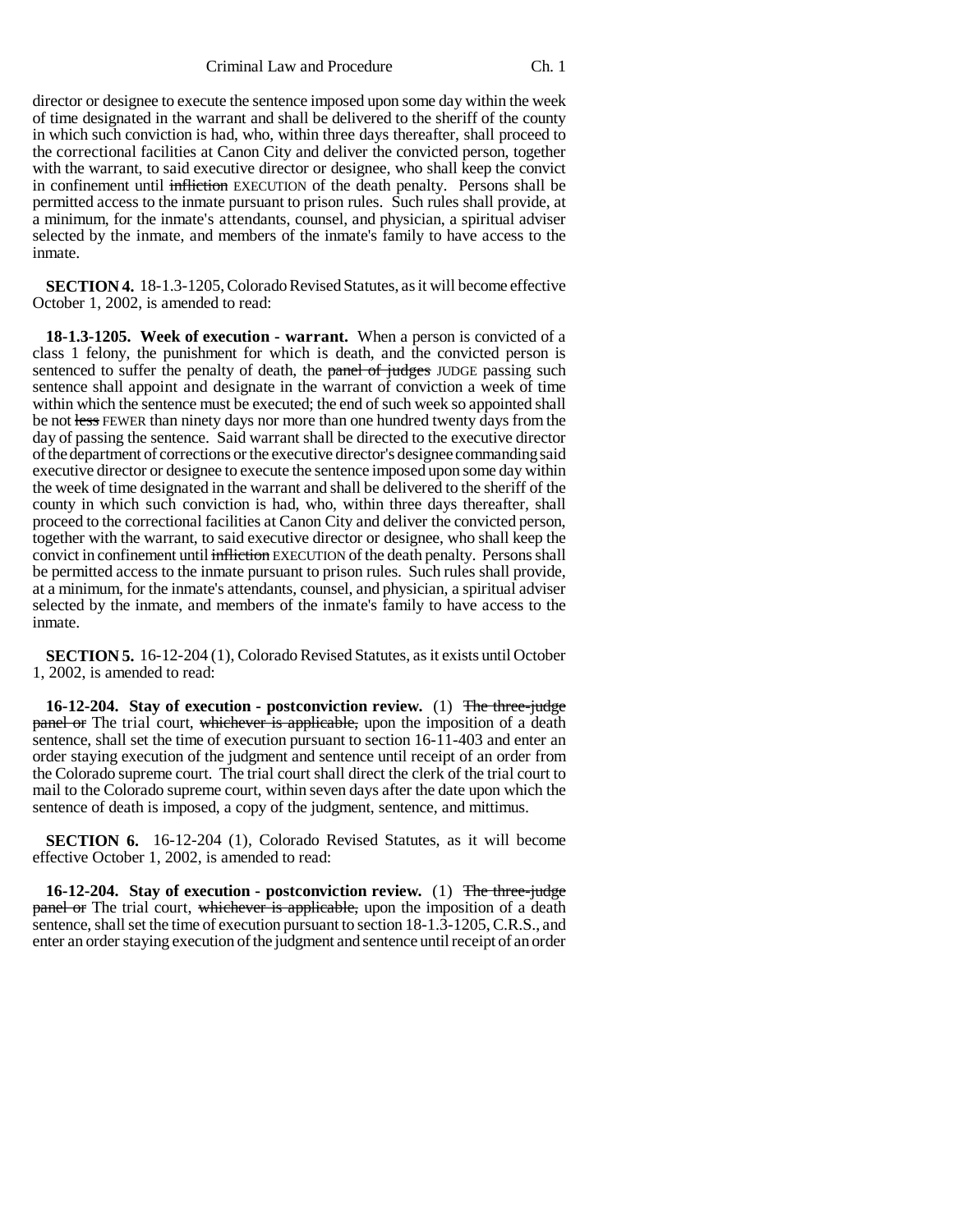from the Colorado supreme court. The trial court shall direct the clerk of the trial court to mail to the Colorado supreme court, within seven days after the date upon which the sentence of death is imposed, a copy of the judgment, sentence, and mittimus.

**SECTION 7.** 18-1-105 (4), Colorado Revised Statutes, as it exists until October 1, 2002, is amended to read:

**18-1-105. Felonies classified - presumptive penalties.** (4) A person who has been convicted of a class 1 felony shall be punished by life imprisonment unless a panel of judges imposes a death sentence pursuant to PROCEEDING HELD TO DETERMINE SENTENCE ACCORDING TO the procedure set forth in section 16-11-103 OR 16-11-802, C.R.S., or SECTION 18-1.4-102 RESULTS IN A VERDICT THAT REQUIRES IMPOSITION OF THE DEATH PENALTY, IN WHICH EVENT SUCH PERSON SHALL BE SENTENCED TO DEATH. As to any person sentenced for a class 1 felony, for an act committed on or after July 1, 1985, AND BEFORE JULY 1, 1990, life imprisonment shall mean imprisonment without the possibility of parole for forty calendar years. As to any person sentenced for a class 1 felony, for an act committed on or after July 1, 1990, life imprisonment shall mean imprisonment without the possibility of parole.

**SECTION 8.** 18-1.3-401 (4), Colorado Revised Statutes, as it will become effective October 1, 2002, is amended to read:

**18-1.3-401. Felonies classified - presumptive penalties.** (4) A person who has been convicted of a class 1 felony shall be punished by life imprisonment unless a panel of judges imposes a death sentence pursuant to PROCEEDING HELD TO DETERMINE SENTENCE ACCORDING TO the procedure set forth in section 18-1.3-1201, 18-1.3-1302, OR 18-1.4-102 RESULTS IN A VERDICT THAT REQUIRES IMPOSITION OF THE DEATH PENALTY, IN WHICH EVENT SUCH PERSON SHALL BE SENTENCED TO DEATH. As to any person sentenced for a class 1 felony, for an act committed on or after July 1, 1985, AND BEFORE JULY 1, 1990, life imprisonment shall mean imprisonment without the possibility of parole for forty calendar years. As to any person sentenced for a class 1 felony, for an act committed on or after July 1, 1990, life imprisonment shall mean imprisonment without the possibility of parole.

**SECTION 9.** 18-3-107 (3), Colorado Revised Statutes, as it exists until October 1, 2002, is amended to read:

**18-3-107. First degree murder of a peace officer or firefighter - legislative declaration.** (3) A person convicted of first degree murder of a peace officer or firefighter shall be punished by life imprisonment without the possibility of parole for the rest of his or her natural life, unless a panel of judges imposes a death sentence pursuant PROCEEDING HELD TO DETERMINE SENTENCE ACCORDING to the procedure set forth in section 16-11-103 OR 16-11-802, C.R.S., OR SECTION 18-1.4-102 RESULTS IN A VERDICT THAT REQUIRES IMPOSITION OF THE DEATH PENALTY, IN WHICH EVENT SUCH PERSON SHALL BE SENTENCED TO DEATH. Nothing in this subsection (3) shall be construed as limiting the power of the governor to grant reprieves, commutations, and pardons pursuant to section 7 of article IV of the Colorado constitution.

**SECTION 10.** 18-3-107 (3), Colorado Revised Statutes, as it will become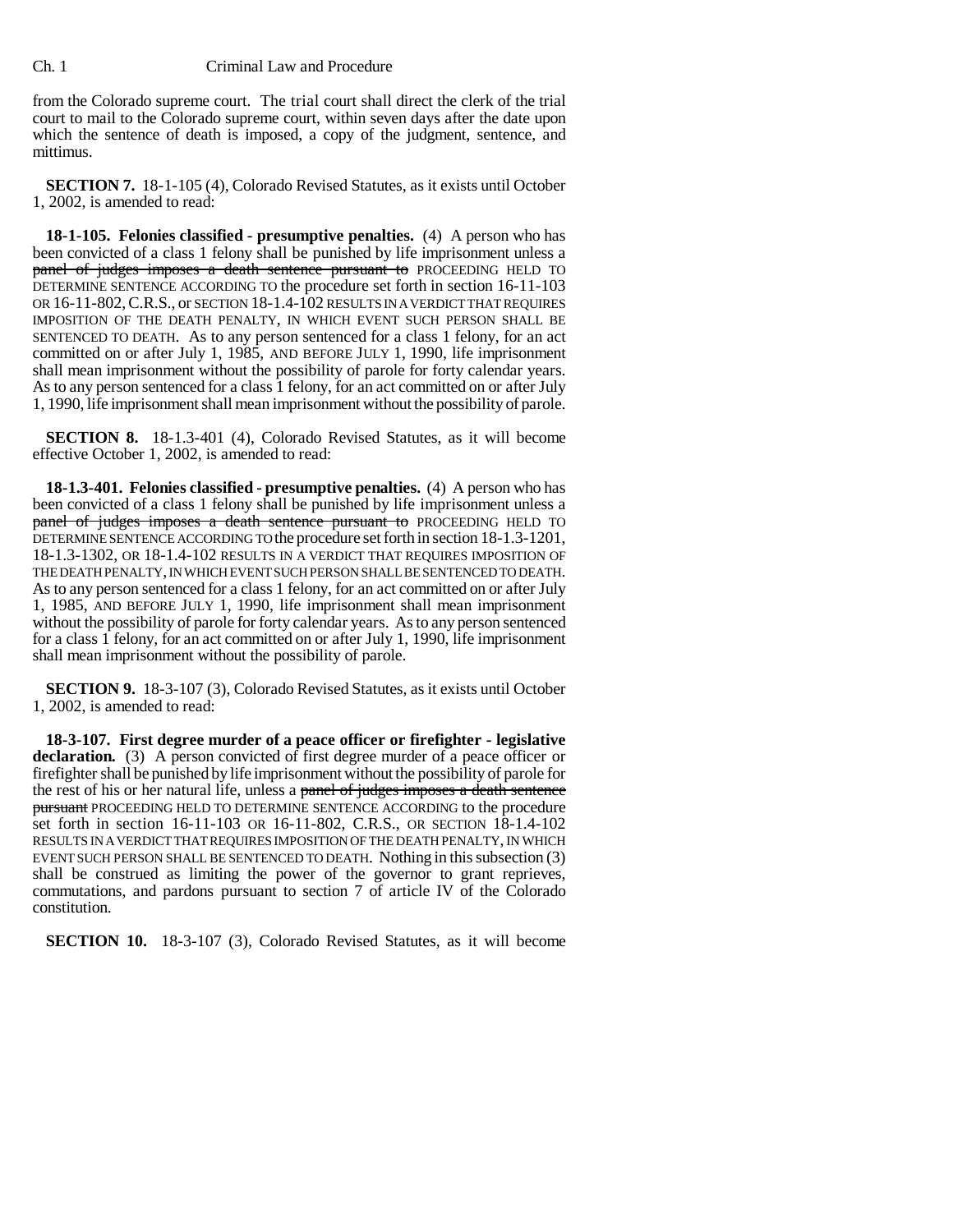effective October 1, 2002, is amended to read:

**18-3-107. First degree murder of a peace officer or firefighter - legislative declaration.** (3) A person convicted of first degree murder of a peace officer or firefighter shall be punished by life imprisonment without the possibility of parole for the rest of his or her natural life, unless a panel of judges imposes a death sentence pursuant PROCEEDING HELD TO DETERMINE SENTENCE ACCORDING to the procedure set forth in section 18-1.3-1201, 18-1.3-1302, OR 18-1.4-102 RESULTS IN A VERDICT THAT REQUIRES IMPOSITION OF THE DEATH PENALTY, IN WHICH EVENT SUCH PERSON SHALL BE SENTENCED TO DEATH. Nothing in this subsection (3) shall be construed as limiting the power of the governor to grant reprieves, commutations, and pardons pursuant to section 7 of article IV of the Colorado constitution.

**SECTION 11.** 16-10-101, Colorado Revised Statutes, is amended to read:

**16-10-101. Jury trials - statement of policy.** The right of a person who is accused of an offense other than a noncriminal traffic infraction or offense, or other than a municipal charter, municipal ordinance, or county ordinance violation as provided in section 16-10-109 (1), to have a trial by jury is inviolate and a matter of substantive due process of law as distinguished from one of "practice and procedure". The people shall also have the right to refuse to consent to a waiver of a trial OR SENTENCING DETERMINATION by jury in all cases in which the accused has the right to request a trial OR SENTENCING DETERMINATION by jury.

**SECTION 12.** Title 18, Colorado Revised Statutes, is amended BY THE ADDITION OF A NEW ARTICLE to read:

## **ARTICLE 1.4**

## **Applicability of Procedure in Class 1 Felony Cases for Crimes Committed on or after July 1, 1995, and Prior to the Effective Date of this Article**

**18-1.4-101. Applicability of procedure for the imposition of sentences in class 1 felony cases.** (1) IT IS THE EXPRESSED INTENTION OF THE GENERAL ASSEMBLY THAT THERE BE NO HIATUS IN THE IMPOSITION OF THE DEATH PENALTY AS A SENTENCE FOR THE COMMISSION OF A CLASS 1 FELONY IN THE STATE OF COLORADO AS A RESULT OF THE HOLDING OF THE UNITED STATES SUPREME COURT IN *RING V. ARIZONA,* 530 U.S. (2002). TOWARD THAT END, THE PROVISIONS OF SECTION 16-11-103, C.R.S., AS IT EXISTED PRIOR TO THE PASSAGE OF SENATE BILL 95-54, ENACTED AT THE FIRST REGULAR SESSION OF THE SIXTIETH GENERAL ASSEMBLY, ARE REENACTED AS SECTION 18-1.4-102, AND ARE HEREBY MADE APPLICABLE TO OFFENSES COMMITTED ON OR AFTER JULY 1, 1995, AND PRIOR TO THE EFFECTIVE DATE OF THIS ARTICLE.

(2) IT IS THE EXPRESSED INTENTION OF THE GENERAL ASSEMBLY THAT THE ADOPTION OF SECTION 18-1.4-102 SHALL NOT BE CONSTRUED BY ANY COURT AS A LEGISLATIVE STATEMENT THAT THE PROVISIONS OF SENATE BILL 95-54, ENACTED AT THE FIRST REGULAR SESSION OF THE SIXTIETH GENERAL ASSEMBLY, ARE UNCONSTITUTIONAL IN ANY WAY OR THAT ANY DEATH SENTENCE OBTAINED PURSUANT TO THE PROVISIONS OF SENATE BILL 95-54, ENACTED AT THE FIRST REGULAR SESSION OF THE SIXTIETH GENERAL ASSEMBLY, IS INVALID IN ANY WAY.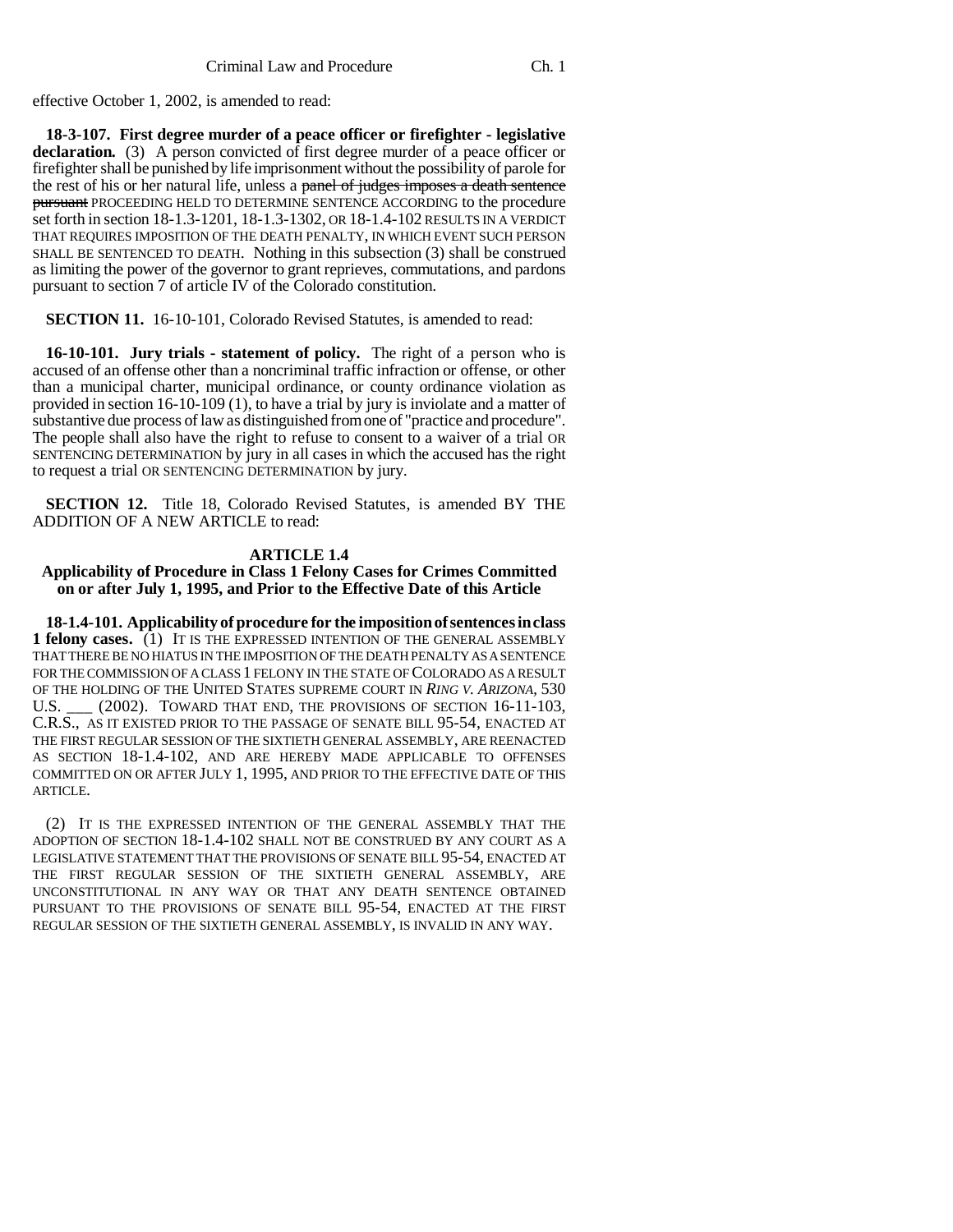(3) IT IS THE EXPRESSED INTENTION OF THE GENERAL ASSEMBLY THAT THIS ARTICLE IS INDEPENDENT FROM SECTION 16-11-103,C.R.S., AS IT EXISTED PRIOR TO OCTOBER 1, 2002, AND SECTION 18-1.3-1201 AND THAT, IF ANY PROVISION OF THIS ARTICLE OR THE APPLICATION THEREOF TO ANY PERSON OR CIRCUMSTANCES IS HELD INVALID OR UNCONSTITUTIONAL, SUCH INVALIDITY OR UNCONSTITUTIONALITY SHALL NOT AFFECT THE APPLICATION OF SECTION 16-11-103, C.R.S., AS IT EXISTED PRIOR TO OCTOBER 1, 2002, AND SECTION 18-1.3-1201 TO ANY OFFENSE COMMITTED ON OR AFTER THE EFFECTIVE DATE OF AMENDMENTS TO SAID SECTIONS ENACTED AT THE THIRD EXTRAORDINARY SESSION OF THE SIXTY-THIRD GENERAL ASSEMBLY.

**18-1.4-102. Imposition of sentence in class 1 felonies for crimes committed on or after July 1, 1995, and prior to the effective date of this article - appellate review.** (1) (a) UPON CONVICTION OF GUILT OF A DEFENDANT OF A CLASS 1 FELONY, THE TRIAL COURT SHALL CONDUCT A SEPARATE SENTENCING HEARING TO DETERMINE WHETHER THE DEFENDANT SHOULD BE SENTENCED TO DEATH OR LIFE IMPRISONMENT, UNLESS THE DEFENDANT WAS UNDER THE AGE OF EIGHTEEN YEARS AT THE TIME OF THE COMMISSION OF THE OFFENSE, OR UNLESS THE DEFENDANT HAS BEEN DETERMINED TO BE A MENTALLY RETARDED DEFENDANT PURSUANT TO PART 4 OF ARTICLE 9 OF TITLE 16, C.R.S., AS IT EXISTED PRIOR TO OCTOBER 1, 2002, IN EITHER OF WHICH CASES, THE DEFENDANT SHALL BE SENTENCED TO LIFE IMPRISONMENT. THE HEARING SHALL BE CONDUCTED BY THE TRIAL JUDGE BEFORE THE TRIAL JURY AS SOON AS PRACTICABLE. ALTERNATE JURORS SHALL NOT BE EXCUSED FROM THE CASE PRIOR TO SUBMISSION OF THE ISSUE OF GUILT TO THE TRIAL JURY AND SHALL REMAIN SEPARATELY SEQUESTERED UNTIL A VERDICT IS ENTERED BY THE TRIAL JURY. IF THE VERDICT OF THE TRIAL JURY IS THAT THE DEFENDANT IS GUILTY OF A CLASS 1 FELONY, THE ALTERNATE JURORS SHALL SIT AS ALTERNATE JURORS ON THE ISSUE OF PUNISHMENT. IF, FOR ANY REASON SATISFACTORY TO THE COURT, ANY MEMBER OR MEMBERS OF THE TRIAL JURY ARE EXCUSED FROM PARTICIPATION IN THE SENTENCING HEARING, THE TRIAL JUDGE SHALL REPLACE SUCH JUROR OR JURORS WITH AN ALTERNATE JUROR OR JURORS. IF A TRIAL JURY WAS WAIVED OR IF THE DEFENDANT PLEADED GUILTY, THE HEARING SHALL BE CONDUCTED BEFORE THE TRIAL JUDGE.

(b) ALL ADMISSIBLE EVIDENCE PRESENTED BY EITHER THE PROSECUTING ATTORNEY OR THE DEFENDANT THAT THE COURT DEEMS RELEVANT TO THE NATURE OF THE CRIME AND THE CHARACTER, BACKGROUND, AND HISTORY OF THE DEFENDANT, INCLUDING ANY EVIDENCE PRESENTED IN THE GUILT PHASE OF THE TRIAL AND ANY MATTERS RELATING TO ANY OF THE AGGRAVATING OR MITIGATING FACTORS ENUMERATED IN SUBSECTIONS (4) AND (5) OF THIS SECTION, MAY BE PRESENTED. ANY SUCH EVIDENCE WHICH THE COURT DEEMS TO HAVE PROBATIVE VALUE MAY BE RECEIVED, AS LONG AS EACH PARTY IS GIVEN AN OPPORTUNITY TO REBUT SUCH EVIDENCE. THE PROSECUTING ATTORNEY AND THE DEFENDANT OR THE DEFENDANT'S COUNSEL SHALL BE PERMITTED TO PRESENT ARGUMENTS FOR OR AGAINST A SENTENCE OF DEATH. FOR OFFENSES COMMITTED BEFORE JULY 1, 1985, THE JURY SHALL BE INSTRUCTED THAT LIFE IMPRISONMENT MEANS LIFE WITHOUT THE POSSIBILITY OF PAROLE FOR TWENTY CALENDAR YEARS. FOR OFFENSES COMMITTED ON OR AFTER JULY 1, 1985, THE JURY SHALL BE INSTRUCTED THAT LIFE IMPRISONMENT MEANS LIFE WITHOUT THE POSSIBILITY OF PAROLE FOR FORTY CALENDAR YEARS. FOR OFFENSES WITHIN THE PURVIEW OF SECTION 17-22.5-104 (2) (d), C.R.S., THE JURY SHALL BE INSTRUCTED THAT LIFE IMPRISONMENT MEANS LIFE WITHOUT THE POSSIBILITY OF PAROLE.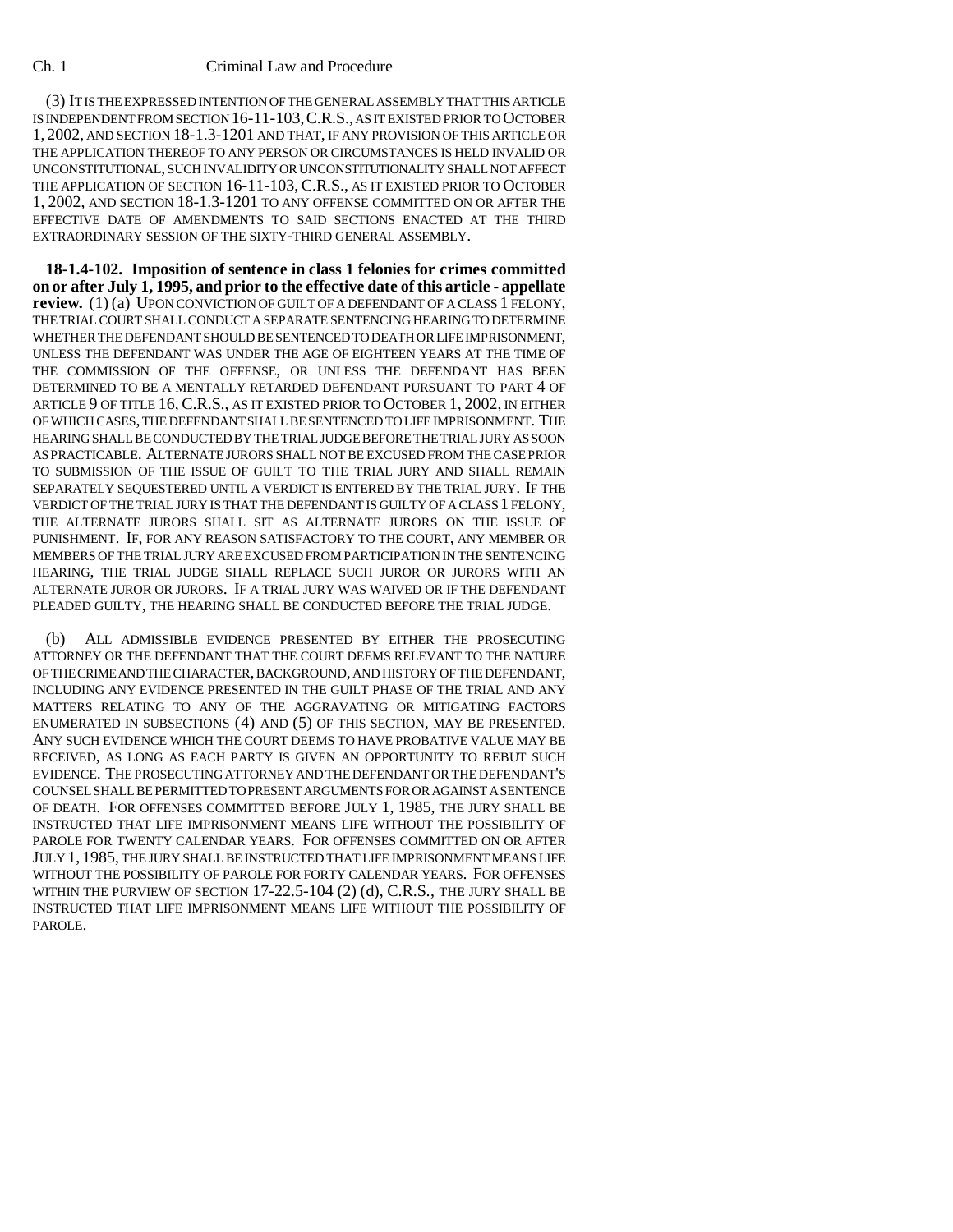(c) BOTH THE PROSECUTING ATTORNEY AND THE DEFENSE SHALL NOTIFY EACH OTHER OF THE NAMES AND ADDRESSES OF ANY WITNESSES TO BE CALLED IN THE SENTENCING HEARING AND THE SUBJECT MATTER OF SUCH TESTIMONY. SUCH DISCOVERY SHALL BE PROVIDED WITHIN A REASONABLE AMOUNT OF TIME AS DETERMINED BY ORDER OF THE COURT AND SHALL BE PROVIDED NOT LESS THAN TWENTY-FOUR HOURS PRIOR TO THE COMMENCEMENT OF THE SENTENCING HEARING. UNLESS GOOD CAUSE IS SHOWN, NONCOMPLIANCE WITH THIS PARAGRAPH (c) SHALL RESULT IN THE EXCLUSION OF SUCH EVIDENCE WITHOUT FURTHER SANCTION.

(d) THE BURDEN OF PROOF AS TO THE AGGRAVATING FACTORS ENUMERATED IN SUBSECTION (5) OF THIS SECTION SHALL BE BEYOND A REASONABLE DOUBT. THERE SHALL BE NO BURDEN OF PROOF AS TO PROVING OR DISPROVING MITIGATING FACTORS.

(2) (a) AFTER HEARING ALL THE EVIDENCE AND ARGUMENTS OF THE PROSECUTING ATTORNEY AND THE DEFENDANT, THE JURY SHALL DELIBERATE AND RENDER A VERDICT BASED UPON THE FOLLOWING CONSIDERATIONS:

(I) WHETHER AT LEAST ONE AGGRAVATING FACTOR HAS BEEN PROVED AS ENUMERATED IN SUBSECTION (5) OF THIS SECTION;

(II) WHETHER SUFFICIENT MITIGATING FACTORS EXIST WHICH OUTWEIGH ANY AGGRAVATING FACTOR OR FACTORS FOUND TO EXIST; AND

(III) BASED ON THE CONSIDERATIONS IN SUBPARAGRAPHS (I) AND (II) OF THIS PARAGRAPH (a), WHETHER THE DEFENDANT SHOULD BE SENTENCED TO DEATH OR LIFE IMPRISONMENT.

(b) (I) IN THE EVENT THAT NO AGGRAVATING FACTORS ARE FOUND TO EXIST AS ENUMERATED IN SUBSECTION (5) OF THIS SECTION, THE JURY SHALL RENDER A VERDICT OF LIFE IMPRISONMENT, AND THE COURT SHALL SENTENCE THE DEFENDANT TO LIFE IMPRISONMENT.

(II) THE JURY SHALL NOT RENDER A VERDICT OF DEATH UNLESS IT FINDS AND SPECIFIES IN WRITING THAT:

(A) AT LEAST ONE AGGRAVATING FACTOR HAS BEEN PROVED; AND

(B) THERE ARE INSUFFICIENT MITIGATING FACTORS TO OUTWEIGH THE AGGRAVATING FACTOR OR FACTORS THAT WERE PROVED.

(c) IN THE EVENT THAT THE JURY'S VERDICT IS TO SENTENCE TO DEATH, SUCH VERDICT SHALL BE UNANIMOUS AND SHALL BE BINDING UPON THE COURT UNLESS THE COURT DETERMINES, AND SETS FORTH IN WRITING THE BASIS AND REASONS FOR SUCH DETERMINATION, THAT THE VERDICT OF THE JURY IS CLEARLY ERRONEOUS AS CONTRARY TO THE WEIGHT OF THE EVIDENCE, IN WHICH CASE THE COURT SHALL SENTENCE THE DEFENDANT TO LIFE IMPRISONMENT.

(d) IF THE JURY'S VERDICT IS NOT UNANIMOUS, THE JURY SHALL BE DISCHARGED, AND THE COURT SHALL SENTENCE THE DEFENDANT TO LIFE IMPRISONMENT.

(3) IN ALL CASES WHERE THE SENTENCING HEARING IS HELD BEFORE THE COURT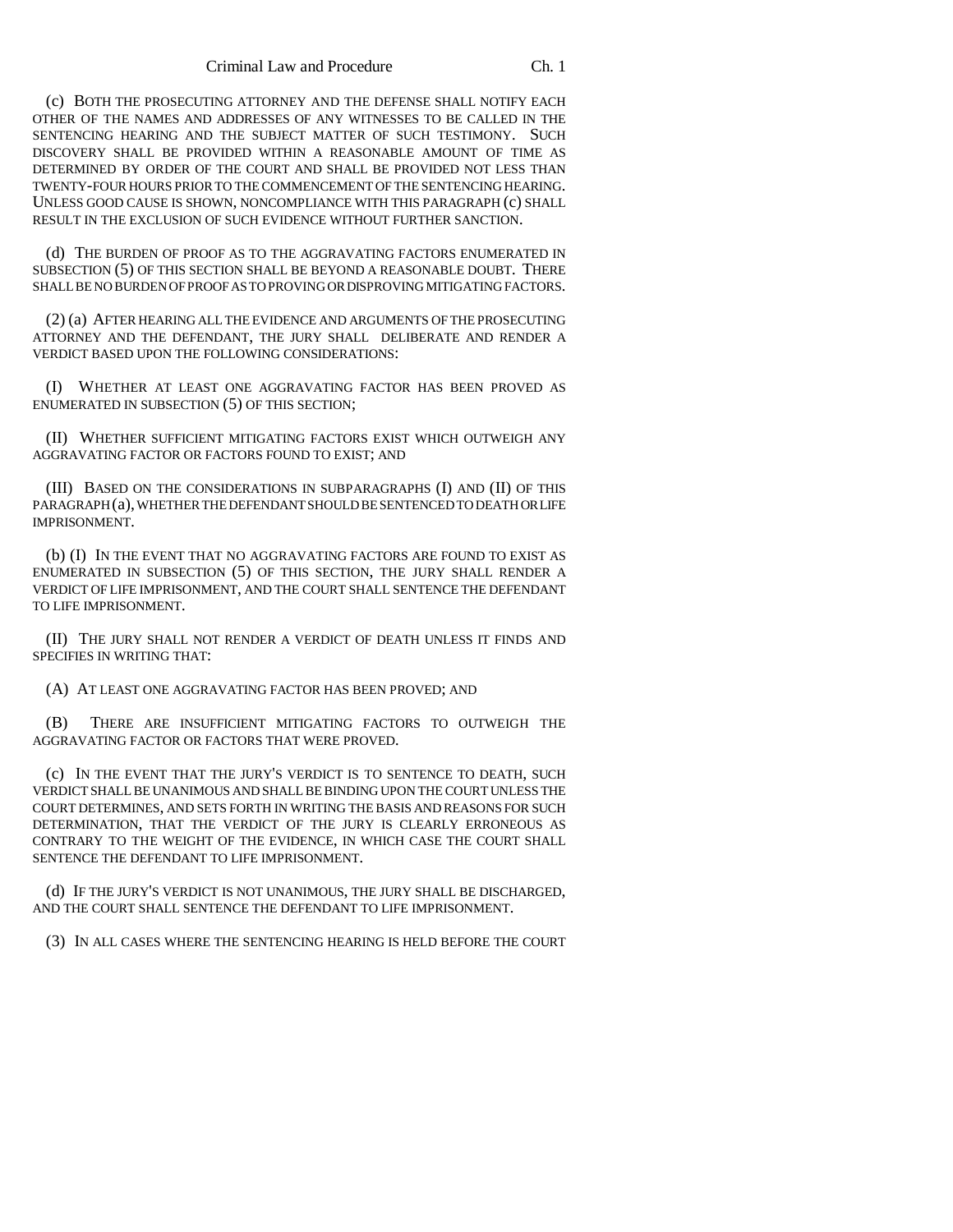ALONE, THE COURT SHALL DETERMINE WHETHER THE DEFENDANT SHOULD BE SENTENCED TO DEATH OR LIFE IMPRISONMENT IN THE SAME MANNER IN WHICH A JURY DETERMINES ITS VERDICT UNDER PARAGRAPHS (a) AND (b) OF SUBSECTION (2) OF THIS SECTION. THE SENTENCE OF THE COURT SHALL BE SUPPORTED BY SPECIFIC WRITTEN FINDINGS OF FACT BASED UPON THE CIRCUMSTANCES AS SET FORTH IN SUBSECTIONS (4) AND (5) OF THIS SECTION AND UPON THE RECORDS OF THE TRIAL AND THE SENTENCING HEARING.

(4) FOR PURPOSES OF THIS SECTION, MITIGATING FACTORS SHALL BE THE FOLLOWING FACTORS:

(a) THE AGE OF THE DEFENDANT AT THE TIME OF THE CRIME; OR

(b) THE DEFENDANT'S CAPACITY TO APPRECIATE WRONGFULNESS OF THE DEFENDANT'S CONDUCT OR TO CONFORM THE DEFENDANT'S CONDUCT TO THE REQUIREMENTS OF LAW WAS SIGNIFICANTLY IMPAIRED, BUT NOT SO IMPAIRED AS TO CONSTITUTE A DEFENSE TO PROSECUTION; OR

(c) THE DEFENDANT WAS UNDER UNUSUAL AND SUBSTANTIAL DURESS, ALTHOUGH NOT SUCH DURESS AS TO CONSTITUTE A DEFENSE TO PROSECUTION; OR

(d) THE DEFENDANT WAS A PRINCIPAL IN THE OFFENSE WHICH WAS COMMITTED BY ANOTHER, BUT THE DEFENDANT'S PARTICIPATION WAS RELATIVELY MINOR, ALTHOUGH NOT SO MINOR AS TO CONSTITUTE A DEFENSE TO PROSECUTION; OR

(e) THE DEFENDANT COULD NOT REASONABLY HAVE FORESEEN THAT THE DEFENDANT'S CONDUCT IN THE COURSE OF THE COMMISSION OF THE OFFENSE FOR WHICH THE DEFENDANT WAS CONVICTED WOULD CAUSE, OR WOULD CREATE A GRAVE RISK OF CAUSING, DEATH TO ANOTHER PERSON; OR

(f) THE EMOTIONAL STATE OF THE DEFENDANT AT THE TIME THE CRIME WAS COMMITTED; OR

(g) THE ABSENCE OF ANY SIGNIFICANT PRIOR CONVICTION; OR

(h) THE EXTENT OF THE DEFENDANT'S COOPERATION WITH LAW ENFORCEMENT OFFICERS OR AGENCIES AND WITH THE OFFICE OF THE PROSECUTING DISTRICT ATTORNEY; OR

(i) THE INFLUENCE OF DRUGS OR ALCOHOL; OR

(j) THE GOOD FAITH, ALTHOUGH MISTAKEN, BELIEF BY THE DEFENDANT THAT CIRCUMSTANCES EXISTED WHICH CONSTITUTED A MORAL JUSTIFICATION FOR THE DEFENDANT'S CONDUCT; OR

(k) THE DEFENDANT IS NOT A CONTINUING THREAT TO SOCIETY; OR

(l) ANY OTHER EVIDENCE WHICH IN THE COURT'S OPINION BEARS ON THE QUESTION OF MITIGATION.

(5) FOR PURPOSES OF THIS SECTION, AGGRAVATING FACTORS SHALL BE THE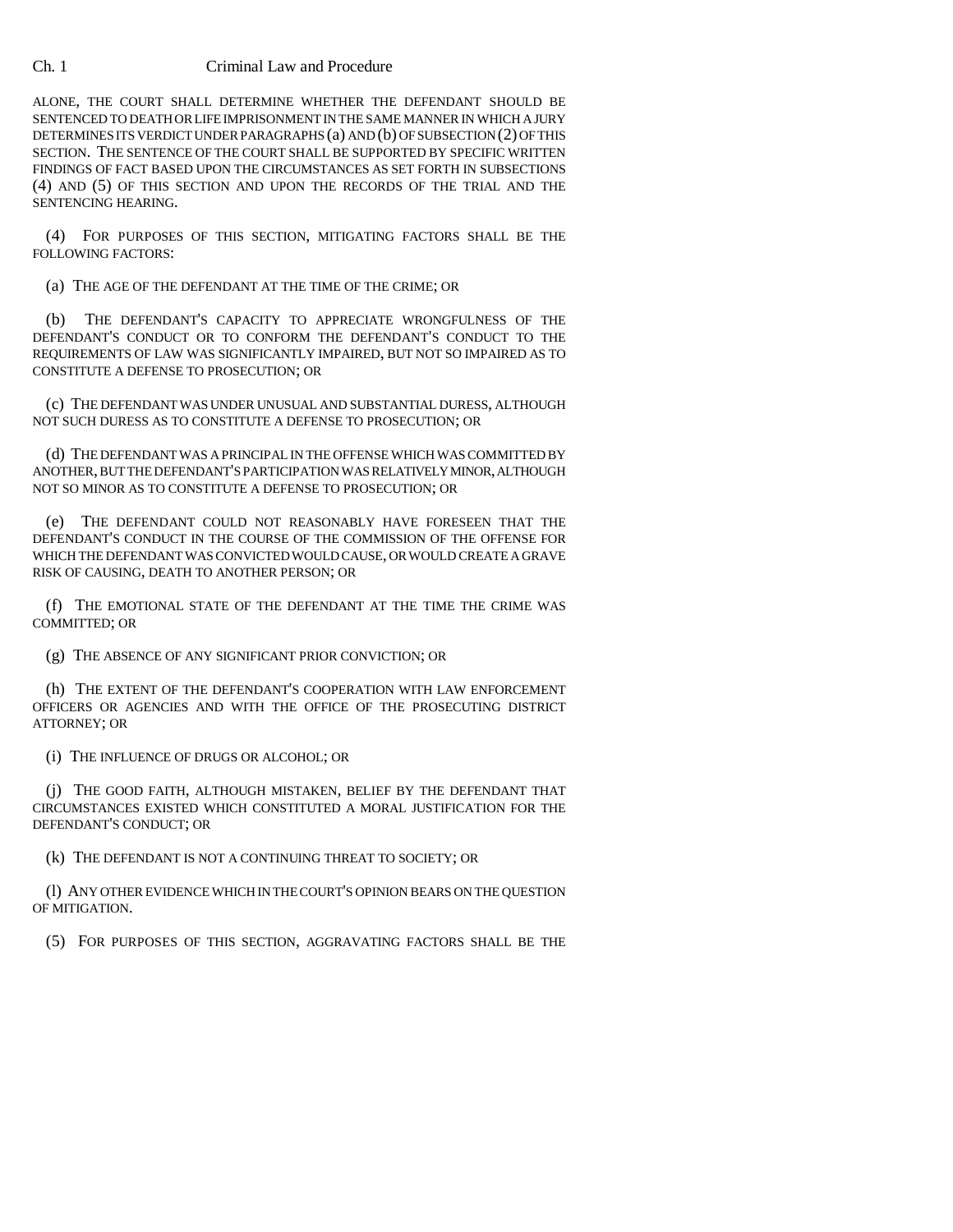#### FOLLOWING FACTORS:

(a) THE CLASS 1 FELONY WAS COMMITTED BY A PERSON UNDER SENTENCE OF IMPRISONMENT FOR A CLASS 1, 2, OR 3 FELONY AS DEFINED BY COLORADO LAW OR UNITED STATES LAW, OR FOR A CRIME COMMITTED AGAINST ANOTHER STATE OR THE UNITED STATES WHICH WOULD CONSTITUTE A CLASS 1, 2, OR 3 FELONY AS DEFINED BY COLORADO LAW; OR

(b) THE DEFENDANT WAS PREVIOUSLY CONVICTED IN THIS STATE OF A CLASS 1 OR 2 FELONY INVOLVING VIOLENCE AS SPECIFIED IN SECTION 16-11-309, C.R.S., AS IT EXISTED PRIOR TO OCTOBER 1, 2002, OR SECTION 18-1.3-406, OR WAS PREVIOUSLY CONVICTED BY ANOTHER STATE OR THE UNITED STATES OF AN OFFENSE WHICH WOULD CONSTITUTE A CLASS 1 OR 2 FELONY INVOLVING VIOLENCE AS DEFINED BY COLORADO LAW IN SECTION 16-11-309,C.R.S., AS IT EXISTED PRIOR TO OCTOBER 1, 2002, OR SECTION 18-1.3-406; OR

(c) THE DEFENDANT INTENTIONALLY KILLED ANY OF THE FOLLOWING PERSONS WHILE SUCH PERSON WAS ENGAGED IN THE COURSE OF THE PERFORMANCE OF SUCH PERSON'S OFFICIAL DUTIES, AND THE DEFENDANT KNEW OR REASONABLY SHOULD HAVE KNOWN THAT SUCH VICTIM WAS SUCH A PERSON ENGAGED IN THE PERFORMANCE OF SUCH PERSON'S OFFICIAL DUTIES, OR THE VICTIM WAS INTENTIONALLY KILLED IN RETALIATION FOR THE PERFORMANCE OF THE VICTIM'S OFFICIAL DUTIES:

(I) A PEACE OFFICER OR FORMER PEACE OFFICER AS DEFINED IN SECTION 18-1-901  $(3)$  (1); OR

(II) A FIREFIGHTER AS DEFINED IN SECTION 24-33.5-1202 (4), C.R.S.; OR

(III) A JUDGE, REFEREE, OR FORMER JUDGE OR REFEREE OF ANY COURT OF RECORD IN THE STATE OR FEDERAL SYSTEM OR IN ANY OTHER STATE COURT SYSTEM OR A JUDGE OR FORMER JUDGE IN ANY MUNICIPAL COURT IN THIS STATE OR IN ANY OTHER STATE. FOR PURPOSES OF THIS SUBPARAGRAPH (III), THE TERM "REFEREE" SHALL INCLUDE A HEARING OFFICER OR ANY OTHER OFFICER WHO EXERCISES JUDICIAL FUNCTIONS.

(IV) AN ELECTED STATE, COUNTY, OR MUNICIPAL OFFICIAL; OR

(V) A FEDERAL LAW ENFORCEMENT OFFICER OR AGENT OR FORMER FEDERAL LAW ENFORCEMENT OFFICER OR AGENT; OR

(d) THE DEFENDANT INTENTIONALLY KILLED A PERSON KIDNAPPED OR BEING HELD AS A HOSTAGE BY THE DEFENDANT OR BY ANYONE ASSOCIATED WITH THE DEFENDANT; OR

(e) THE DEFENDANT HAS BEEN A PARTY TO AN AGREEMENT TO KILL ANOTHER PERSON IN FURTHERANCE OF WHICH A PERSON HAS BEEN INTENTIONALLY KILLED; OR

(f) THE DEFENDANT COMMITTED THE OFFENSE WHILE LYING IN WAIT, FROM AMBUSH, OR BY USE OF AN EXPLOSIVE OR INCENDIARY DEVICE. AS USED IN THIS PARAGRAPH (f), "EXPLOSIVE OR INCENDIARY DEVICE" MEANS: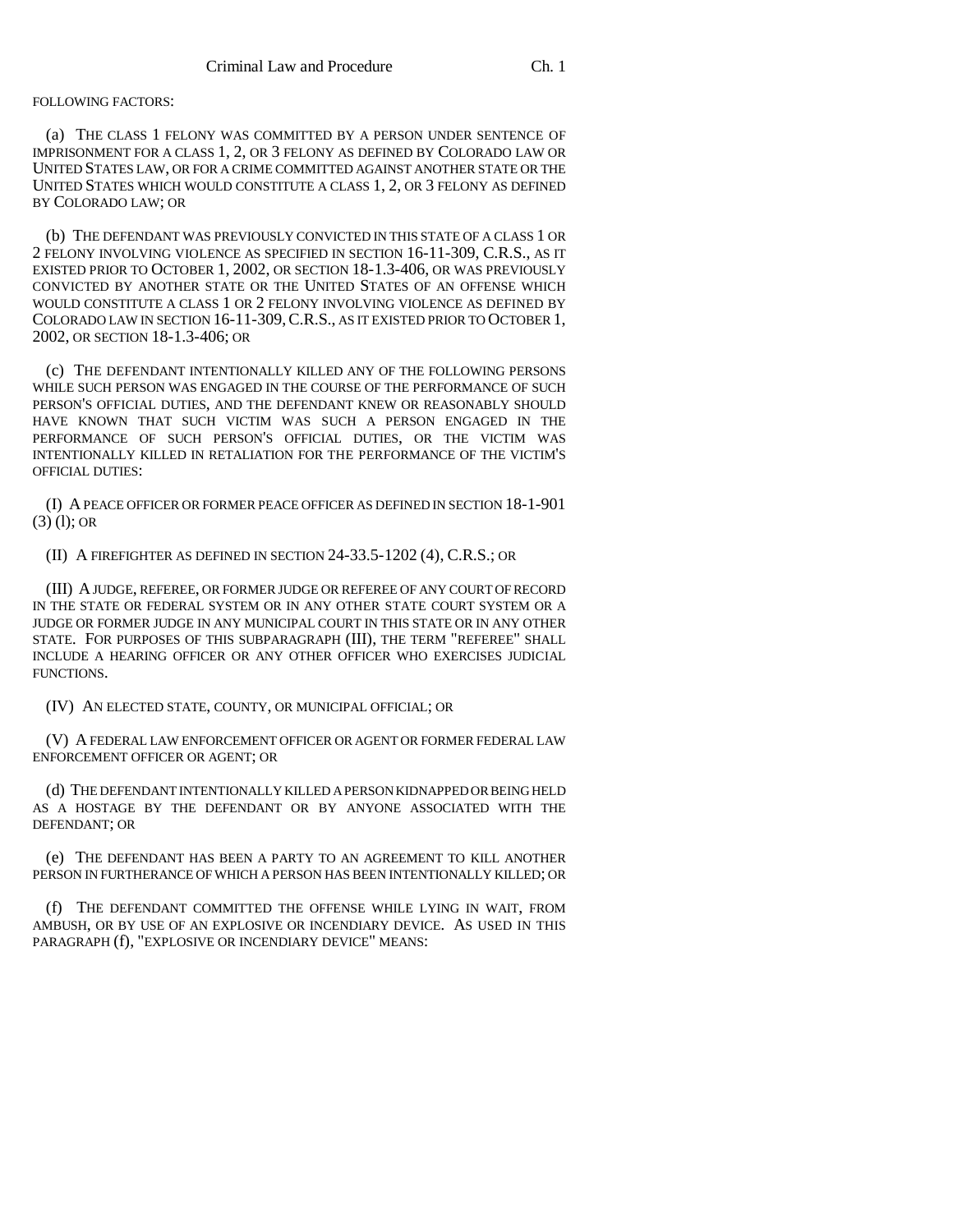(I) DYNAMITE AND ALL OTHER FORMS OF HIGH EXPLOSIVES; OR

(II) ANY EXPLOSIVE BOMB, GRENADE, MISSILE, OR SIMILAR DEVICE; OR

(III) ANY INCENDIARY BOMB OR GRENADE, FIRE BOMB, OR SIMILAR DEVICE, INCLUDING ANY DEVICE WHICH CONSISTS OF OR INCLUDES A BREAKABLE CONTAINER INCLUDING A FLAMMABLE LIQUID OR COMPOUND, AND A WICK COMPOSED OF ANY MATERIAL WHICH, WHEN IGNITED, IS CAPABLE OF IGNITING SUCH FLAMMABLE LIQUID OR COMPOUND, AND CAN BE CARRIED OR THROWN BY ONE INDIVIDUAL ACTING ALONE.

(g) THE DEFENDANT COMMITTED A CLASS 1, 2, OR 3 FELONY AND, IN THE COURSE OF OR IN FURTHERANCE OF SUCH OR IMMEDIATE FLIGHT THEREFROM, THE DEFENDANT INTENTIONALLY CAUSED THE DEATH OF A PERSON OTHER THAN ONE OF THE PARTICIPANTS; OR

(h) THE CLASS 1 FELONY WAS COMMITTED FOR PECUNIARY GAIN; OR

(i) IN THE COMMISSION OF THE OFFENSE, THE DEFENDANT KNOWINGLY CREATED A GRAVE RISK OF DEATH TO ANOTHER PERSON IN ADDITION TO THE VICTIM OF THE OFFENSE; OR

(j) THE DEFENDANT COMMITTED THE OFFENSE IN AN ESPECIALLY HEINOUS, CRUEL, OR DEPRAVED MANNER; OR

(k) THE CLASS 1 FELONY WAS COMMITTED FOR THE PURPOSE OF AVOIDING OR PREVENTING A LAWFUL ARREST OR PROSECUTION OR EFFECTING AN ESCAPE FROM CUSTODY. THIS FACTOR SHALL INCLUDE THE INTENTIONAL KILLING OF A WITNESS TO A CRIMINAL OFFENSE.

(l) THE DEFENDANT UNLAWFULLY AND INTENTIONALLY, KNOWINGLY, OR WITH UNIVERSAL MALICE MANIFESTING EXTREME INDIFFERENCE TO THE VALUE OF HUMAN LIFE GENERALLY, KILLED TWO OR MORE PERSONS DURING THE COMMISSION OF THE SAME CRIMINAL EPISODE; OR

(m) THE DEFENDANT INTENTIONALLY KILLED A CHILD WHO HAS NOT YET ATTAINED TWELVE YEARS OF AGE.

(6) (a) WHENEVER A SENTENCE OF DEATH IS IMPOSED UPON A PERSON PURSUANT TO THE PROVISIONS OF THIS SECTION, THE SUPREME COURT SHALL REVIEW THE PROPRIETY OF THAT SENTENCE, HAVING REGARD TO THE NATURE OF THE OFFENSE, THE CHARACTER AND RECORD OF THE OFFENDER, THE PUBLIC INTEREST, AND THE MANNER IN WHICH THE SENTENCE WAS IMPOSED, INCLUDING THE SUFFICIENCY AND ACCURACY OF THE INFORMATION ON WHICH IT WAS BASED. THE PROCEDURES TO BE EMPLOYED IN THE REVIEW SHALL BE AS PROVIDED BY SUPREME COURT RULE.

(b) A SENTENCE OF DEATH SHALL NOT BE IMPOSED PURSUANT TO THIS SECTION IF THE SUPREME COURT DETERMINES THAT THE SENTENCE WAS IMPOSED UNDER THE INFLUENCE OF PASSION OR PREJUDICE OR ANY OTHER ARBITRARY FACTOR OR THAT THE EVIDENCE PRESENTED DOES NOT SUPPORT THE FINDING OF STATUTORY AGGRAVATING CIRCUMSTANCES.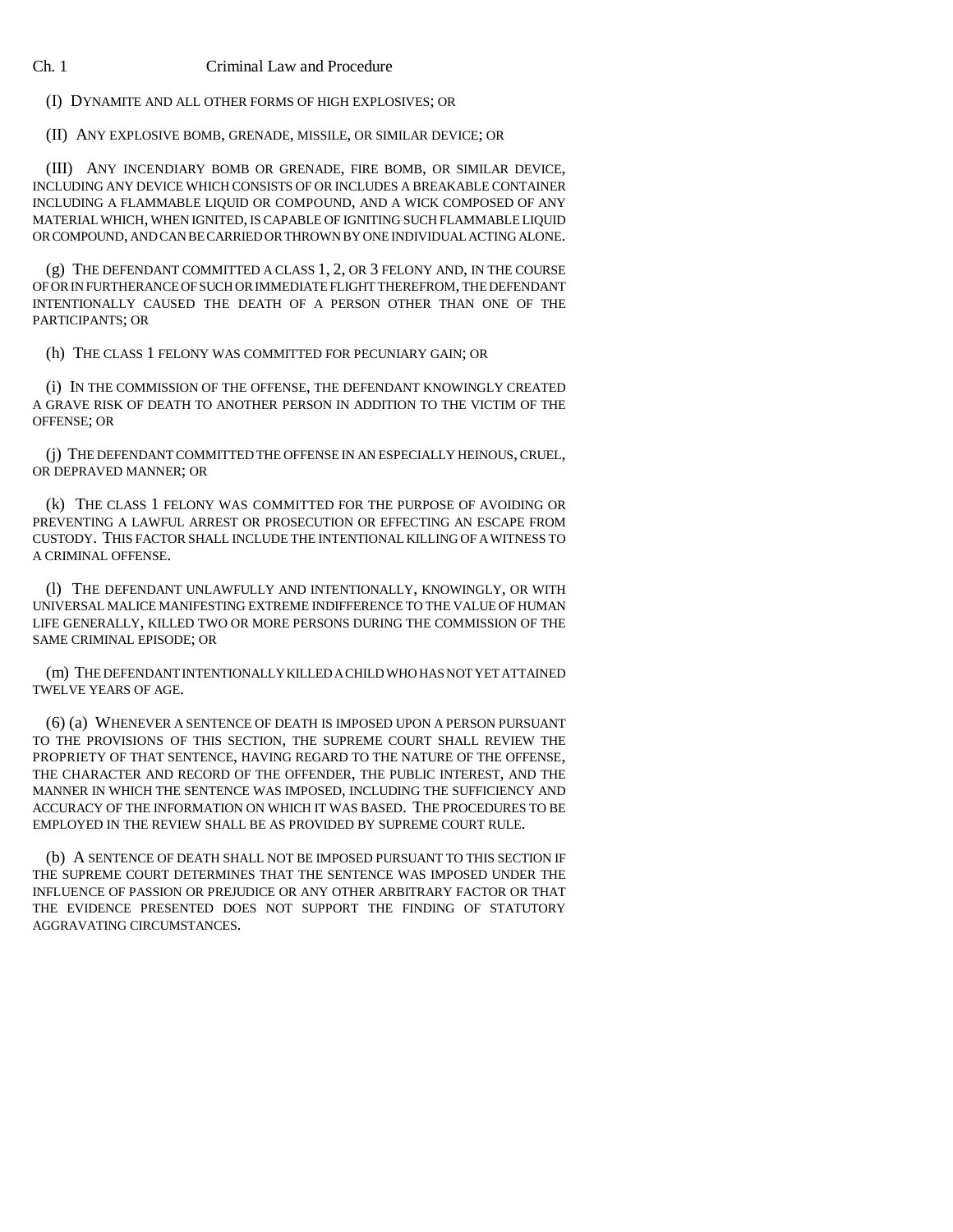(7) (a) IF ANY PROVISION OF THIS SECTION OR THE APPLICATION THEREOF TO ANY PERSON OR CIRCUMSTANCES IS HELD INVALID OR UNCONSTITUTIONAL, SUCH INVALIDITY OR UNCONSTITUTIONALITY SHALL NOT AFFECT OTHER PROVISIONS OR APPLICATIONS OF THIS SECTION, WHICH CAN BE GIVEN EFFECT WITHOUT THE INVALID OR UNCONSTITUTIONAL PROVISION OR APPLICATION, AND TO THIS END THE PROVISIONS OF THIS SECTION ARE DECLARED TO BE SEVERABLE.

(b) IF ANY DEATH SENTENCE IMPOSED UPON A DEFENDANT PURSUANT TO THE PROVISIONS OF THIS SECTION AND THE IMPOSITION OF SUCH DEATH SENTENCE UPON SUCH DEFENDANT IS HELD INVALID OR UNCONSTITUTIONAL, SAID DEFENDANT SHALL BE RETURNED TO THE TRIAL COURT AND SHALL THEN BE SENTENCED TO LIFE IMPRISONMENT.

**SECTION 13.** 18-1.4-102 (1) (a), (1) (b), (6) (a), and (7), Colorado Revised Statutes, as enacted by House Bill 02S-1005, enacted at the Third Extraordinary Session of the Sixty-third General Assembly, are amended, and the said 18-1.4-102 (1) is further amended BY THE ADDITION OF A NEW PARAGRAPH, to read:

**18-1.4-102. Imposition of sentence in class 1 felonies for crimes committed on or after July 1, 1995, and prior to the effective date of this article - appellate review.** (1) (a) Upon conviction of guilt of a defendant of a class 1 felony, the trial court shall conduct a separate sentencing hearing to determine whether the defendant should be sentenced to death or life imprisonment, unless the defendant was under the age of eighteen years at the time of the commission of the offense, or unless the defendant has been determined to be a mentally retarded defendant pursuant to part 4 of article 9 of title 16, C.R.S., as it existed prior to October 1, 2002, in either of which cases, the defendant shall be sentenced to life imprisonment. The hearing shall be conducted by the trial judge before the trial jury as soon as practicable. Alternate jurors shall not be excused from the case prior to submission of the issue of guilt to the trial jury and shall remain separately sequestered until a verdict is entered by the trial jury. If the verdict of the trial jury is that the defendant is guilty of a class 1 felony, the alternate jurors shall sit as alternate jurors on the issue of punishment. If, for any reason satisfactory to the court, any member or members of the trial jury are excused from participation in the sentencing hearing, the trial judge shall replace such juror or jurors with an alternate juror or jurors. If a trial jury was waived or if the defendant pleaded PLED guilty, the hearing shall be conducted before the trial judge. THE COURT SHALL INSTRUCT THE DEFENDANT WHEN WAIVING HIS OR HER RIGHT TO A JURY TRIAL OR WHEN PLEADING GUILTY, THAT HE OR SHE IS ALSO WAIVING HIS OR HER RIGHT TO A JURY DETERMINATION OF THE SENTENCE AT THE SENTENCING HEARING.

(b) All admissible evidence presented by either the prosecuting attorney or the defendant that the court deems relevant to the nature of the crime, and the character, background, and history of the defendant, including any evidence presented in the guilt phase of the trial, and any matters relating to any of the aggravating or mitigating factors enumerated in subsections (4) and (5) of this section, AND ANY MATTERS RELATING TO THE PERSONAL CHARACTERISTICS OF THE VICTIM AND THE IMPACT OF THE CRIMES ON THE VICTIM'S FAMILY may be presented. Any such evidence, INCLUDING BUT NOT LIMITED TO THE TESTIMONY OF MEMBERS OF THE VICTIM'S IMMEDIATE FAMILY, AS DEFINED IN SECTION 24-4.1-302 (6), C.R.S., which the court deems to have probative value may be received, as long as each party is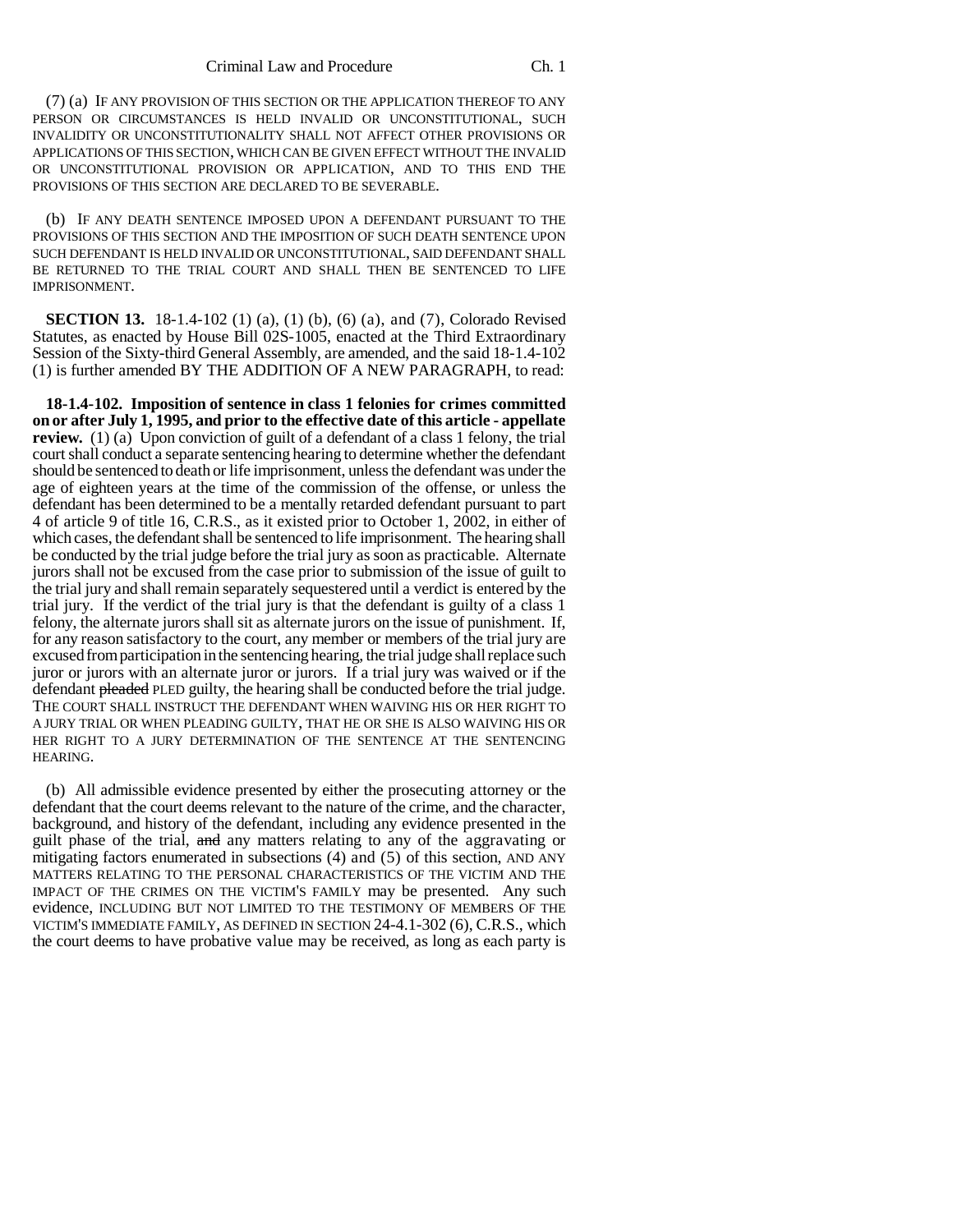given an opportunity to rebut such evidence. The prosecuting attorney and the defendant or the defendant's counsel shall be permitted to present arguments for or against a sentence of death. For offenses committed before July 1, 1985, the jury shall be instructed that life imprisonment means life without the possibility of parole for twenty calendar years. For offenses committed on or after July 1, 1985, the jury shall be instructed that life imprisonment means life without the possibility of parole for forty calendar years. For offenses within the purview of section 17-22.5-104 (2) (d), C.R.S., The jury shall be instructed that life imprisonment means IMPRISONMENT FOR life without the possibility of parole.

(e) IF, AS OF THE EFFECTIVE DATE OF THIS PARAGRAPH (e), THE PROSECUTION HAS ANNOUNCED IT WILL BE SEEKING THE DEATH SENTENCE AS THE PUNISHMENT FOR A CONVICTION OF A CLASS 1 FELONY AND A DEFENDANT HAS BEEN CONVICTED AT TRIAL OF A CLASS 1 FELONY OR HAS PLED GUILTY TO A CLASS 1 FELONY, BUT A SENTENCING HEARING TO DETERMINE WHETHER THAT DEFENDANT SHALL BE SENTENCED TO DEATH OR LIFE IMPRISONMENT HAS NOT YET BEEN HELD, A JURY SHALL BE IMPANELED TO DETERMINE THE SENTENCE AT THE SENTENCING HEARING PURSUANT TO THE PROCEDURES SET FORTH IN THIS SECTION OR, IF THE DEFENDANT PLED GUILTY OR WAIVED THE RIGHT TO JURY SENTENCING, THE SENTENCE SHALL BE DETERMINED BY THE TRIAL JUDGE.

(6) (a) Whenever a sentence of death is imposed upon a person pursuant to the provisions of this section, the supreme court shall review the propriety of that sentence, having regard to the nature of the offense, the character and record of the offender, the public interest, and the manner in which the sentence was imposed, including the sufficiency and accuracy of the information on which it was based. The procedures to be employed in the review shall be as provided by supreme court rule. THE SUPREME COURT SHALL COMBINE ITS REVIEW PURSUANT TO THIS SUBSECTION (6) WITH CONSIDERATION OF ANY APPEAL THAT MAY BE FILED PURSUANT TO PART 2 OF ARTICLE 12 OF TITLE 16, C.R.S.

 $(7)$  (a) If any provision of this section or the application thereof to any person or circumstances is held invalid or unconstitutional, such invalidity or unconstitutionality shall not affect other provisions or applications of this section, which can be given effect without the invalid or unconstitutional provision or application, and to this end the provisions of this section are declared to be severable. IT IS THE EXPRESSED INTENT OF THE GENERAL ASSEMBLY THAT THERE BE IN PLACE A VALID AND OPERATIVE PROCEDURE FOR THE IMPOSITION OF A SENTENCE OF DEATH CONCERNING CLASS 1 FELONIES COMMITTED ON OR AFTER JULY 1,1995, AND PRIOR TO THE EFFECTIVE DATE OF THIS SECTION. TOWARDS THAT END, IF ANY PROVISIONS OF THIS SECTION ARE DETERMINED BY THE UNITED STATES SUPREME COURT OR BY THE COLORADO SUPREME COURT TO RENDER THIS SECTION UNCONSTITUTIONAL OR INVALID SUCH THAT THIS SECTION DOES NOT CONSTITUTE A VALID AND OPERATIVE DEATH PENALTY STATUTE CONCERNING SUCH CLASS 1 FELONIES, BUT SEVERANCE OF SUCH PROVISIONS WOULD, THROUGH OPERATION OF THE REMAINING PROVISIONS OF THIS SECTION, MAINTAIN THIS SECTION AS A VALID AND OPERATIVE DEATH PENALTY STATUTE CONCERNING SUCH CLASS 1 FELONIES, IT IS THE INTENT OF THE GENERAL ASSEMBLY THAT THOSE REMAINING PROVISIONS ARE SEVERABLE AND ARE TO HAVE FULL FORCE AND EFFECT. IF, INSTEAD, ANY PROVISIONS OF THIS SECTION ARE DETERMINED BY THE UNITED STATES SUPREME COURT OR BY THE COLORADO SUPREME COURT TO RENDER THIS SECTION UNCONSTITUTIONAL OR INVALID SUCH THAT THIS SECTION DOES NOT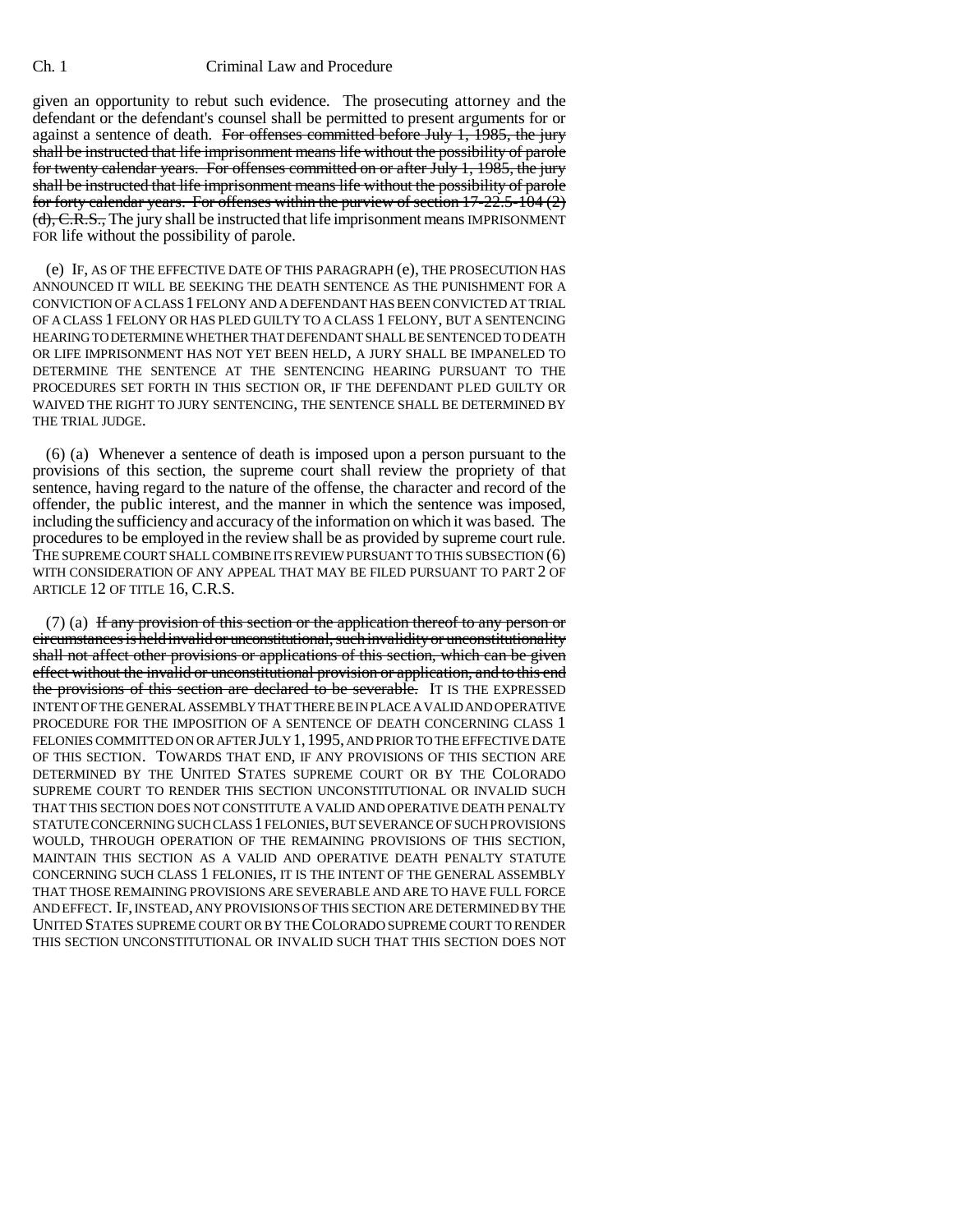CONSTITUTE A VALID AND OPERATIVE DEATH PENALTY STATUTE CONCERNING SUCH CLASS 1 FELONIES, AND SEVERANCE OF SUCH PROVISIONS WOULD NOT, THROUGH OPERATION OF THE REMAINING PROVISIONS OF THIS SECTION, RENDER THIS SECTION A VALID AND OPERATIVE DEATH PENALTY STATUTE CONCERNING SUCH OFFENSES, IT IS THE INTENT OF THE GENERAL ASSEMBLY THAT THIS ENTIRE ARTICLE BE VOID AND INOPERATIVE.

(b) If any death sentence IS imposed upon a defendant pursuant to the provisions of this section and, ON APPELLATE REVIEW INCLUDING CONSIDERATION PURSUANT TO SUBSECTION (9) OF THIS SECTION, the imposition of such death sentence upon such defendant is held invalid or unconstitutional, said defendant shall be returned to the trial court and shall then be sentenced to life imprisonment FOR REASONS OTHER THAN UNCONSTITUTIONALITY OF THE DEATH PENALTY OR INSUFFICIENCY OF THE EVIDENCE TO SUPPORT THE SENTENCE, THE CASE SHALL BE REMANDED TO THE TRIAL COURT TO SET A NEW SENTENCING HEARING BEFORE A NEWLY IMPANELED JURY OR, IF THE DEFENDANT PLED GUILTY OR WAIVED THE RIGHT TO JURY SENTENCING, BEFORE THE TRIAL JUDGE; EXCEPT THAT, IF THE PROSECUTOR INFORMS THE TRIAL COURT THAT, IN THE OPINION OF THE PROSECUTOR, CAPITAL PUNISHMENT WOULD NO LONGER BE IN THE INTEREST OF JUSTICE, SAID DEFENDANT SHALL BE RETURNED TO THE TRIAL COURT AND SHALL THEN BE SENTENCED TO LIFE IMPRISONMENT. IF A DEATH SENTENCE IMPOSED PURSUANT TO THIS SECTION IS HELD INVALID BASED ON UNCONSTITUTIONALITY OF THE DEATH PENALTY OR INSUFFICIENCY OF THE EVIDENCE TO SUPPORT THE SENTENCE, SAID DEFENDANT SHALL BE RETURNED TO THE TRIAL COURT AND SHALL THEN BE SENTENCED TO LIFE IMPRISONMENT.

**SECTION 14.** 18-1.4-102 (1) (c), Colorado Revised Statutes, as enacted by House Bill 02S-1005, enacted at the Third Extraordinary Session of the Sixty-third General Assembly, is amended, and the said 18-1.4-102 is further amended BY THE ADDITION OF THE FOLLOWING NEW SUBSECTIONS, to read:

**18-1.4-102. Imposition of sentence in class 1 felonies for crimes committed on or after July 1, 1995, and prior to the effective date of this article - appellate review.** (1) (c) Both the prosecuting attorney and the defense shall notify each other of the names and addresses of any witnesses to be called in the sentencing hearing and the subject matter of such testimony. Such discovery shall be provided within a reasonable amount of time as determined by order of the court and shall be provided not less than twenty-four hours prior to the commencement of the sentencing hearing. Unless good cause is shown, noncompliance with this paragraph (c) shall result in the exclusion of such evidence without further sanction.

(3.5) (a) THE PROVISIONS OF THIS SUBSECTION (3.5) SHALL APPLY ONLY IN A CLASS 1 FELONY CASE IN WHICH THE PROSECUTING ATTORNEY HAS FILED A STATEMENT OF INTENT TO SEEK THE DEATH PENALTY PURSUANT TO RULE 32.1 (b) OF THE COLORADO RULES OF CRIMINAL PROCEDURE.

(b) THE PROSECUTING ATTORNEY SHALL PROVIDE THE DEFENDANT WITH THE FOLLOWING INFORMATION AND MATERIALS NOT LATER THAN TWENTY DAYS AFTER THE PROSECUTION FILES ITS WRITTEN INTENTION TO SEEK THE DEATH PENALTY OR WITHIN SUCH OTHER TIME FRAME AS THE SUPREME COURT MAY ESTABLISH BY RULE; EXCEPT THAT ANY REPORTS, RECORDED STATEMENTS, AND NOTES, INCLUDING RESULTS OF PHYSICAL OR MENTAL EXAMINATIONS AND SCIENTIFIC TESTS,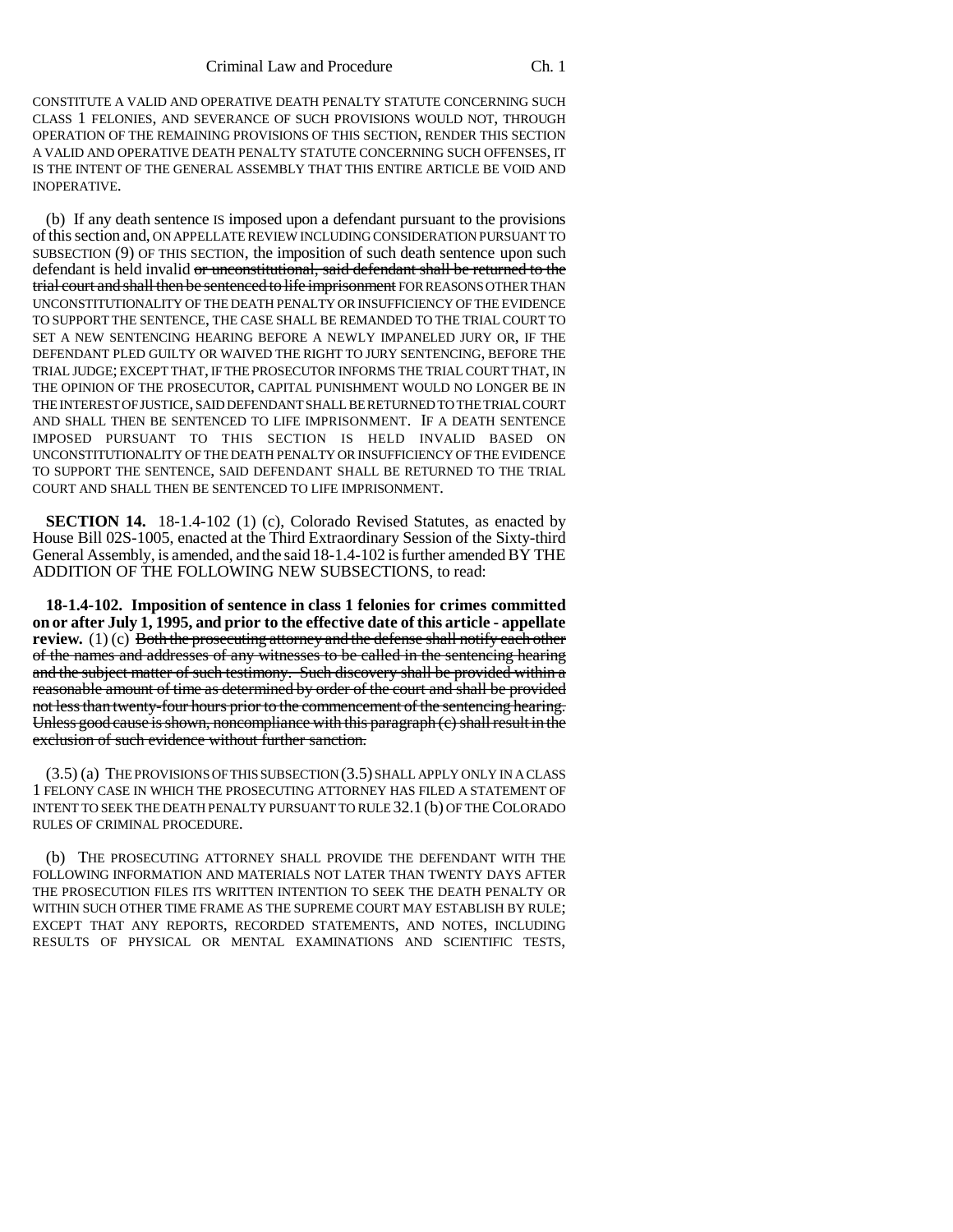EXPERIMENTS, OR COMPARISONS, OF ANY EXPERT WHOM THE PROSECUTING ATTORNEY INTENDS TO CALL AS A WITNESS AT THE SENTENCING HEARING SHALL BE PROVIDED TO THE DEFENSE AS SOON AS PRACTICABLE BUT NOT LATER THAN FORTY-FIVE DAYS BEFORE TRIAL:

(I) A LIST OF ALL AGGRAVATING FACTORS THAT ARE KNOWN TO THE PROSECUTING ATTORNEY AT THAT TIME AND THAT THE PROSECUTING ATTORNEY INTENDS TO PROVE AT THE SENTENCING HEARING;

(II) A LIST OF ALL WITNESSES WHOM THE PROSECUTING ATTORNEY MAY CALL AT THE SENTENCING HEARING, SPECIFYING FOR EACH THE WITNESS' NAME, ADDRESS, AND DATE OF BIRTH AND THE SUBJECT MATTER OF THE WITNESS' TESTIMONY;

(III) THE WRITTEN AND RECORDED STATEMENTS, INCLUDING ANY NOTES OF THOSE STATEMENTS, FOR EACH WITNESS WHOM THE PROSECUTING ATTORNEY MAY CALL AT THE SENTENCING HEARING;

(IV) A LIST OF BOOKS, PAPERS, DOCUMENTS, PHOTOGRAPHS, OR TANGIBLE OBJECTS THAT THE PROSECUTING ATTORNEY MAY INTRODUCE AT THE SENTENCING HEARING; AND

(V) ALL MATERIAL OR INFORMATION THAT TENDS TO MITIGATE OR NEGATE THE FINDING OF ANY OF THE AGGRAVATING FACTORS THE PROSECUTING ATTORNEY INTENDS TO PROVE AT THE SENTENCING HEARING.

(c) UPON RECEIPT OF THE INFORMATION REQUIRED TO BE DISCLOSED BY THE DEFENDANT PURSUANT TO PARAGRAPH (d) OF THIS SUBSECTION (3.5), THE PROSECUTING ATTORNEY SHALL NOTIFY THE DEFENDANT AS SOON AS PRACTICABLE OF ANY ADDITIONAL WITNESSES WHOM THE PROSECUTING ATTORNEY INTENDS TO CALL IN RESPONSE TO THE DEFENDANT'S DISCLOSURES.

(d) THE DEFENDANT SHALL PROVIDE THE PROSECUTING ATTORNEY WITH THE FOLLOWING INFORMATION AND MATERIALS NO LATER THAN THIRTY DAYS BEFORE THE FIRST TRIAL DATE SET FOR THE BEGINNING OF THE DEFENDANT'S TRIAL OR WITHIN SUCH OTHER TIME FRAME AS THE SUPREME COURT MAY ESTABLISH BY RULE; HOWEVER, ANY REPORTS, RECORDED STATEMENTS, AND NOTES, INCLUDING RESULTS OF PHYSICAL OR MENTAL EXAMINATIONS AND SCIENTIFIC TESTS, EXPERIMENTS, OR COMPARISONS, OF ANY EXPERT WHOM THE DEFENSE INTENDS TO CALL AS A WITNESS AT THE SENTENCING HEARING SHALL BE PROVIDED TO THE PROSECUTING ATTORNEY AS SOON AS PRACTICABLE BUT NOT LATER THAN THIRTY DAYS BEFORE TRIAL:

(I) A LIST OF ALL WITNESSES WHOM THE DEFENDANT MAY CALL AT THE SENTENCING HEARING, SPECIFYING FOR EACH THE WITNESS' NAME, ADDRESS, AND DATE OF BIRTH AND THE SUBJECT MATTER OF THE WITNESS' TESTIMONY;

(II) THE WRITTEN AND RECORDED STATEMENTS, INCLUDING ANY NOTES OF THOSE STATEMENTS, OF EACH WITNESS WHOM THE DEFENDANT MAY CALL AT THE SENTENCING HEARING; AND

(III) A LIST OF BOOKS, PAPERS, DOCUMENTS, PHOTOGRAPHS, OR TANGIBLE OBJECTS THAT THE DEFENDANT MAY INTRODUCE AT THE SENTENCING HEARING.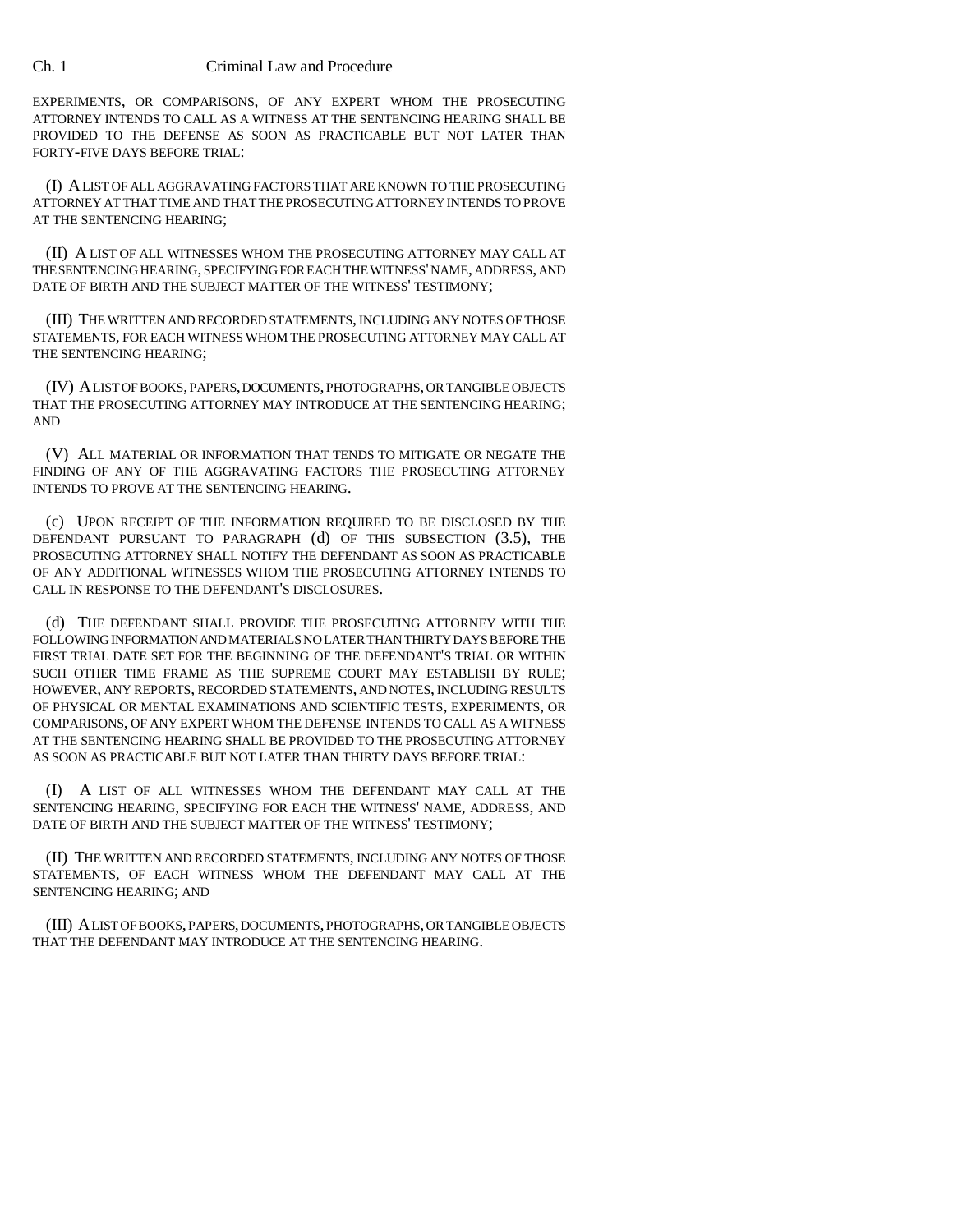(e) (I) ANY MATERIAL SUBJECT TO THIS SUBSECTION (3.5) THAT THE DEFENDANT BELIEVES CONTAINS INFORMATION THAT IS PRIVILEGED TO THE EXTENT THAT THE PROSECUTION CANNOT BE AWARE OF IT IN CONNECTION WITH ITS PREPARATION FOR, OR CONDUCT OF, THE TRIAL TO DETERMINE GUILT ON THE SUBSTANTIVE CHARGES AGAINST THE DEFENDANT SHALL BE SUBMITTED BY THE DEFENDANT TO THE TRIAL JUDGE UNDER SEAL NO LATER THAN FORTY-FIVE DAYS BEFORE TRIAL.

(II) THE TRIAL JUDGE SHALL REVIEW ANY SUCH MATERIAL SUBMITTED UNDER SEAL PURSUANT TO SUBPARAGRAPH (I) OF THIS PARAGRAPH (e) TO DETERMINE WHETHER IT IS IN FACT PRIVILEGED. ANY MATERIAL THE TRIAL JUDGE FINDS NOT TO BE PRIVILEGED SHALL BE PROVIDED FORTHWITH TO THE PROSECUTING ATTORNEY. ANY MATERIAL SUBMITTED UNDER SEAL THAT THE TRIAL JUDGE FINDS TO BE PRIVILEGED SHALL BE PROVIDED FORTHWITH TO THE PROSECUTION IF THE DEFENDANT IS CONVICTED OF A CLASS 1 FELONY.

(f) (I) EXCEPT AS OTHERWISE PROVIDED IN SUBPARAGRAPH (II) OF THIS PARAGRAPH (f), IF THE WITNESSES DISCLOSED BY THE DEFENDANT PURSUANT TO PARAGRAPH (d) OF THIS SUBSECTION (3.5) INCLUDE WITNESSES WHO MAY PROVIDE EVIDENCE CONCERNING THE DEFENDANT'S MENTAL CONDITION AT THE SENTENCING HEARING CONDUCTED PURSUANT TO THIS SECTION, THE TRIAL COURT, AT THE REQUEST OF THE PROSECUTING ATTORNEY, SHALL ORDER THAT THE DEFENDANT BE EXAMINED AND A REPORT OF SAID EXAMINATION BE PREPARED PURSUANT TO SECTION 16-8-106, C.R.S.

(II) THE COURT SHALL NOT ORDER AN EXAMINATION PURSUANT TO SUBPARAGRAPH (I) OF THIS PARAGRAPH (f) IF:

(A) SUCH AN EXAMINATION WAS PREVIOUSLY PERFORMED AND A REPORT WAS PREPARED IN THE SAME CASE; AND

(B) THE REPORT INCLUDED AN OPINION CONCERNING HOW ANY MENTAL DISEASE OR DEFECT OF THE DEFENDANT OR CONDITION OF MIND CAUSED BY MENTAL DISEASE OR DEFECT OF THE DEFENDANT AFFECTS THE MITIGATING FACTORS THAT THE DEFENDANT MAY RAISE AT THE SENTENCING HEARING HELD PURSUANT TO THIS SECTION.

(g) IF THE WITNESSES DISCLOSED BY THE DEFENDANT PURSUANT TO PARAGRAPH (d) OF THIS SUBSECTION (3.5) INCLUDE WITNESSES WHO MAY PROVIDE EVIDENCE CONCERNING THE DEFENDANT'S MENTAL CONDITION AT A SENTENCING HEARING CONDUCTED PURSUANT TO THIS SECTION, THE PROVISIONS OF SECTION 16-8-109, C.R.S., CONCERNING TESTIMONY OF LAY WITNESSES SHALL APPLY TO SAID SENTENCING HEARING.

(h) THERE IS A CONTINUING DUTY ON THE PART OF THE PROSECUTING ATTORNEY AND THE DEFENDANT TO DISCLOSE THE INFORMATION AND MATERIALS SPECIFIED IN THIS SUBSECTION (3.5). IF, AFTER COMPLYING WITH THE DUTY TO DISCLOSE THE INFORMATION AND MATERIALS DESCRIBED IN THIS SUBSECTION (3.5), EITHER PARTY DISCOVERS OR OBTAINS ANY ADDITIONAL INFORMATION AND MATERIALS THAT ARE SUBJECT TO DISCLOSURE UNDER THIS SUBSECTION (3.5), THE PARTY SHALL PROMPTLY NOTIFY THE OTHER PARTY AND PROVIDE THE OTHER PARTY WITH COMPLETE ACCESS TO THE INFORMATION AND MATERIALS.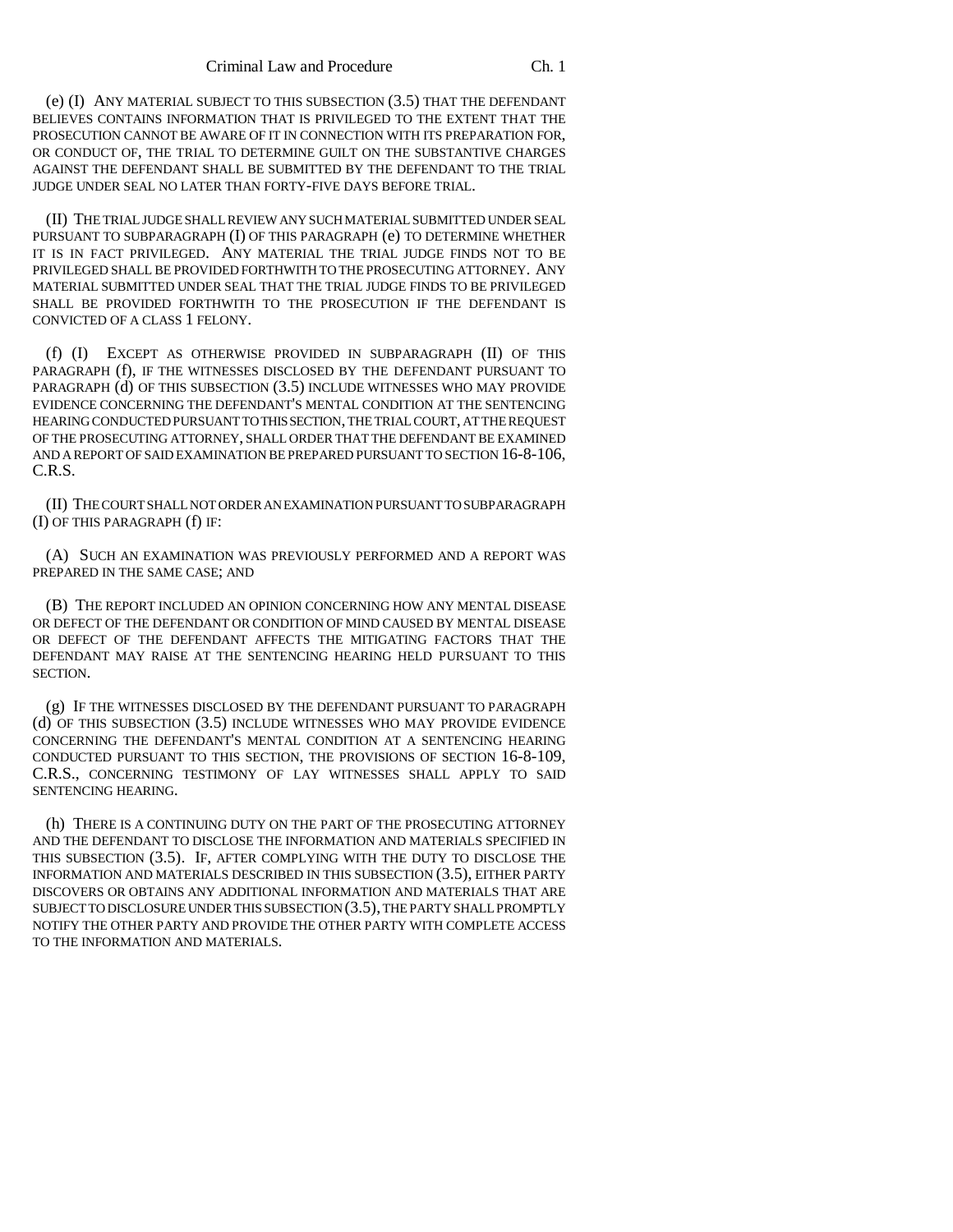(i) THE TRIAL COURT, UPON A SHOWING OF EXTRAORDINARY CIRCUMSTANCES THAT COULD NOT HAVE BEEN FORESEEN AND PREVENTED, MAY GRANT AN EXTENSION OF TIME TO COMPLY WITH THE REQUIREMENTS OF THIS SUBSECTION (3.5).

(j) IF IT IS BROUGHT TO THE ATTENTION OF THE COURT THAT EITHER THE PROSECUTING ATTORNEY OR THE DEFENDANT HAS FAILED TO COMPLY WITH THE PROVISIONS OF THIS SUBSECTION (3.5) OR WITH AN ORDER ISSUED PURSUANT TO THIS SUBSECTION (3.5), THE COURT MAY ENTER ANY ORDER AGAINST SUCH PARTY THAT THE COURT DEEMS JUST UNDER THE CIRCUMSTANCES, INCLUDING BUT NOT LIMITED TO AN ORDER TO PERMIT THE DISCOVERY OR INSPECTION OF INFORMATION AND MATERIALS NOT PREVIOUSLY DISCLOSED, TO GRANT A CONTINUANCE, TO PROHIBIT THE OFFENDING PARTY FROM INTRODUCING THE INFORMATION AND MATERIALS NOT DISCLOSED, OR TO IMPOSE SANCTIONS AGAINST THE OFFENDING PARTY.

(8) WHEN REVIEWING A SENTENCE OF DEATH IMPOSED BY A THREE-JUDGE PANEL, IF THE COLORADO SUPREME COURT CONCLUDES THAT ANY ONE OR MORE OF THE DETERMINATIONS MADE BY THE THREE-JUDGE PANEL WERE CONSTITUTIONALLY REQUIRED TO HAVE BEEN MADE BY A JURY, THE SUPREME COURT MAY:

(a) EXAMINE THE RECORD AND THE JURY'S VERDICTS OR THE DEFENDANT'S GUILTY PLEAS AT THE GUILT PHASE OF THE TRIAL AND DETERMINE WHETHER ANY OF THE AGGRAVATING FACTORS FOUND TO EXIST BY THE THREE-JUDGE PANEL WERE ALSO FAIRLY DETERMINED TO EXIST BEYOND A REASONABLE DOUBT BY THE JURY'S VERDICTS OR THE DEFENDANT'S GUILTY PLEAS; AND

(b) (I) IF THE SUPREME COURT DETERMINES THAT ONE OR MORE AGGRAVATING FACTORS WERE FAIRLY DETERMINED TO EXIST BEYOND A REASONABLE DOUBT BY THE JURY'S VERDICTS OR THE DEFENDANT'S GUILTY PLEAS, THE SUPREME COURT SHALL DETERMINE WHETHER THE SENTENCE OF DEATH SHOULD BE AFFIRMED ON APPEAL BY PROCEEDING IN ACCORDANCE WITH THE PROVISIONS OF PARAGRAPHS (a) TO (d) OF SUBSECTION (9) OF THIS SECTION; OR

(II) IF THE SUPREME COURT DETERMINES THERE WERE NO AGGRAVATING FACTORS FAIRLY DETERMINED TO EXIST BEYOND A REASONABLE DOUBT BY THE JURY'S VERDICTS OR THE DEFENDANT'S GUILTY PLEAS, THE SUPREME COURT SHALL REMAND THE CASE TO THE TRIAL COURT FOR A SENTENCING HEARING BEFORE A NEWLY IMPANELED JURY.

(9) IF, ON APPEAL, THE SUPREME COURT FINDS ONE OR MORE OF THE AGGRAVATING FACTORS THAT WERE FOUND TO SUPPORT A SENTENCE TO DEATH TO BE INVALID FOR ANY REASON, THE SUPREME COURT MAY DETERMINE WHETHER THE SENTENCE OF DEATH SHOULD BE AFFIRMED ON APPEAL BY:

(a) REWEIGHING THE REMAINING AGGRAVATING FACTOR OR FACTORS AND ALL MITIGATING FACTORS AND THEN DETERMINING WHETHER DEATH IS THE APPROPRIATE PUNISHMENT IN THE CASE; OR

(b) APPLYING HARMLESS ERROR ANALYSIS BY CONSIDERING WHETHER, IF THE SENTENCING BODY HAD NOT CONSIDERED THE INVALID AGGRAVATING FACTOR, IT WOULD HAVE NONETHELESS SENTENCED THE DEFENDANT TO DEATH; OR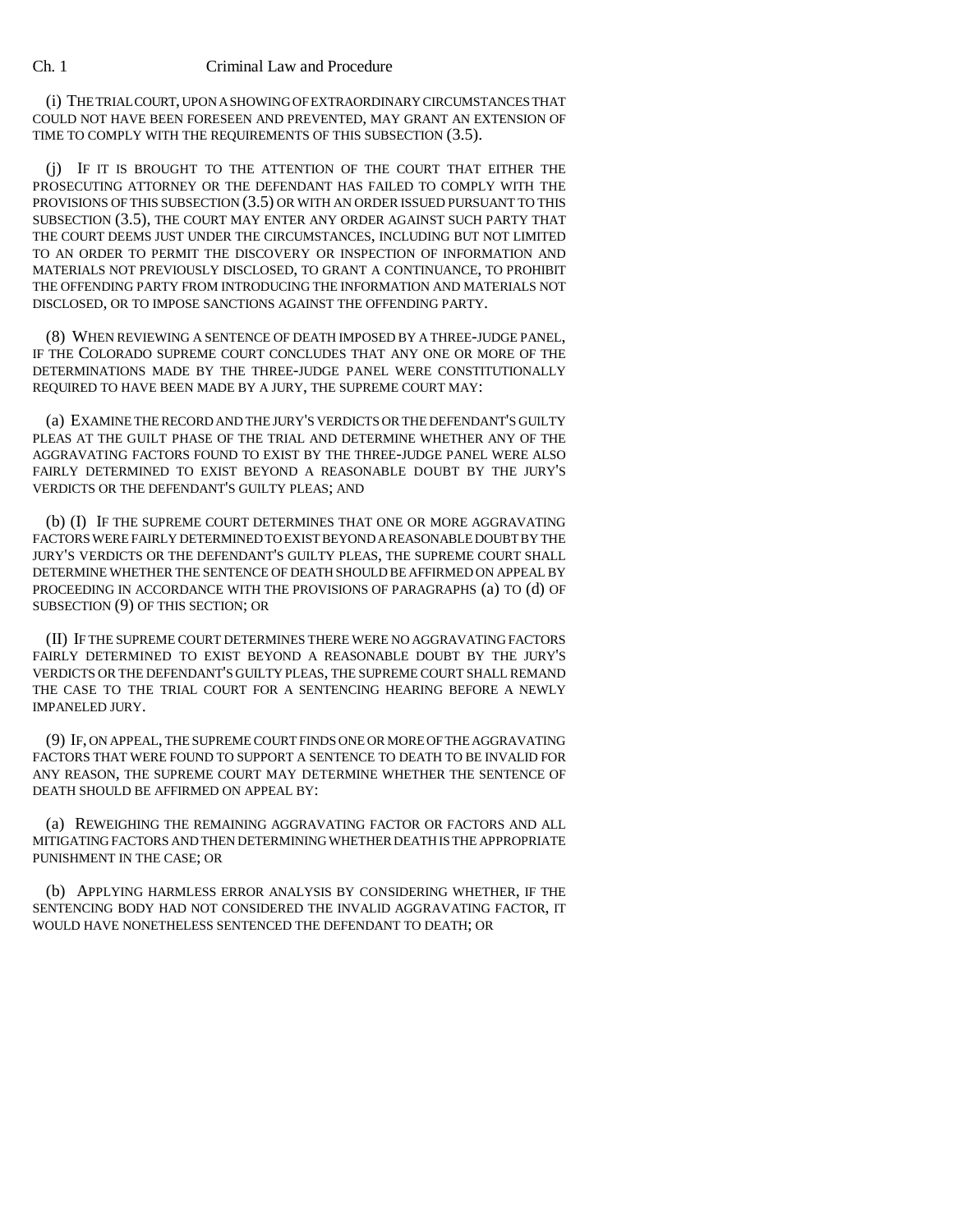(c) IF THE SUPREME COURT FINDS THE SENTENCING BODY'S CONSIDERATION OF AN AGGRAVATING FACTOR WAS IMPROPER BECAUSE THE AGGRAVATING FACTOR WAS NOT GIVEN A CONSTITUTIONALLY NARROW CONSTRUCTION, DETERMINING WHETHER, BEYOND A REASONABLE DOUBT, THE SENTENCING BODY WOULD HAVE RETURNED A VERDICT OF DEATH HAD THE AGGRAVATING FACTOR BEEN PROPERLY NARROWED; OR

(d) EMPLOYING ANY OTHER CONSTITUTIONALLY PERMISSIBLE METHOD OF REVIEW.

**SECTION 15.** 18-1.4-102 (5) (m), Colorado Revised Statutes, as enacted by House Bill 02S-1005, enacted at the Third Extraordinary Session of the Sixty-third General Assembly, is amended, and the said 18-1.4-102 (5) is further amended BY THE ADDITION OF THE FOLLOWING NEW PARAGRAPHS, to read:

**18-1.4-102. Imposition of sentence in class 1 felonies for crimes committed on or after July 1, 1995, and prior to the effective date of this article - appellate review.** (5) For purposes of this section, aggravating factors shall be the following factors:

(m) The defendant intentionally killed a child who has not yet attained twelve years of age; OR

(n) (I) THE DEFENDANT COMMITTED THE CLASS 1 FELONY AGAINST THE VICTIM BECAUSE OF THE VICTIM'S RACE, COLOR, ANCESTRY, RELIGION, OR NATIONAL ORIGIN.

(II) THE PROVISIONS OF THIS PARAGRAPH (n) SHALL APPLY TO OFFENSES COMMITTED ON OR AFTER JULY 1, 1998.

(o) (I) THE DEFENDANT'S POSSESSION OF THE WEAPON USED TO COMMIT THE CLASS 1 FELONY CONSTITUTED A FELONY OFFENSE UNDER THE LAWS OF THIS STATE OR THE UNITED STATES.

(II) THE PROVISIONS OF THIS PARAGRAPH (o) SHALL APPLY TO OFFENSES COMMITTED ON OR AFTER AUGUST 2, 2000.

**SECTION 16. Legislative declaration.** It is the intent of the general assembly that there be a constitutional death penalty sentencing procedure in effect for offenses committed on or after July 1, 1995, and prior to the effective date of this act. To that end, the general assembly has enacted article 1.4 of title 18, Colorado Revised Statutes, in section 12 of this act, which recreates section 16-11-103, Colorado Revised Statutes, as it existed on June 30, 1995. In addition, in sections 13 through 15 of this act, the general assembly has enacted amendments to said article 1.4 of title 18, Colorado Revised Statutes, to reflect the changes made to section 16-11-103, Colorado Revised Statutes, on or after July 1, 1995, and prior to the effective date of this act, other than those changes that established a panel of three judges as the sentencing authority in capital cases. In enacting section 12 of this act separately from sections 13 through 15 of this act, it is the intent of the general assembly that, if any of the amendments made in sections 13 through 15 of this act are found by the United States Supreme Court or the Colorado Supreme Court to render section 18-1.4-102, Colorado Revised Statutes, unconstitutional or invalid such that it does not implement a valid and operative procedure for imposition of a sentence of death, any such amendments made in sections 13 through 15 of this act shall be inoperative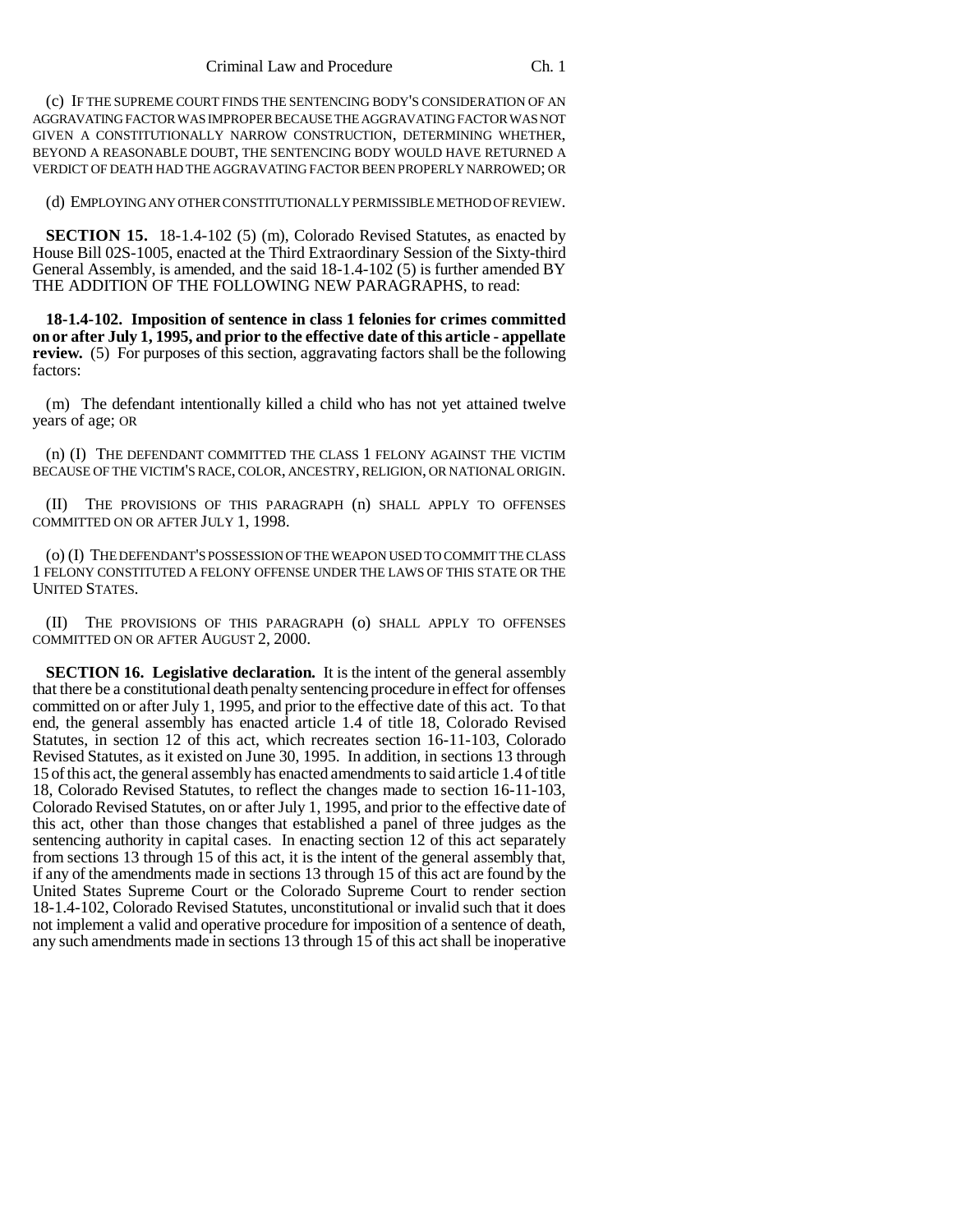and severable, and the provisions of article 1.4 of title 18, Colorado Revised Statutes, as enacted in section 12 of this act, shall apply to offenses committed on or after July 1, 1995, and prior to the effective date of this act.

**SECTION 17.** 16-8-103.6 (2) (a), Colorado Revised Statutes, as it exists until October 1, 2002, is amended to read:

**16-8-103.6. Waiver of privilege.** (2) (a) A defendant who places his or her mental condition at issue by pleading not guilty by reason of insanity pursuant to section 16-8-103, raising the question of incompetency to proceed pursuant to section 16-8-110, or disclosing witnesses who may provide evidence concerning the defendant's mental condition during a sentencing hearing held pursuant to section 16-11-103 16-11-103 OR SECTION 18-1.4-102,C.R.S., or, for offenses committed on or after July 1, 1999, by seeking to introduce evidence concerning his or her mental condition pursuant to section 16-8-107 (3) waives any claim of confidentiality or privilege as to communications made by the defendant to a physician or psychologist in the course of an examination or treatment for such mental condition for the purpose of any trial, hearing on the issue of such mental condition, or sentencing hearing conducted pursuant to section  $16-11-103$  If  $-11-103$  OR SECTION 18-1.4-102, C.R.S. The court shall order both the prosecutor and the defendant to exchange the names, addresses, reports, and statements of any physician or psychologist who has examined or treated the defendant for such mental condition.

**SECTION 18.** 16-8-103.6 (2) (a), Colorado Revised Statutes, as it will become effective October 1, 2002, is amended to read:

**16-8-103.6. Waiver of privilege.** (2) (a) A defendant who places his or her mental condition at issue by pleading not guilty by reason of insanity pursuant to section 16-8-103, raising the question of incompetency to proceed pursuant to section 16-8-110, or disclosing witnesses who may provide evidence concerning the defendant's mental condition during a sentencing hearing held pursuant to section 18-1.3-1201 18-1.3-1201 OR 18-1.4-102, C.R.S., or, for offenses committed on or after July 1, 1999, by seeking to introduce evidence concerning his or her mental condition pursuant to section 16-8-107 (3) waives any claim of confidentiality or privilege as to communications made by the defendant to a physician or psychologist in the course of an examination or treatment for such mental condition for the purpose of any trial, hearing on the issue of such mental condition, or sentencing hearing conducted pursuant to section 18-1.3-1201 18-1.3-1201 OR 18-1.4-102, C.R.S. The court shall order both the prosecutor and the defendant to exchange the names, addresses, reports, and statements of any physician or psychologist who has examined or treated the defendant for such mental condition.

**SECTION 19.** 16-8-106 (2) (b), (2) (c), and (3) (b), Colorado Revised Statutes, as they exist until October 1, 2002, are amended to read:

**16-8-106. Examinations and report.** (2) (b) The defendant shall have a privilege against self-incrimination during the course of an examination under this section. The fact of the defendant's noncooperation with psychiatrists and other personnel conducting the examination may be admissible in the defendant's trial on the issues of insanity or competency and in any sentencing hearing held pursuant to section  $16-11-103$  16-11-103 OR SECTION 18-1.4-102, C.R.S. This paragraph (b)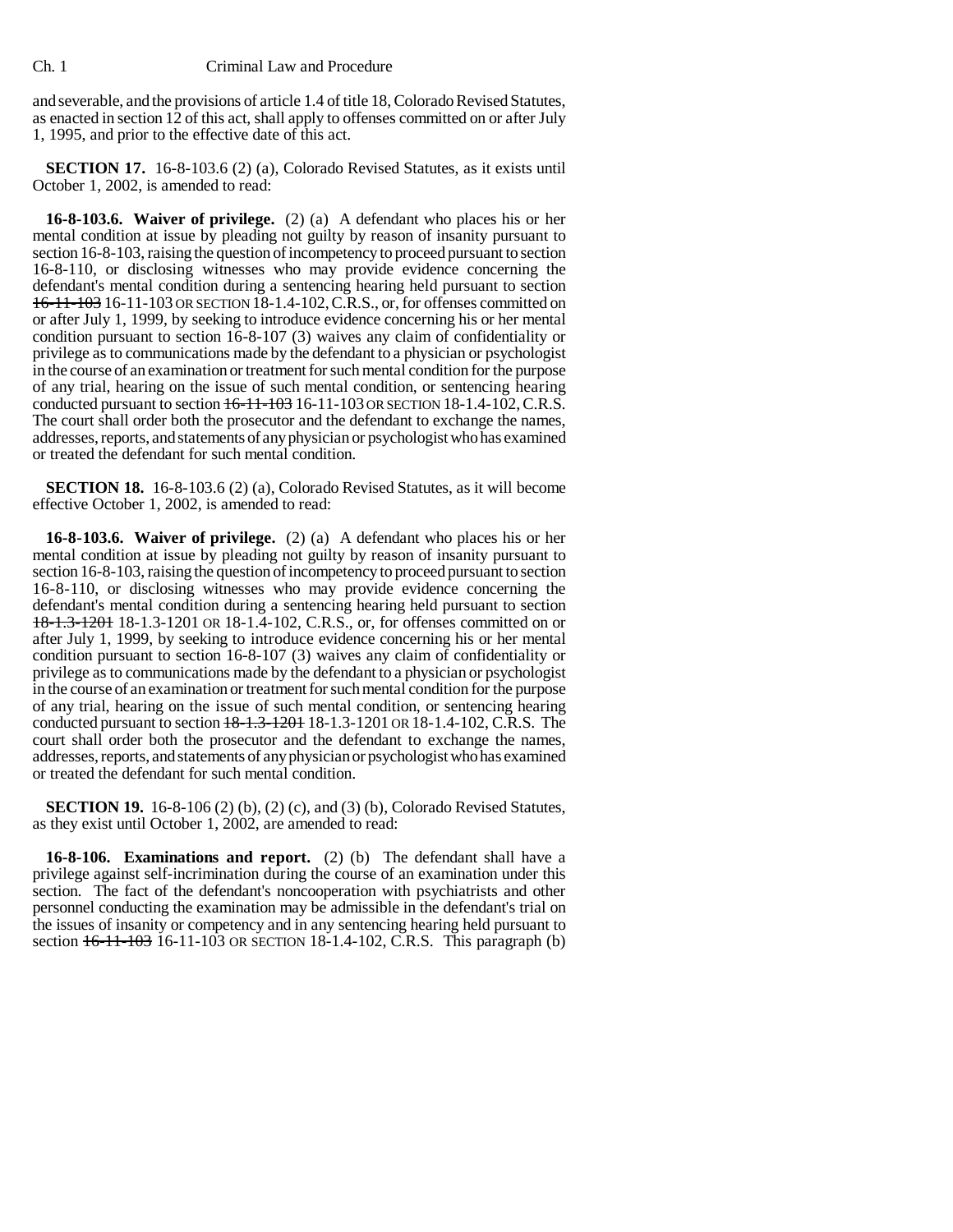shall apply to offenses committed on or after July 1, 1995, but prior to July 1, 1999.

(c) The defendant shall cooperate with psychiatrists and other personnel conducting any examination ordered by the court pursuant to this section. Statements made by the defendant in the course of such examination shall be protected as provided in section 16-8-107. If the defendant does not cooperate with psychiatrists and other personnel conducting the examination, the court shall not allow the defendant to call any psychiatrist or other expert witness to provide evidence at the defendant's trial concerning the defendant's mental condition including, but not limited to, providing evidence on the issues of insanity or competency, or at any sentencing hearing held pursuant to section  $16-11-103$  OR SECTION 18-1.4-102, C.R.S. In addition, the fact of the defendant's noncooperation with psychiatrists and other personnel conducting the examination may be admissible in the defendant's trial to rebut any evidence introduced by the defendant with regard to the defendant's mental condition including, but not limited to, the issues of insanity and competency, and in any sentencing hearing held pursuant to section 16-11-103 16-11-103 OR SECTION 18-1.4-102,C.R.S. This paragraph (c) shall apply to offenses committed on or after July 1, 1999.

(3) (b) To aid in forming an opinion as to the mental condition of the defendant, it is permissible in the course of an examination under this section to use confessions and admissions of the defendant and any other evidence of the circumstances surrounding the commission of the offense, as well as the medical and social history of the defendant, in questioning the defendant. When the defendant is noncooperative with psychiatrists and other personnel conducting the examination, an opinion of the mental condition of the defendant may be rendered by such psychiatrists or other personnel based upon such confessions, admissions, and any other evidence of the circumstances surrounding the commission of the offense, as well as the known medical and social history of the defendant, and such opinion may be admissible into evidence at trial and in any sentencing hearing held pursuant to section 16-11-103 16-11-103 OR SECTION 18-1.4-102, C.R.S. It shall also be permissible to conduct a narcoanalytic interview of the defendant with such drugs as are medically appropriate and to subject the defendant to polygraph examination. In any trial or hearing on the issue of the defendant's sanity, eligibility for release, or competency to proceed and in any sentencing hearing held pursuant to section  $16-11-103$  16-11-103 OR SECTION 18-1.4-102, C.R.S., the physicians and other personnel conducting the examination may testify to the results of any such procedures and the statements and reactions of the defendant insofar as the same entered into the formation of their opinions as to the mental condition of the defendant both at the time of the commission of the alleged offense and at the present time. This paragraph (b) shall apply to offenses committed on or after July 1, 1995.

**SECTION 20.** 16-8-106 (2) (b), (2) (c), and (3) (b), Colorado Revised Statutes, as they will become effective October 1, 2002, are amended to read:

**16-8-106. Examinations and report.** (2) (b) The defendant shall have a privilege against self-incrimination during the course of an examination under this section. The fact of the defendant's noncooperation with psychiatrists and other personnel conducting the examination may be admissible in the defendant's trial on the issues of insanity or competency and in any sentencing hearing held pursuant to section  $18-1.3-1201$  18-1.3-1201 OR 18-1.4-102, C.R.S. This paragraph (b) shall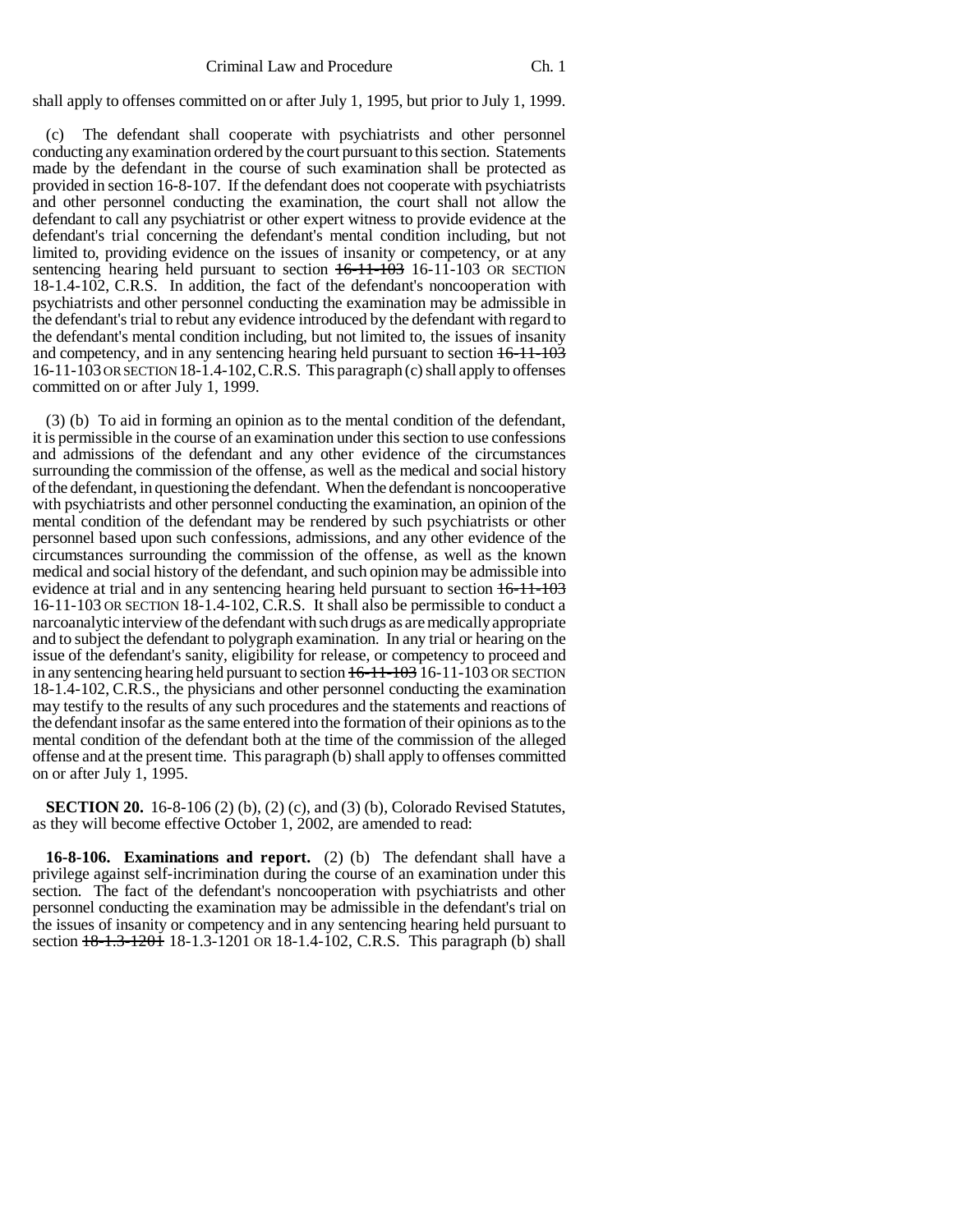## apply to offenses committed on or after July 1, 1995, but prior to July 1, 1999.

(c) The defendant shall cooperate with psychiatrists and other personnel conducting any examination ordered by the court pursuant to this section. Statements made by the defendant in the course of such examination shall be protected as provided in section 16-8-107. If the defendant does not cooperate with psychiatrists and other personnel conducting the examination, the court shall not allow the defendant to call any psychiatrist or other expert witness to provide evidence at the defendant's trial concerning the defendant's mental condition including, but not limited to, providing evidence on the issues of insanity or competency, or at any sentencing hearing held pursuant to section  $18-1.3-1201$  18-1.3-1201 OR 18-1.4-102, C.R.S. In addition, the fact of the defendant's noncooperation with psychiatrists and other personnel conducting the examination may be admissible in the defendant's trial to rebut any evidence introduced by the defendant with regard to the defendant's mental condition including, but not limited to, the issues of insanity and competency, and in any sentencing hearing held pursuant to section  $18-1.3-1201$  18-1.3-1201 OR 18-1.4-102, C.R.S. This paragraph (c) shall apply to offenses committed on or after July 1, 1999.

(3) (b) To aid in forming an opinion as to the mental condition of the defendant, it is permissible in the course of an examination under this section to use confessions and admissions of the defendant and any other evidence of the circumstances surrounding the commission of the offense, as well as the medical and social history of the defendant, in questioning the defendant. When the defendant is noncooperative with psychiatrists and other personnel conducting the examination, an opinion of the mental condition of the defendant may be rendered by such psychiatrists or other personnel based upon such confessions, admissions, and any other evidence of the circumstances surrounding the commission of the offense, as well as the known medical and social history of the defendant, and such opinion may be admissible into evidence at trial and in any sentencing hearing held pursuant to section 18-1.3-1201 18-1.3-1201 OR 18-1.4-102, C.R.S. It shall also be permissible to conduct a narcoanalytic interview of the defendant with such drugs as are medically appropriate and to subject the defendant to polygraph examination. In any trial or hearing on the issue of the defendant's sanity, eligibility for release, or competency to proceed and in any sentencing hearing held pursuant to section  $18-1.3-1201$  OR 18-1.4-102, C.R.S., the physicians and other personnel conducting the examination may testify to the results of any such procedures and the statements and reactions of the defendant insofar as the same entered into the formation of their opinions as to the mental condition of the defendant both at the time of the commission of the alleged offense and at the present time. This paragraph (b) shall apply to offenses committed on or after July 1, 1995.

**SECTION 21.** 16-8-107 (1) (b), (1) (c), and (1.5) (b), Colorado Revised Statutes, as they exist until October 1, 2002, are amended to read:

**16-8-107. Evidence.** (1) (b) Evidence acquired directly or indirectly for the first time from a communication derived from the defendant's mental processes during the course of a court-ordered examination under section 16-8-108 or acquired pursuant to section 16-8-103.6 is admissible at any sentencing hearing held pursuant to section 16-11-103 or 16-11-802 16-11-103 OR 16-11-802 OR SECTION 18-1.4-102, C.R.S., only to prove the existence or absence of any mitigating factor.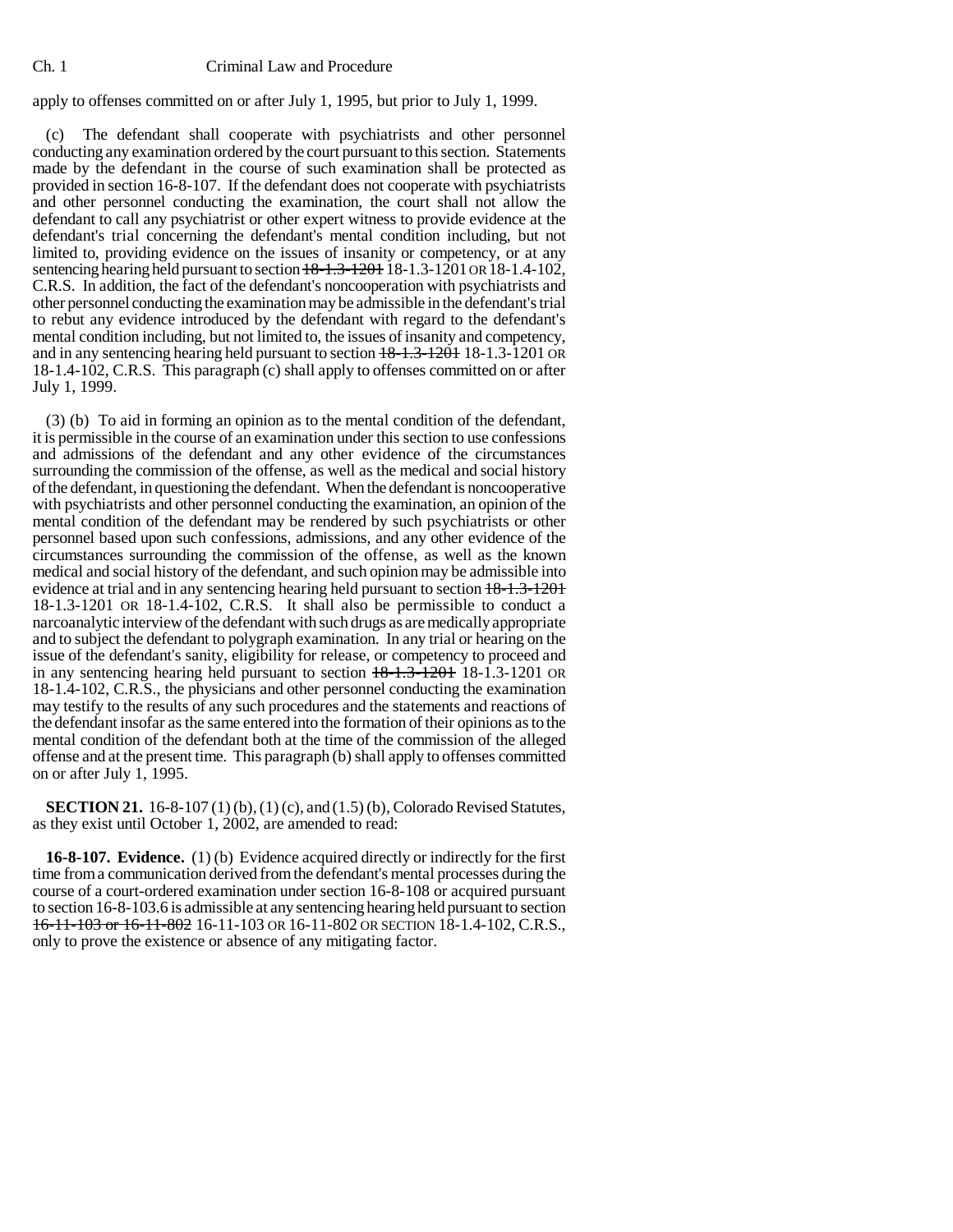(c) If the defendant testifies in his or her own behalf upon the trial of the issues raised by the plea of not guilty or at a sentencing hearing held pursuant to section 16-11-103 or 16-11-802 16-11-103 OR 16-11-802 OR SECTION 18-1.4-102, C.R.S., the provisions of this section shall not bar any evidence used to impeach or rebut the defendant's testimony.

(1.5) (b) Evidence acquired directly or indirectly for the first time from a communication derived from the defendant's mental processes during the course of a court-ordered examination under section 16-8-106 or acquired pursuant to section 16-8-103.6 is admissible at any sentencing hearing held pursuant to section 16-11-103 16-11-103 OR SECTION 18-1.4-1201, C.R.S., only to prove the existence or absence of any mitigating factor.

**SECTION 22.** 16-8-107 (1) (b), (1) (c), and (1.5) (b), Colorado Revised Statutes, as they will become effective October 1, 2002, are amended to read:

**16-8-107. Evidence.** (1) (b) Evidence acquired directly or indirectly for the first time from a communication derived from the defendant's mental processes during the course of a court-ordered examination under section 16-8-108 or acquired pursuant to section 16-8-103.6 is admissible at any sentencing hearing held pursuant to section 18-1.3-1201 or 18-1.3-1302, 18-1.3-1201, 18-1.3-1302, OR 18-1.4-102, C.R.S., only to prove the existence or absence of any mitigating factor.

(c) If the defendant testifies in his or her own behalf upon the trial of the issues raised by the plea of not guilty or at a sentencing hearing held pursuant to section 18-1.3-1201 or 18-1.3-1302, 18-1.3-1201, 18-1.3-1302, OR 18-1.4-102, C.R.S., the provisions of this section shall not bar any evidence used to impeach or rebut the defendant's testimony.

(1.5) (b) Evidence acquired directly or indirectly for the first time from a communication derived from the defendant's mental processes during the course of a court-ordered examination under section 16-8-106 or acquired pursuant to section 16-8-103.6 is admissible at any sentencing hearing held pursuant to section 18-1.3-1201 18-1.3-1201 OR 18-1.4-102, C.R.S., only to prove the existence or absence of any mitigating factor.

**SECTION 23.** 16-11-101 (1) (c), Colorado Revised Statutes, as it exists until October 1, 2002, is amended to read:

**16-11-101. Alternatives in sentencing - repeal.** (1) Within the limitations of the penalties provided by the classification of the offense of which a person is found guilty, and subject to the provisions of this title, the trial court has the following alternatives in entering judgment imposing a sentence:

(c) The defendant shall be sentenced to death in those cases in which a death sentence is required under section  $16-11-103$  OR  $16-11-802$  OR SECTION 18-1.4-102, C.R.S.

**SECTION 24.** 18-1.3-104 (1) (c), Colorado Revised Statutes, as it will become effective October 1, 2002, is amended to read: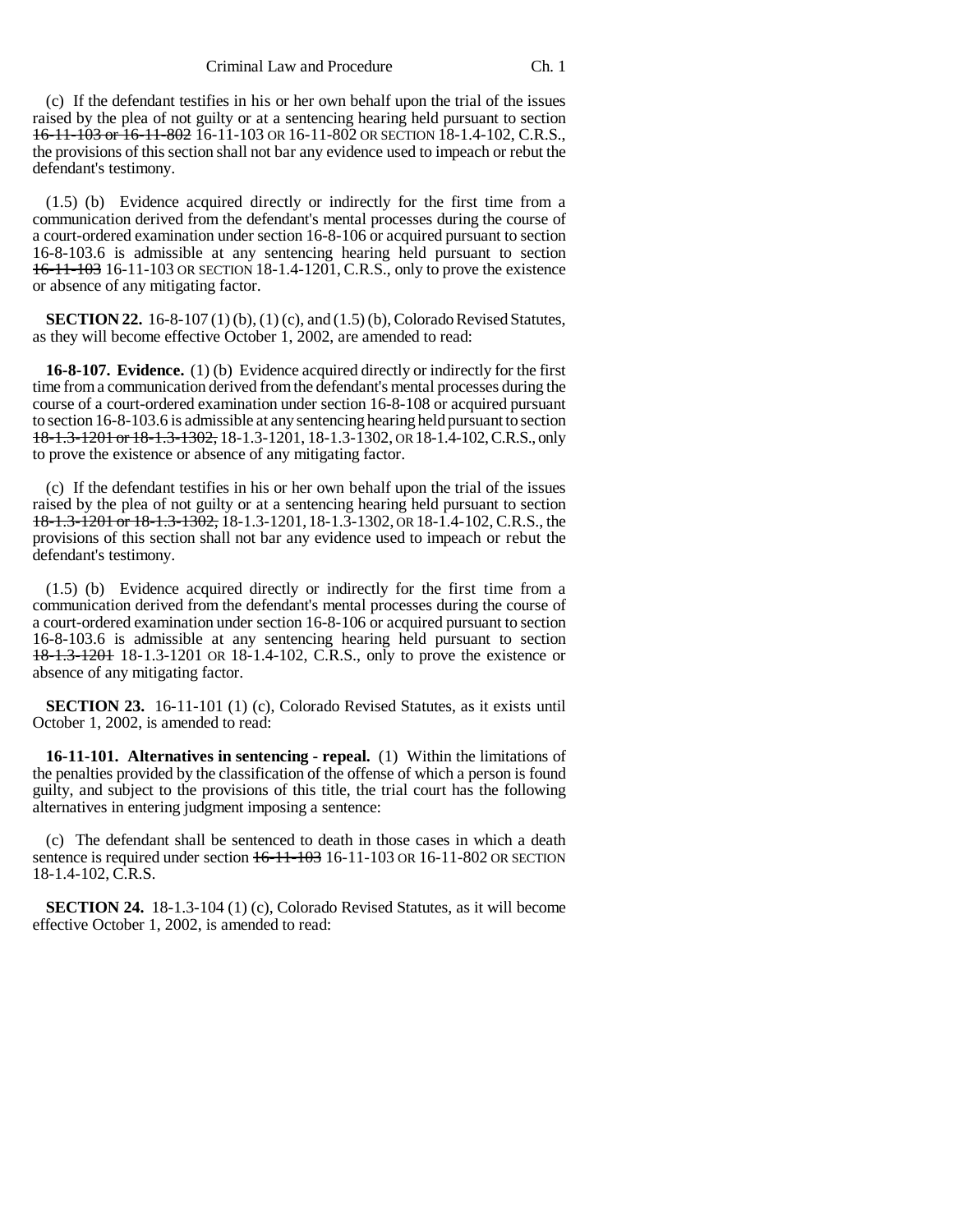**18-1.3-104. Alternatives in imposition of sentence - repeal.** (1) Within the limitations of the penalties provided by the classification of the offense of which a person is found guilty, and subject to the provisions of this title, the trial court has the following alternatives in entering judgment imposing a sentence:

(c) The defendant shall be sentenced to death in those cases in which a death sentence is required under section  $18-1.3-1201$ , 18-1.3-1302, OR 18-1.4-102.

**SECTION 25.** 16-12-202 (3), Colorado Revised Statutes, as it exists until October 1, 2002, is amended to read:

**16-12-202. Unitary procedure for appeals - scope and applicability.** (3) This part 2 shall apply to any class 1 felony conviction for which the death penalty is imposed as punishment, regardless of whether the sentence is imposed pursuant to section  $16-11-103$  or  $16-11-802$  16-11-103 OR 16-11-802 OR SECTION 18-1.4-102, C.R.S., which death sentence is imposed on or after the date upon which the supreme court adopts rules implementing the unitary system of review established by this part 2.

**SECTION 26.** 16-12-202 (3), Colorado Revised Statutes, as it will become effective October 1, 2002, is amended to read:

**16-12-202. Unitary procedure for appeals - scope and applicability.** (3) This part 2 shall apply to any class 1 felony conviction for which the death penalty is imposed as punishment, regardless of whether the sentence is imposed pursuant to section  $18-\overline{1}.\overline{3}-1201$  or  $18-\overline{1}.\overline{3}-1302$  18-1.3-1201, 18-1.3-1302, OR 18-1.4-102, C.R.S., which death sentence is imposed on or after the date upon which the supreme court adopts rules implementing the unitary system of review established by this part 2.

**SECTION 27.** 16-13-101 (1) (e), Colorado Revised Statutes, as it exists until October 1, 2002, is amended to read:

**16-13-101. Punishment for habitual criminals.** (1) (e) Nothing in this subsection (1) is to be construed to prohibit a person convicted of a class 1 felony from being sentenced pursuant to section  $\frac{++1}{++0.3}$  16-11-103 OR 16-11-802 OR SECTION 18-1.4-102, C.R.S.

**SECTION 28.** 18-1.3-801 (1) (e), Colorado Revised Statutes, as it will become effective October 1, 2002, is amended to read:

**18-1.3-801. Punishment for habitual criminals.** (1) (e) Nothing in this subsection (1) is to be construed to prohibit a person convicted of a class 1 felony from being sentenced pursuant to section 18-1.3-1201 18-1.3-1201,18-1.3-1302, OR 18-1.4-102.

**SECTION 29.** 18-1-409 (1), Colorado Revised Statutes, as it exists until October 1, 2002, is amended to read:

**18-1-409. Appellate review of sentence for a felony.** (1) When sentence is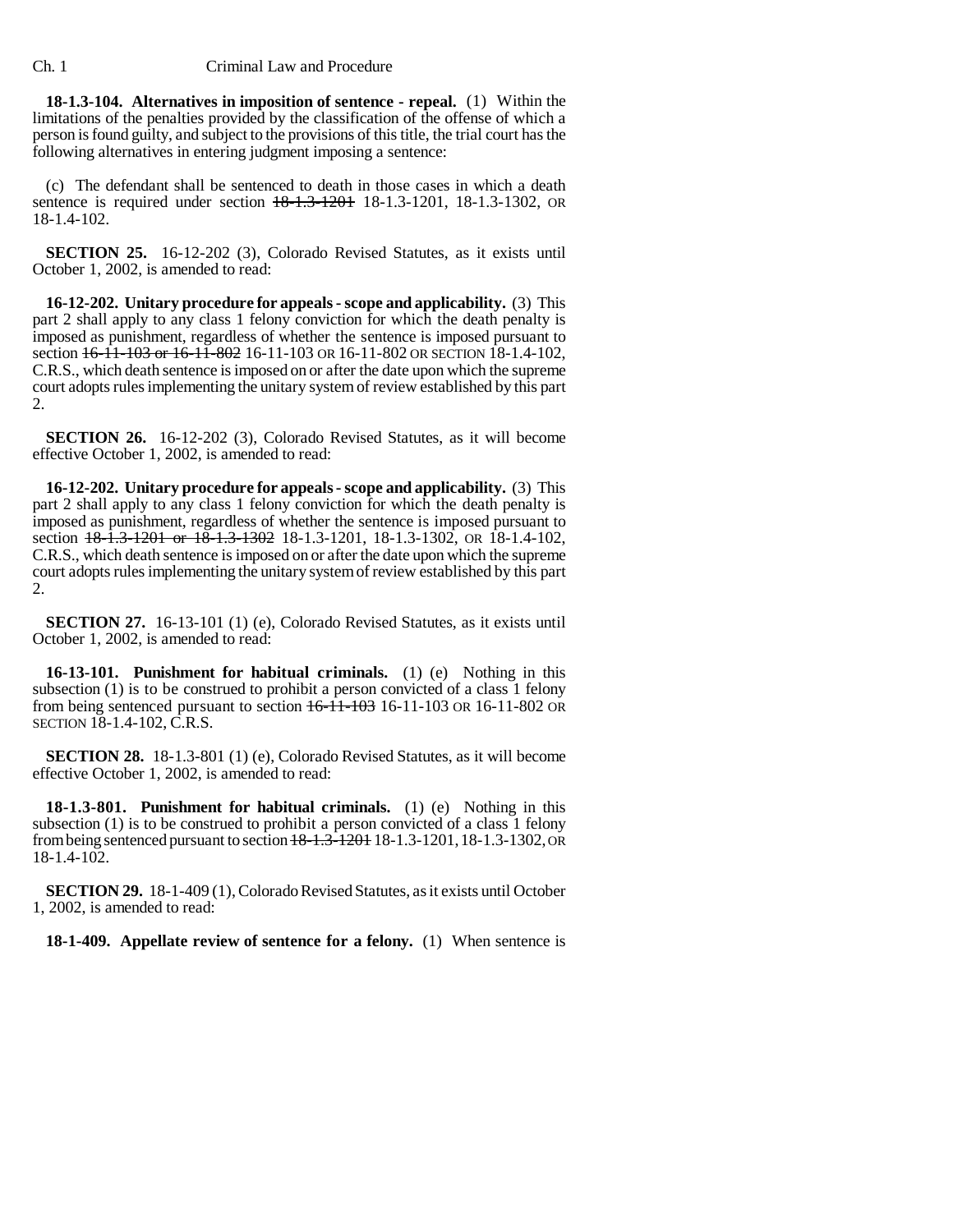Criminal Law and Procedure Ch. 1

imposed upon any person following a conviction of any felony, other than a class 1 felony in which a death sentence is automatically reviewed pursuant to section 16-11-103 (6) C.R.S., or section 16-11-802 (6) OR 16-11-802 (6), C.R.S., OR SECTION 18-1.4-102 (6), the person convicted shall have the right to one appellate review of the propriety of the sentence, having regard to the nature of the offense, the character of the offender, and the public interest, and the manner in which the sentence was imposed, including the sufficiency and accuracy of the information on which it was based; except that, if the sentence is within a range agreed upon by the parties pursuant to a plea agreement, the defendant shall not have the right of appellate review of the propriety of the sentence. The procedures to be employed in the review shall be as provided by supreme court rule.

**SECTION 30.** 18-1-409 (1), Colorado Revised Statutes, as it will become effective October 1, 2002, is amended to read:

**18-1-409. Appellate review of sentence for a felony.** (1) When sentence is imposed upon any person following a conviction of any felony, other than a class 1 felony in which a death sentence is automatically reviewed pursuant to section  $18-1.3-1201(6)$  or  $18-1.3-1302(6)$  18-1.3-1201(6), 18-1.3-1302(6), OR 18-1.4-102 (6), the person convicted shall have the right to one appellate review of the propriety of the sentence, having regard to the nature of the offense, the character of the offender, and the public interest, and the manner in which the sentence was imposed, including the sufficiency and accuracy of the information on which it was based; except that, if the sentence is within a range agreed upon by the parties pursuant to a plea agreement, the defendant shall not have the right of appellate review of the propriety of the sentence. The procedures to be employed in the review shall be as provided by supreme court rule.

**SECTION 31.** 24-4.1-302.5 (1) (g), Colorado Revised Statutes, as it exists until October 1, 2002, is amended to read:

**24-4.1-302.5. Rights afforded to victims.** (1) In order to preserve and protect a victim's rights to justice and due process, each victim of a crime shall have the following rights:

(g) The right to be present at the sentencing hearing, including any hearing conducted pursuant to section  $16-11-103$ , 16-11-103 OR SECTION 18-1.4-102, C.R.S., for cases involving class 1 felonies, of any person convicted of a crime against such victim, and to inform the district attorney or the court, in writing, by a victim impact statement, or in person by an oral statement, of the harm that the victim has sustained as a result of the crime;

**SECTION 32.** 24-4.1-302.5 (1) (g), Colorado Revised Statutes, as it will become effective October 1, 2002, is amended to read:

**24-4.1-302.5. Rights afforded to victims.** (1) In order to preserve and protect a victim's rights to justice and due process, each victim of a crime shall have the following rights:

(g) The right to be present at the sentencing hearing, including any hearing conducted pursuant to section  $18-1.3-1201$  18-1.3-1201 OR 18-1.4-102, C.R.S., for